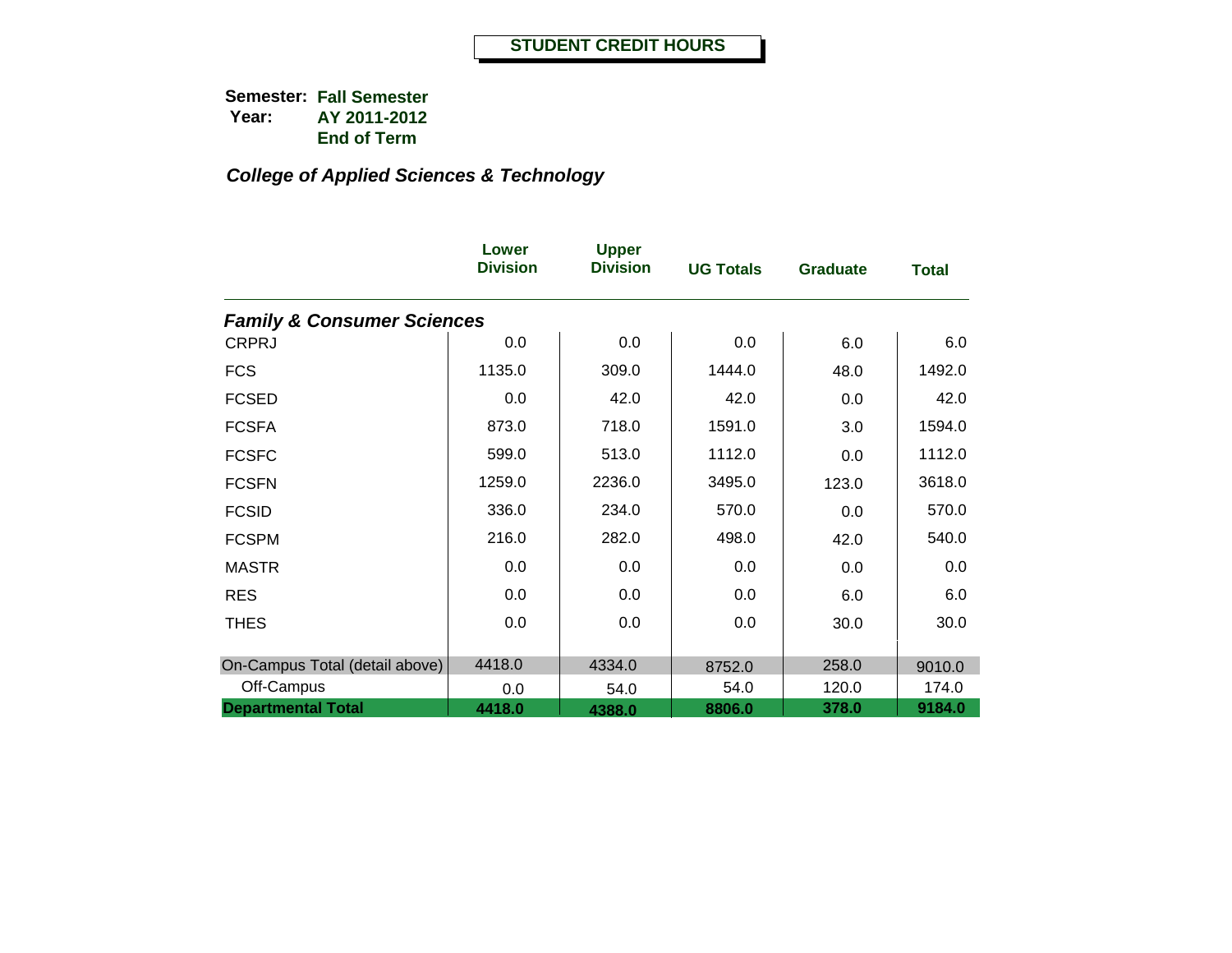|                                | Lower<br><b>Division</b> | <b>Upper</b><br><b>Division</b> | <b>UG Totals</b> | <b>Graduate</b> | <b>Total</b> |
|--------------------------------|--------------------------|---------------------------------|------------------|-----------------|--------------|
| <b>Technology</b>              |                          |                                 |                  |                 |              |
| <b>HONRS</b>                   | 90.0                     | 0.0                             | 90.0             | 0.0             | 90.0         |
| <b>ITCMP</b>                   | 384.0                    | 249.0                           | 633.0            | 0.0             | 633.0        |
| <b>ITCST</b>                   | 624.0                    | 513.0                           | 1137.0           | 0.0             | 1137.0       |
| <b>ITDPT</b>                   | 294.0                    | 219.0                           | 513.0            | 0.0             | 513.0        |
| <b>ITEDU</b>                   | 75.0                     | 33.0                            | 108.0            | 6.0             | 114.0        |
| <b>ITGRA</b>                   | 984.0                    | 255.0                           | 1239.0           | 0.0             | 1239.0       |
| <b>ITMFG</b>                   | 270.0                    | 60.0                            | 330.0            | 0.0             | 330.0        |
| <b>RES</b>                     | 0.0                      | 0.0                             | 0.0              | 3.0             | 3.0          |
| On-Campus Total (detail above) | 2721.0                   | 1329.0                          | 4050.0           | 9.0             | 4059.0       |
| Off-Campus                     | 0.0                      | 18.0                            | 18.0             | 231.0           | 249.0        |
| <b>Departmental Total</b>      | 2721.0                   | 1347.0                          | 4068.0           | 240.0           | 4308.0       |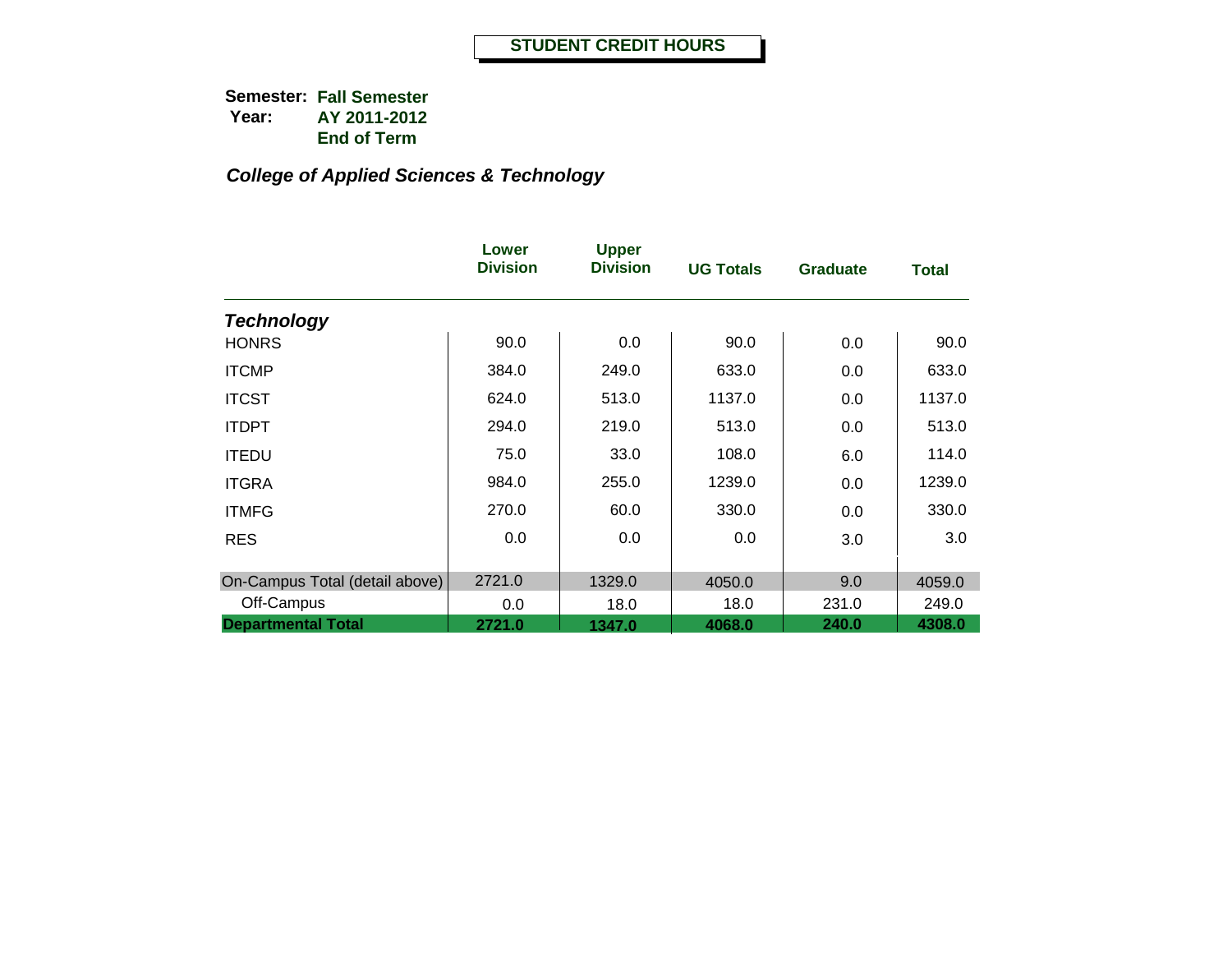|                                | Lower<br><b>Division</b> | <b>Upper</b><br><b>Division</b> | <b>UG Totals</b> | Graduate | <b>Total</b> |
|--------------------------------|--------------------------|---------------------------------|------------------|----------|--------------|
| <b>Military Science</b>        |                          |                                 |                  |          |              |
| MIL                            | 202.0                    | 144.0                           | 346.0            | 0.0      | 346.0        |
| On-Campus Total (detail above) | 202.0                    | 144.0                           | 346.0            | 0.0      | 346.0        |
| Off-Campus                     | 0.0                      | 0.0                             | 0.0              | 0.0      | 0.0          |
| <b>Departmental Total</b>      | 202.0                    | 144.0                           | 346.0            | 0.0      | 346.0        |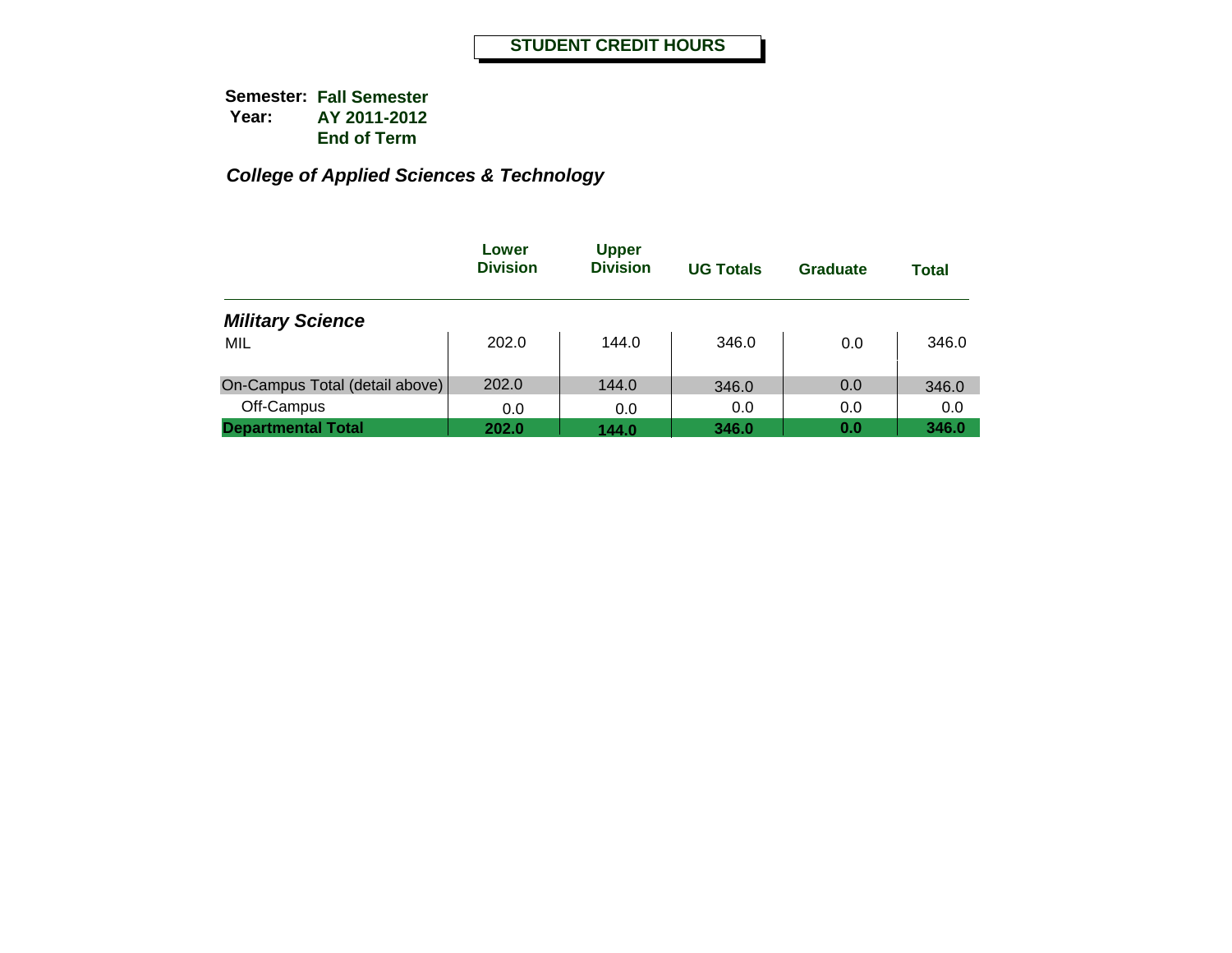|                                | Lower<br><b>Division</b> | <b>Upper</b><br><b>Division</b> | <b>UG Totals</b> | <b>Graduate</b> | <b>Total</b> |
|--------------------------------|--------------------------|---------------------------------|------------------|-----------------|--------------|
| <b>Nursing</b>                 |                          |                                 |                  |                 |              |
| <b>MASTR</b>                   | 0.0                      | 0.0                             | 0.0              | 0.0             | 0.0          |
| <b>NUR</b>                     | 1351.0                   | 3190.0                          | 4541.0           | 0.0             | 4541.0       |
| On-Campus Total (detail above) | 1351.0                   | 3190.0                          | 4541.0           | 0.0             | 4541.0       |
| Off-Campus                     | 0.0                      | 110.0                           | 110.0            | 2287.0          | 2397.0       |
| <b>Departmental Total</b>      | 1351.0                   | 3300.0                          | 4651.0           | 2287.0          | 6938.0       |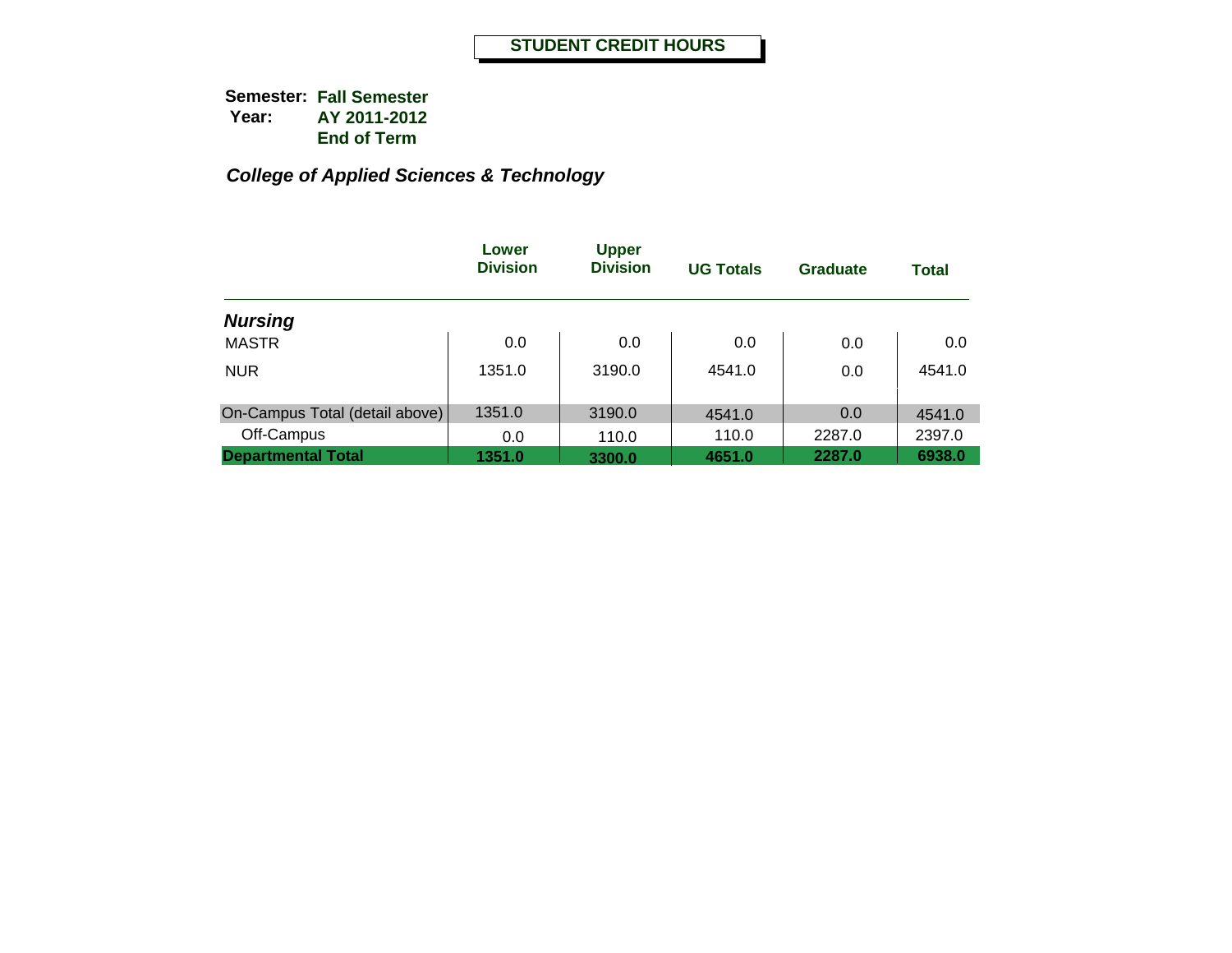|                                | Lower<br><b>Division</b> | <b>Upper</b><br><b>Division</b> | <b>UG Totals</b> | <b>Graduate</b> | <b>Total</b> |
|--------------------------------|--------------------------|---------------------------------|------------------|-----------------|--------------|
| <b>Physical Education</b>      |                          |                                 |                  |                 |              |
| <b>AQUA</b>                    | 300.0                    | 233.0                           | 533.0            | 0.0             | 533.0        |
| AT                             | 78.0                     | 326.0                           | 404.0            | 0.0             | 404.0        |
| <b>DISS</b>                    | 0.0                      | 0.0                             | 0.0              | 10.0            | 10.0         |
| <b>EXSCI</b>                   | 1164.0                   | 675.0                           | 1839.0           | 242.0           | 2081.0       |
| <b>HONRS</b>                   | 0.0                      | 3.0                             | 3.0              | 0.0             | 3.0          |
| <b>MASTR</b>                   | 0.0                      | 0.0                             | 0.0              | 0.0             | 0.0          |
| <b>PEP</b>                     | 672.0                    | 282.0                           | 954.0            | 150.0           | 1104.0       |
| <b>PFW</b>                     | 3839.0                   | 0.0                             | 3839.0           | 0.0             | 3839.0       |
| <b>SPTAD</b>                   | 403.0                    | 522.0                           | 925.0            | 177.0           | 1102.0       |
| <b>THES</b>                    | 0.0                      | 0.0                             | 0.0              | 30.0            | 30.0         |
| On-Campus Total (detail above) | 6456.0                   | 2041.0                          | 8497.0           | 609.0           | 9106.0       |
| Off-Campus                     | 52.0                     | 204.0                           | 256.0            | 225.0           | 481.0        |
| <b>Departmental Total</b>      | 6508.0                   | 2245.0                          | 8753.0           | 834.0           | 9587.0       |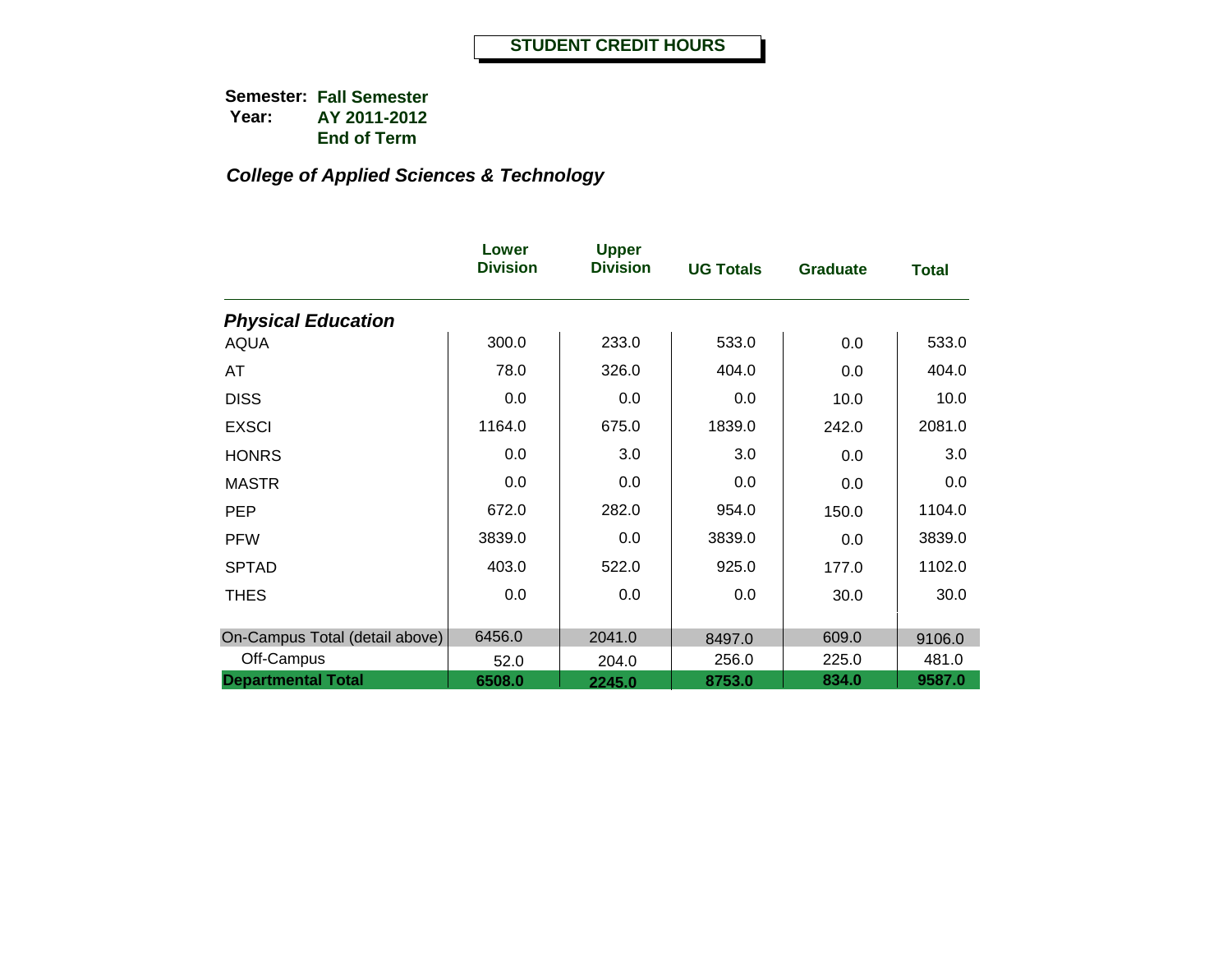|                                   | Lower<br><b>Division</b> | <b>Upper</b><br><b>Division</b> | <b>UG Totals</b> | Graduate | <b>Total</b> |
|-----------------------------------|--------------------------|---------------------------------|------------------|----------|--------------|
| <b>Wellness &amp; Gerontology</b> |                          |                                 |                  |          |              |
| <b>GERON</b>                      | 0.0                      | 3.0                             | 3.0              | 45.0     | 48.0         |
| <b>MASTR</b>                      | 0.0                      | 0.0                             | 0.0              | 0.0      | 0.0          |
| <b>THES</b>                       | 0.0                      | 0.0                             | 0.0              | 12.0     | 12.0         |
| <b>WELNS</b>                      | 0.0                      | 0.0                             | 0.0              | 93.0     | 93.0         |
| On-Campus Total (detail above)    | 0.0                      | 3.0                             | 3.0              | 150.0    | 153.0        |
| Off-Campus                        | 0.0                      | 0.0                             | 0.0              | 39.0     | 39.0         |
| <b>Departmental Total</b>         | 0.0                      | 3.0                             | 3.0              | 189.0    | 192.0        |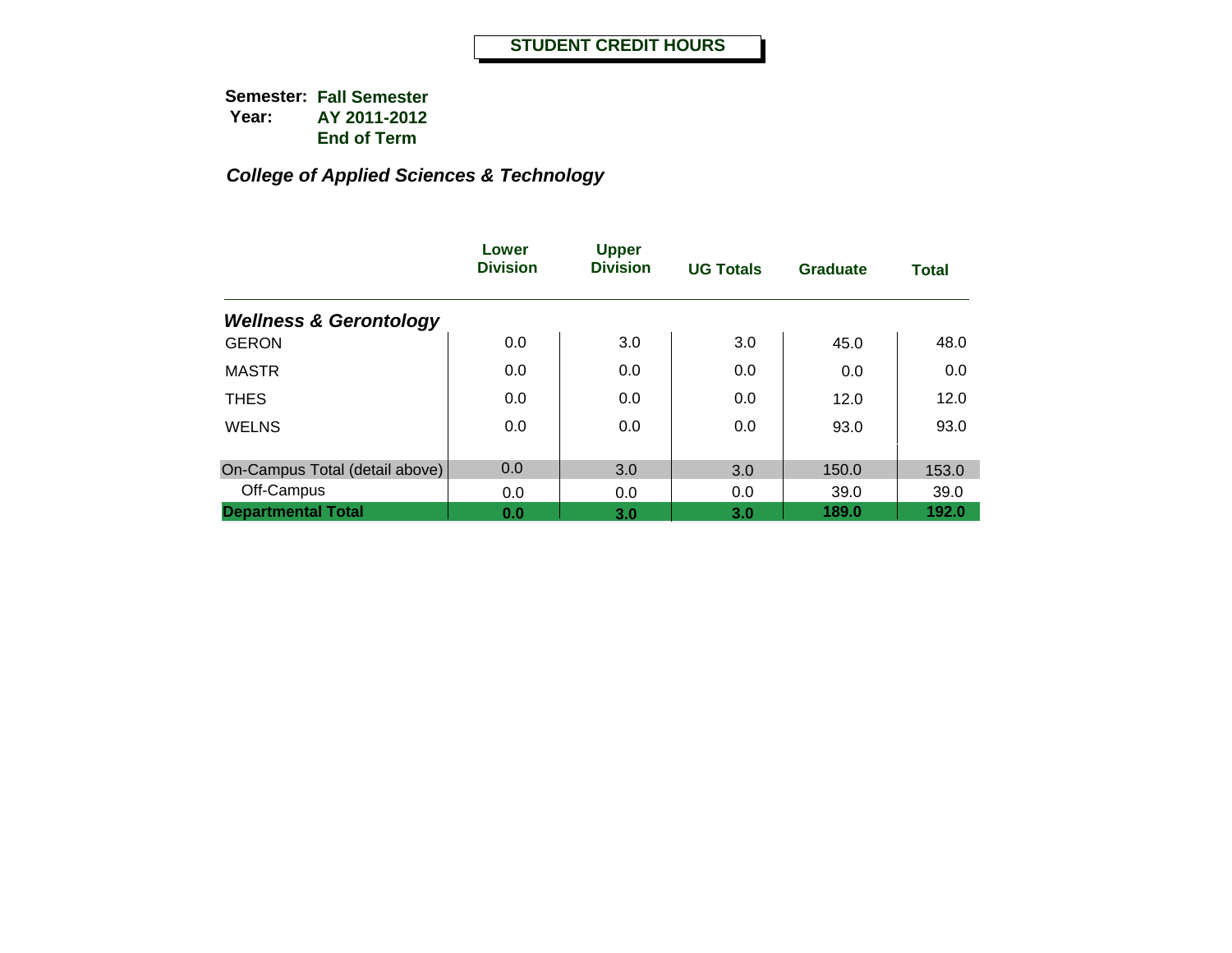# *College of Architecture & Planning*

|                                | Lower<br><b>Division</b> | <b>Upper</b><br><b>Division</b> | <b>UG Totals</b> | <b>Graduate</b> | <b>Total</b> |
|--------------------------------|--------------------------|---------------------------------|------------------|-----------------|--------------|
| <b>Architecture</b>            |                          |                                 |                  |                 |              |
| <b>ARCH</b>                    | 1244.0                   | 1486.0                          | 2730.0           | 937.0           | 3667.0       |
| CAP                            | 268.0                    | 0.0                             | 268.0            | 0.0             | 268.0        |
| <b>CRPRJ</b>                   | 0.0                      | 0.0                             | 0.0              | 6.0             | 6.0          |
| <b>HONRS</b>                   | 0.0                      | 6.0                             | 6.0              | 0.0             | 6.0          |
| <b>MASTR</b>                   | 0.0                      | 0.0                             | 0.0              | 0.0             | 0.0          |
| On-Campus Total (detail above) | 1512.0                   | 1492.0                          | 3004.0           | 943.0           | 3947.0       |
| Off-Campus                     | 0.0                      | 0.0                             | 0.0              | 0.0             | 0.0          |
| <b>Departmental Total</b>      | 1512.0                   | 1492.0                          | 3004.0           | 943.0           | 3947.0       |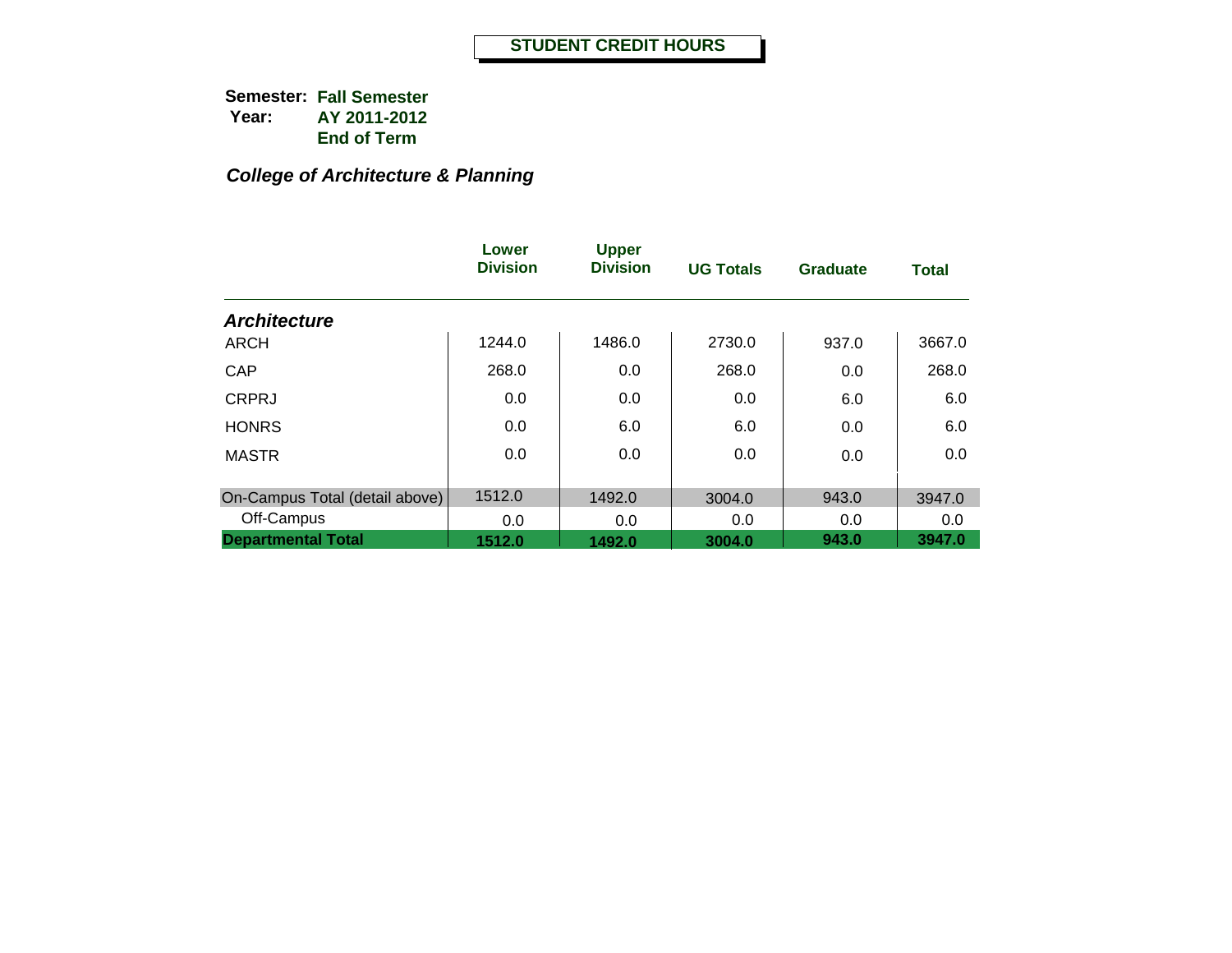# *College of Architecture & Planning*

|                                | Lower<br><b>Division</b> | <b>Upper</b><br><b>Division</b> | <b>UG Totals</b> | <b>Graduate</b> | <b>Total</b> |
|--------------------------------|--------------------------|---------------------------------|------------------|-----------------|--------------|
| <b>Landscape Architecture</b>  |                          |                                 |                  |                 |              |
| <b>CAP</b>                     | 121.0                    | 0.0                             | 121.0            | 0.0             | 121.0        |
| <b>CRPRJ</b>                   | 0.0                      | 0.0                             | 0.0              | 42.0            | 42.0         |
| <b>HONRS</b>                   | 0.0                      | 42.0                            | 42.0             | 0.0             | 42.0         |
| LA                             | 516.0                    | 1108.0                          | 1624.0           | 215.0           | 1839.0       |
| On-Campus Total (detail above) | 637.0                    | 1150.0                          | 1787.0           | 257.0           | 2044.0       |
| Off-Campus                     | 0.0                      | 0.0                             | 0.0              | 0.0             | 0.0          |
| <b>Departmental Total</b>      | 637.0                    | 1150.0                          | 1787.0           | 257.0           | 2044.0       |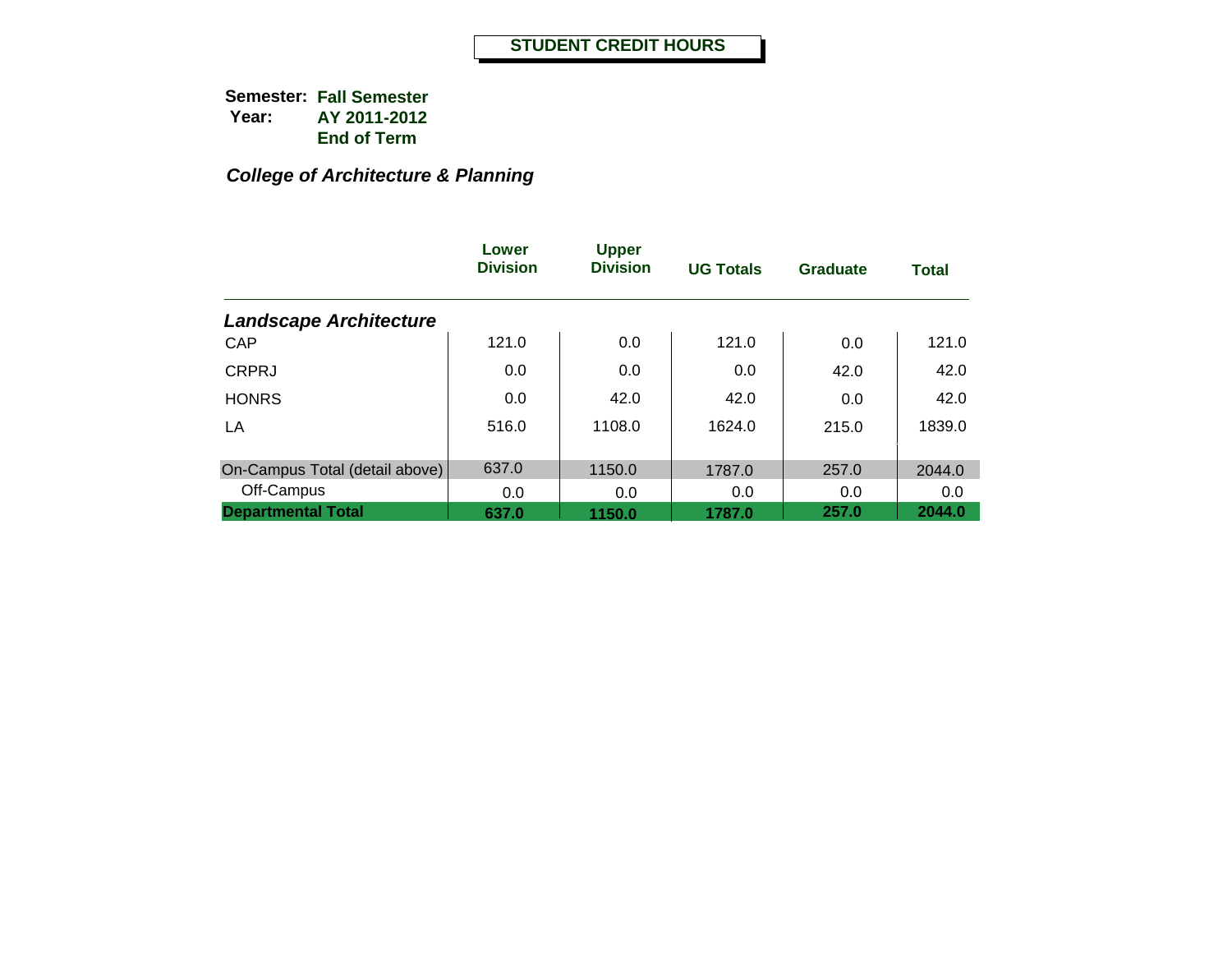# *College of Architecture & Planning*

|                                | Lower<br><b>Division</b> | <b>Upper</b><br><b>Division</b> | <b>UG Totals</b> | <b>Graduate</b> | <b>Total</b> |
|--------------------------------|--------------------------|---------------------------------|------------------|-----------------|--------------|
| <b>Urban Planning</b>          |                          |                                 |                  |                 |              |
| CAP                            | 141.0                    | 8.0                             | 149.0            | 1.0             | 150.0        |
| <b>HONRS</b>                   | 0.0                      | 3.0                             | 3.0              | 0.0             | 3.0          |
| <b>MASTR</b>                   | 0.0                      | 0.0                             | 0.0              | 0.0             | 0.0          |
| <b>PLAN</b>                    | 581.0                    | 491.0                           | 1072.0           | 485.0           | 1557.0       |
| <b>RES</b>                     | 0.0                      | 0.0                             | 0.0              | 3.0             | 3.0          |
| On-Campus Total (detail above) | 722.0                    | 502.0                           | 1224.0           | 489.0           | 1713.0       |
| Off-Campus                     | 0.0                      | 0.0                             | 0.0              | 96.0            | 96.0         |
| <b>Departmental Total</b>      | 722.0                    | 502.0                           | 1224.0           | 585.0           | 1809.0       |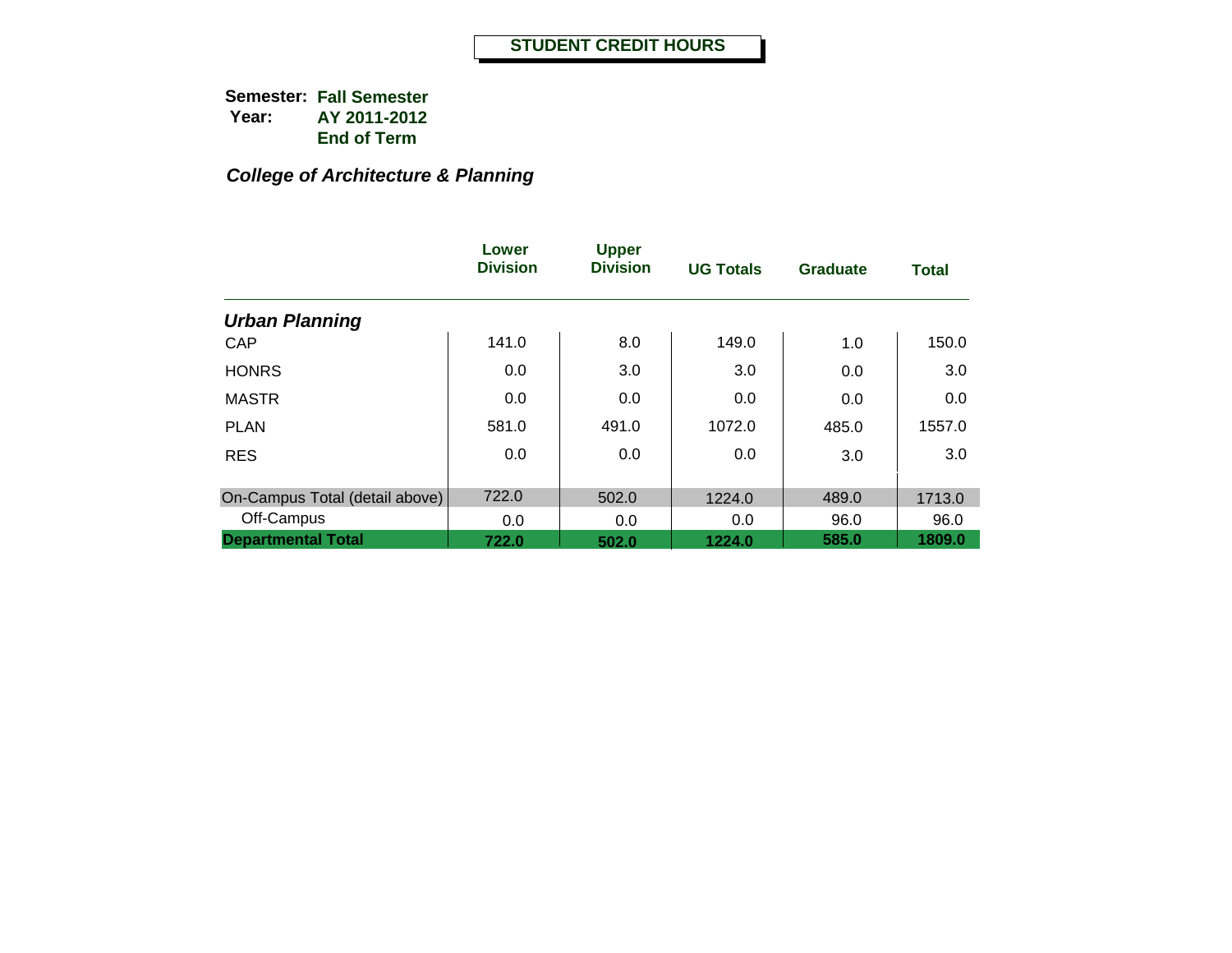|                                | Lower<br><b>Division</b> | <b>Upper</b><br><b>Division</b> | <b>UG Totals</b> | Graduate | <b>Total</b> |
|--------------------------------|--------------------------|---------------------------------|------------------|----------|--------------|
| <b>Accounting</b>              |                          |                                 |                  |          |              |
| <b>ACC</b>                     | 2523.0                   | 1413.0                          | 3936.0           | 159.0    | 4095.0       |
| <b>HONRS</b>                   | 0.0                      | 9.0                             | 9.0              | 0.0      | 9.0          |
| <b>MBA</b>                     | 0.0                      | 0.0                             | 0.0              | 51.0     | 51.0         |
|                                |                          |                                 |                  |          |              |
| On-Campus Total (detail above) | 2523.0                   | 1422.0                          | 3945.0           | 210.0    | 4155.0       |
| Off-Campus                     | 162.0                    | 0.0                             | 162.0            | 96.0     | 258.0        |
| <b>Departmental Total</b>      | 2685.0                   | 1422.0                          | 4107.0           | 306.0    | 4413.0       |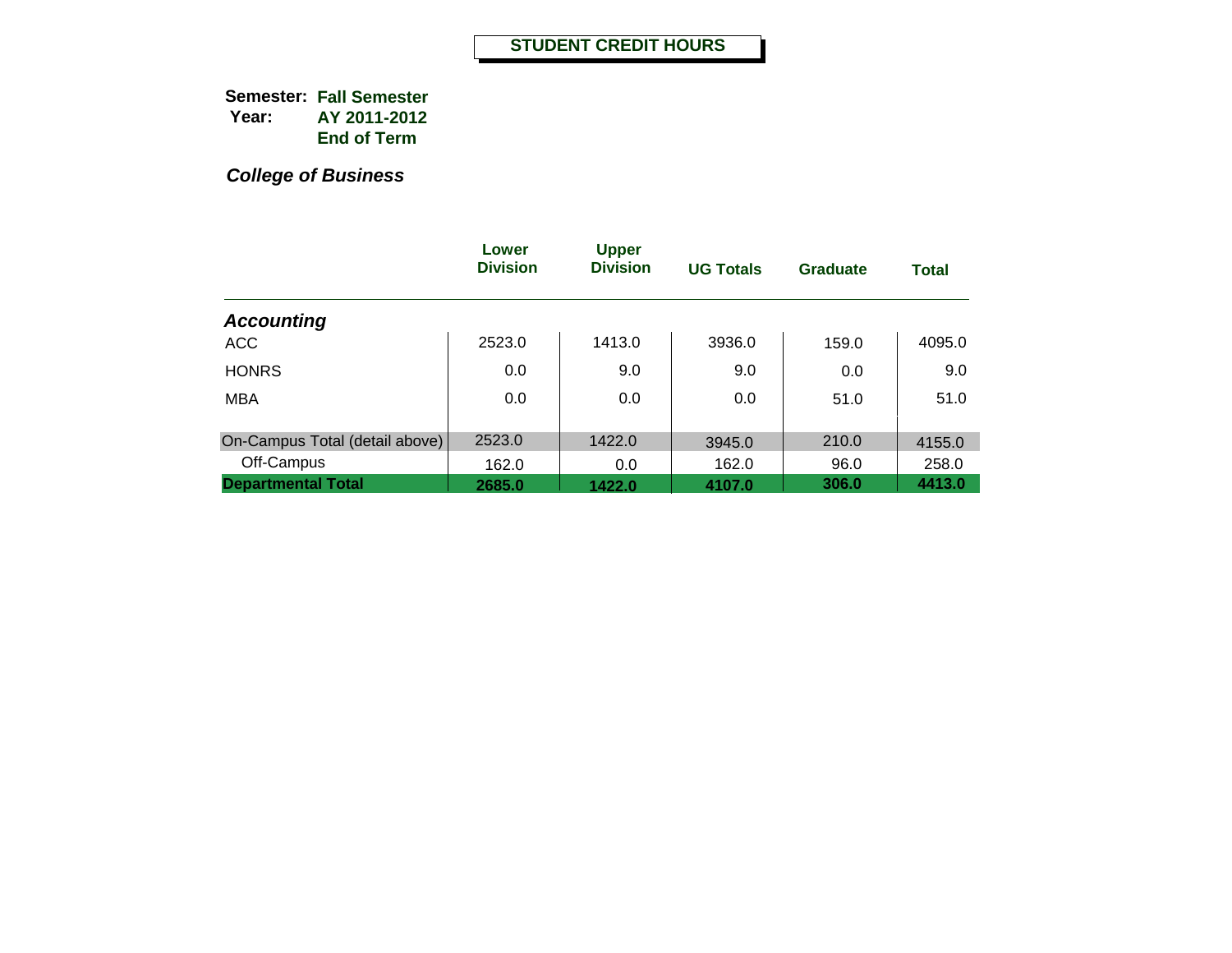|                                | Lower<br><b>Division</b> | <b>Upper</b><br><b>Division</b> | <b>UG Totals</b> | <b>Graduate</b> | <b>Total</b> |
|--------------------------------|--------------------------|---------------------------------|------------------|-----------------|--------------|
| <b>Economics</b>               |                          |                                 |                  |                 |              |
| <b>ECON</b>                    | 4870.0                   | 573.0                           | 5443.0           | 66.0            | 5509.0       |
| <b>HONRS</b>                   | 0.0                      | 3.0                             | 3.0              | 0.0             | 3.0          |
| <b>MBA</b>                     | 0.0                      | 0.0                             | 0.0              | 126.0           | 126.0        |
|                                |                          |                                 |                  |                 |              |
| On-Campus Total (detail above) | 4870.0                   | 576.0                           | 5446.0           | 192.0           | 5638.0       |
| Off-Campus                     | 102.0                    | 3.0                             | 105.0            | 258.0           | 363.0        |
| <b>Departmental Total</b>      | 4972.0                   | 579.0                           | 5551.0           | 450.0           | 6001.0       |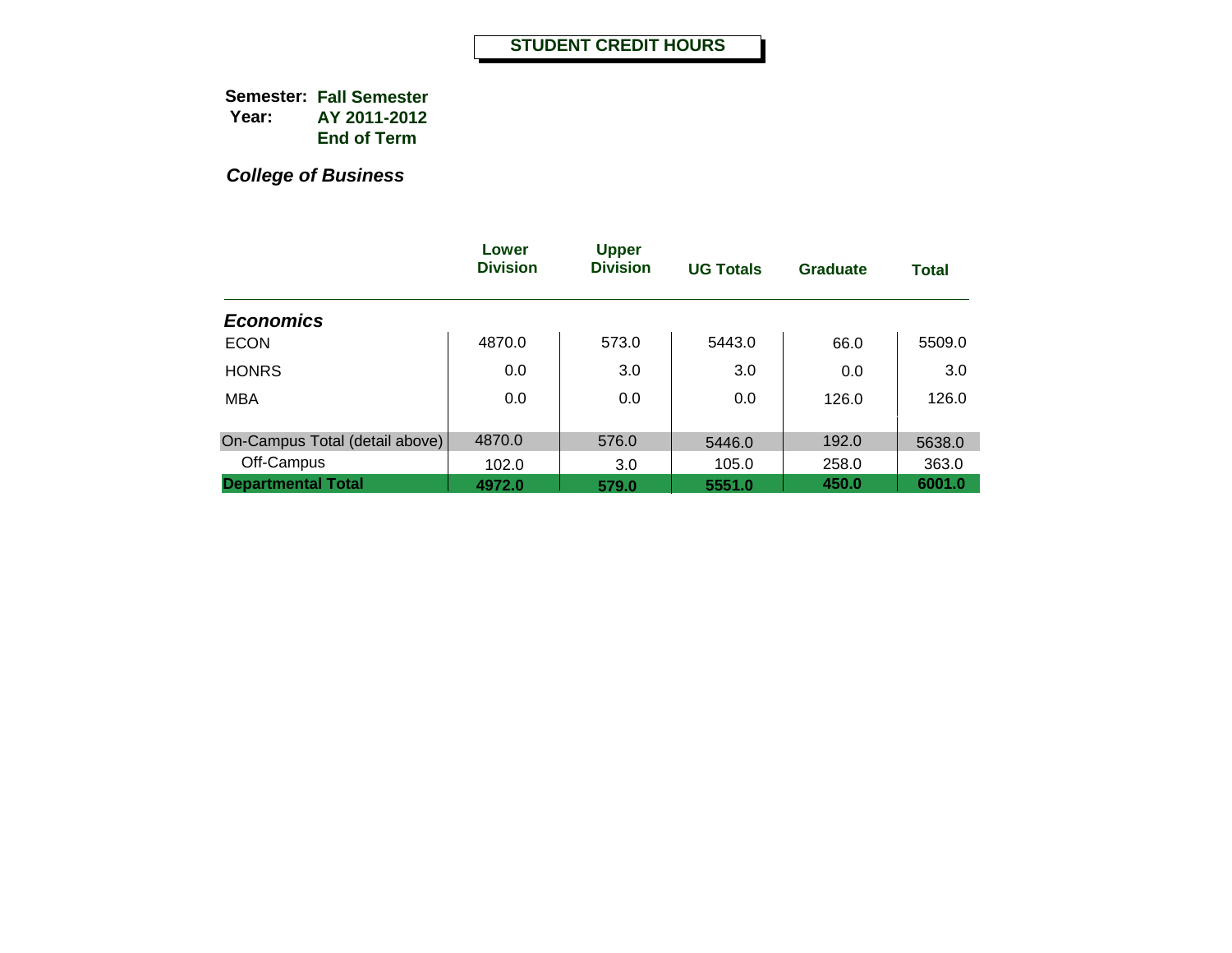|                                | Lower<br><b>Division</b> | <b>Upper</b><br><b>Division</b> | <b>UG Totals</b> | <b>Graduate</b> | <b>Total</b> |
|--------------------------------|--------------------------|---------------------------------|------------------|-----------------|--------------|
| <b>Finance</b>                 |                          |                                 |                  |                 |              |
| BL                             | 1092.0                   | 189.0                           | 1281.0           | 45.0            | 1326.0       |
| <b>FIN</b>                     | 2756.0                   | 1518.0                          | 4274.0           | 0.0             | 4274.0       |
| <b>HONRS</b>                   | 0.0                      | 3.0                             | 3.0              | 0.0             | 3.0          |
| <b>MBA</b>                     | 0.0                      | 0.0                             | 0.0              | 54.0            | 54.0         |
| <b>RE</b>                      | 132.0                    | 0.0                             | 132.0            | 0.0             | 132.0        |
| RMI                            | 363.0                    | 258.0                           | 621.0            | 0.0             | 621.0        |
| On-Campus Total (detail above) | 4343.0                   | 1968.0                          | 6311.0           | 99.0            | 6410.0       |
| Off-Campus                     | 129.0                    | 24.0                            | 153.0            | 276.0           | 429.0        |
| <b>Departmental Total</b>      | 4472.0                   | 1992.0                          | 6464.0           | 375.0           | 6839.0       |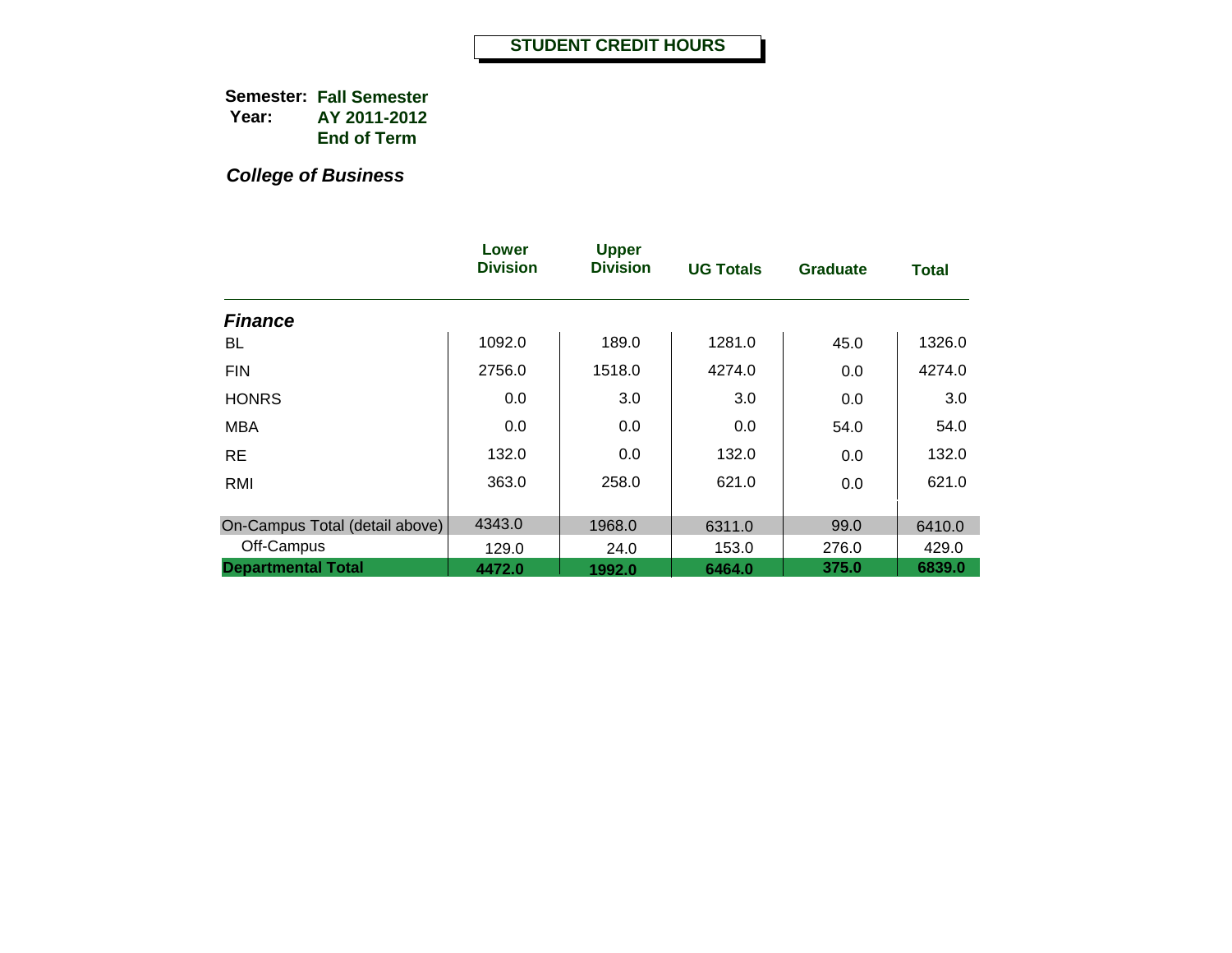|                                     | Lower<br><b>Division</b> | <b>Upper</b><br><b>Division</b> | <b>UG Totals</b> | Graduate | <b>Total</b> |
|-------------------------------------|--------------------------|---------------------------------|------------------|----------|--------------|
| <b>Info Systems &amp; Oper Mgmt</b> |                          |                                 |                  |          |              |
| <b>BED</b>                          | 0.0                      | 6.0                             | 6.0              | 0.0      | 6.0          |
| <b>HONRS</b>                        | 0.0                      | 9.0                             | 9.0              | 0.0      | 9.0          |
| <b>ISOM</b>                         | 3672.0                   | 1305.0                          | 4977.0           | 24.0     | 5001.0       |
| <b>MBA</b>                          | 0.0                      | 0.0                             | 0.0              | 78.0     | 78.0         |
|                                     |                          |                                 |                  |          |              |
| On-Campus Total (detail above)      | 3672.0                   | 1320.0                          | 4992.0           | 102.0    | 5094.0       |
| Off-Campus                          | 390.0                    | 219.0                           | 609.0            | 135.0    | 744.0        |
| <b>Departmental Total</b>           | 4062.0                   | 1539.0                          | 5601.0           | 237.0    | 5838.0       |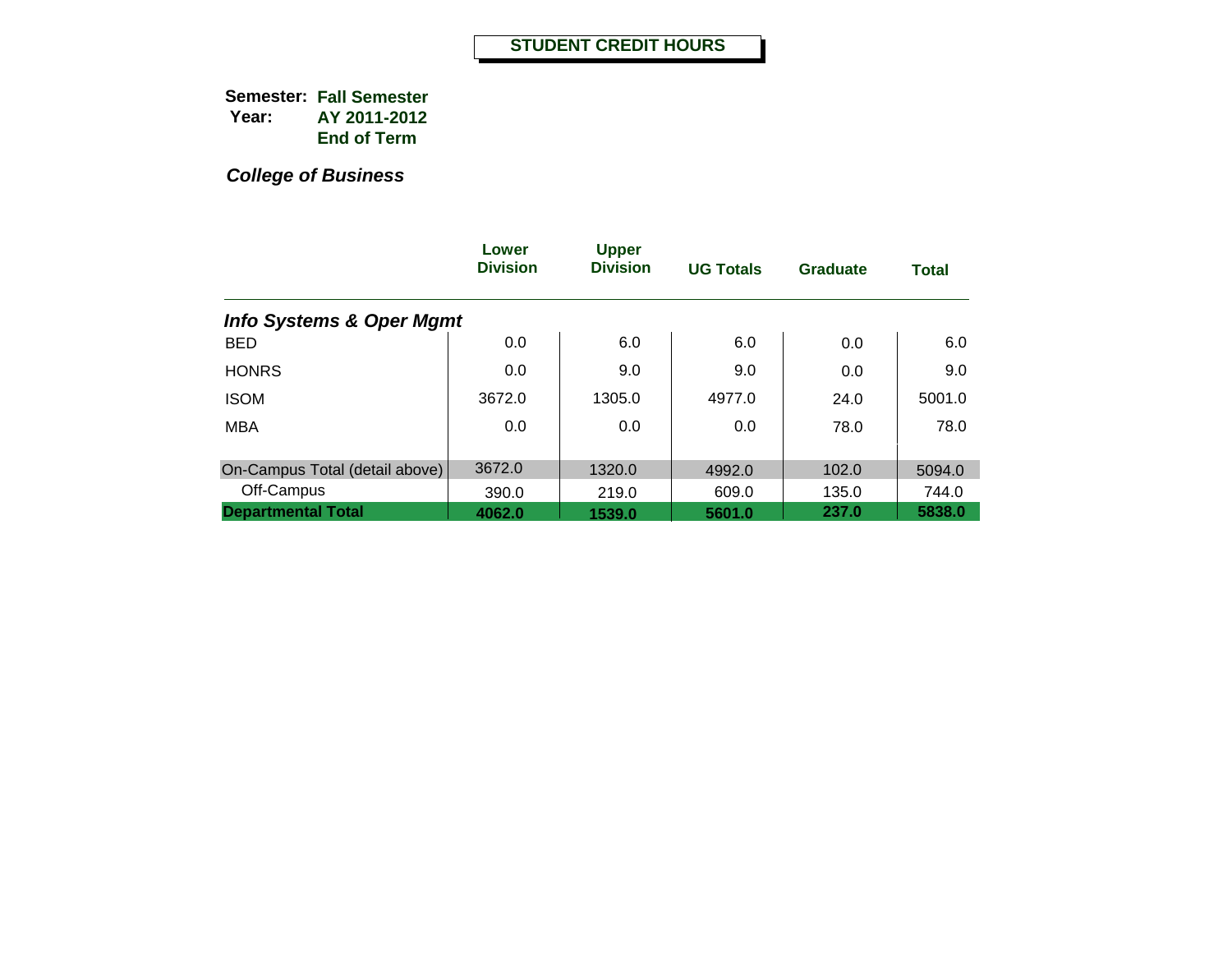|                                   | Lower<br><b>Division</b> | <b>Upper</b><br><b>Division</b> | <b>UG Totals</b> | <b>Graduate</b> | Total  |
|-----------------------------------|--------------------------|---------------------------------|------------------|-----------------|--------|
| <b>Marketing &amp; Management</b> |                          |                                 |                  |                 |        |
| <b>BUSAD</b>                      | 135.0                    | 81.0                            | 216.0            | 0.0             | 216.0  |
| <b>HONRS</b>                      | 0.0                      | 9.0                             | 9.0              | 0.0             | 9.0    |
| <b>INTBA</b>                      | 138.0                    | 3.0                             | 141.0            | 0.0             | 141.0  |
| MBA                               | 0.0                      | 0.0                             | 0.0              | 72.0            | 72.0   |
| MGT                               | 498.0                    | 2643.0                          | 3141.0           | 3.0             | 3144.0 |
| <b>MKG</b>                        | 138.0                    | 3417.0                          | 3555.0           | 42.0            | 3597.0 |
| <b>SUST</b>                       | 168.0                    | 0.0                             | 168.0            | 0.0             | 168.0  |
| On-Campus Total (detail above)    | 1077.0                   | 6153.0                          | 7230.0           | 117.0           | 7347.0 |
| Off-Campus                        | 471.0                    | 39.0                            | 510.0            | 357.0           | 867.0  |
| <b>Departmental Total</b>         | 1548.0                   | 6192.0                          | 7740.0           | 474.0           | 8214.0 |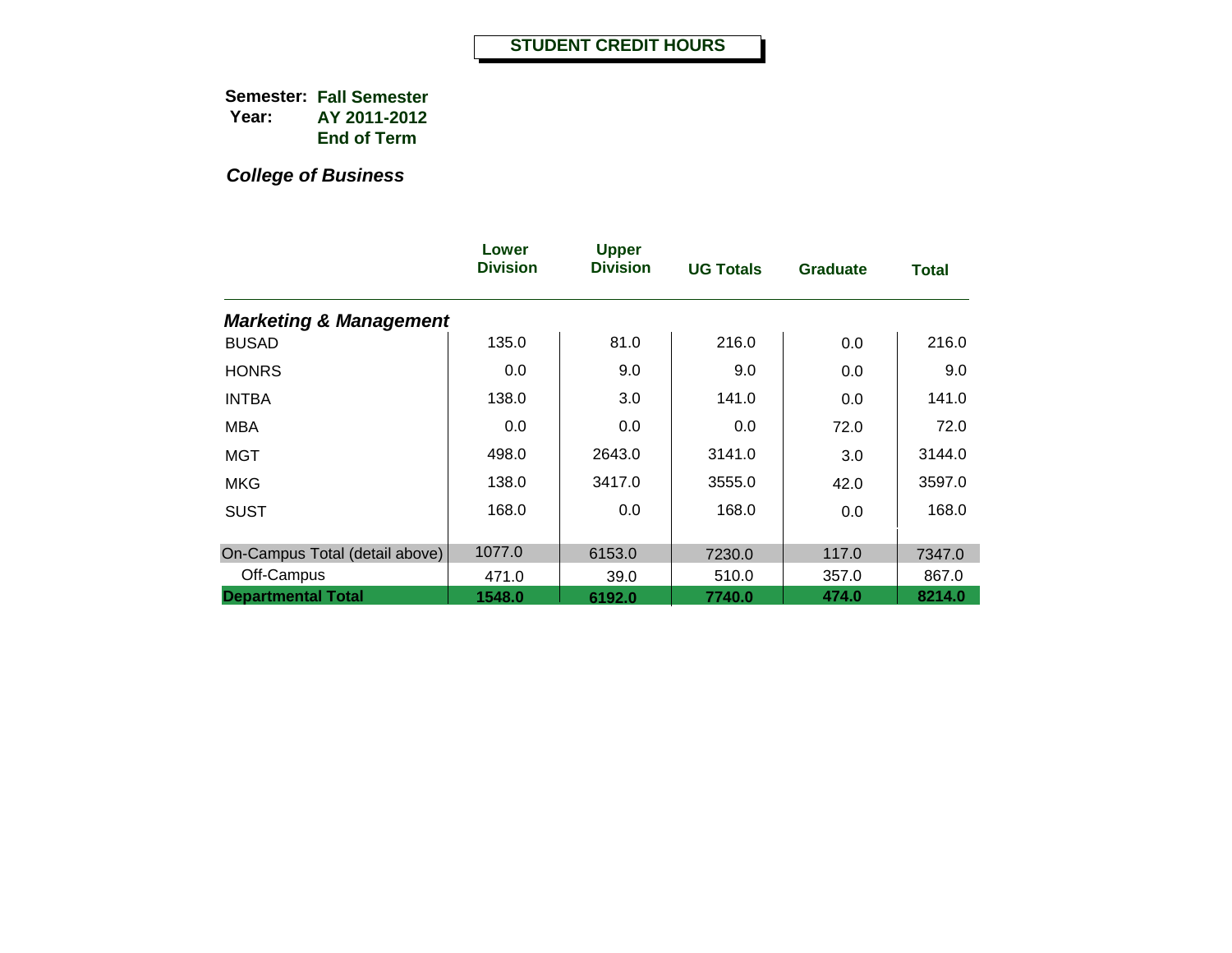|                                           | Lower<br><b>Division</b> | <b>Upper</b><br><b>Division</b> | <b>UG Totals</b> | Graduate | Total |
|-------------------------------------------|--------------------------|---------------------------------|------------------|----------|-------|
| <b>Center for Info &amp; Comm Science</b> |                          |                                 |                  |          |       |
| <b>ICS</b>                                | 0.0                      | 0.0                             | 0.0              | 641.0    | 641.0 |
| On-Campus Total (detail above)            | 0.0                      | 0.0                             | 0.0              | 641.0    | 641.0 |
| Off-Campus                                | 0.0                      | 0.0                             | 0.0              | 18.0     | 18.0  |
| <b>Departmental Total</b>                 | 0.0                      | 0.0                             | 0.0              | 659.0    | 659.0 |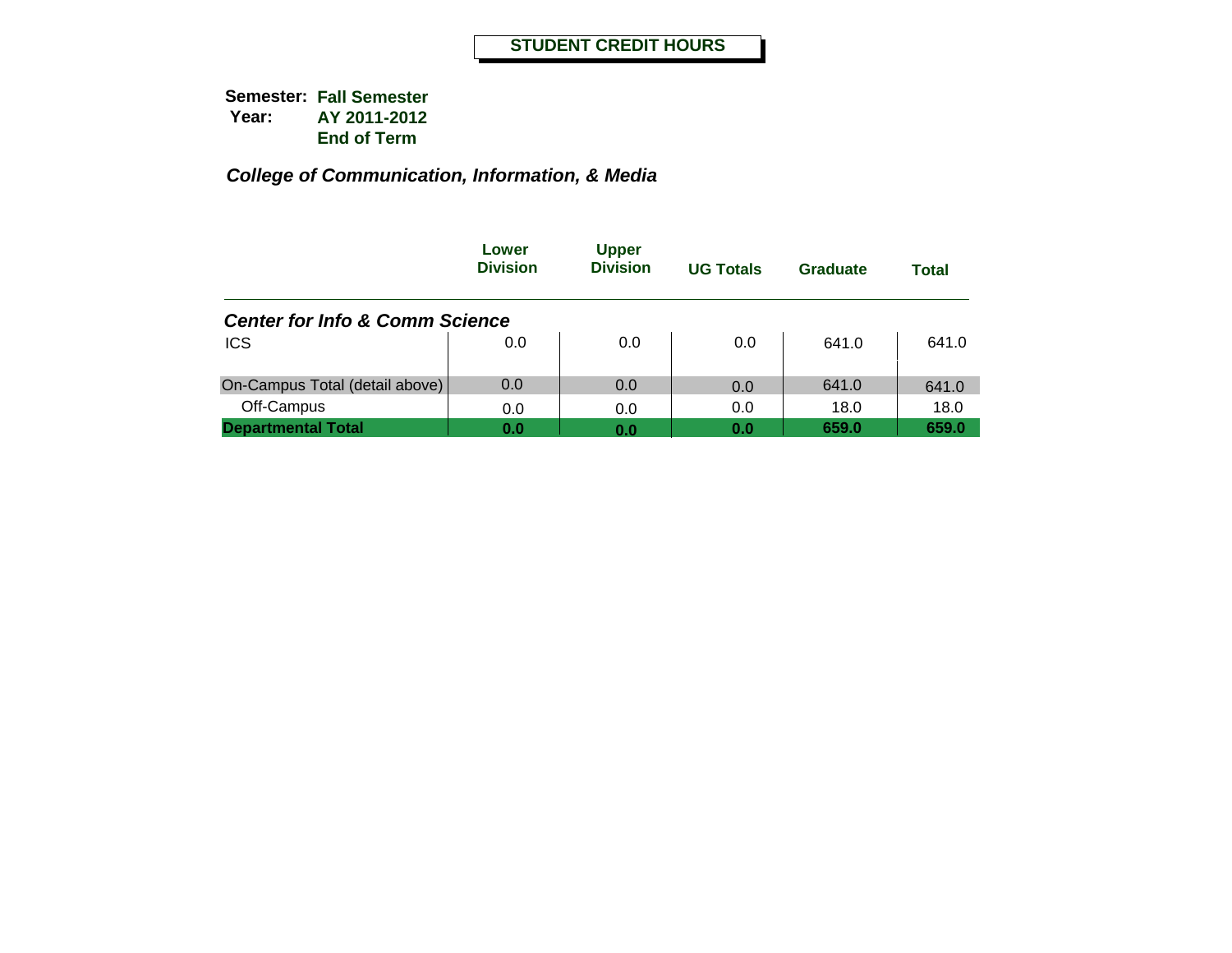|                                | Lower<br><b>Division</b> | <b>Upper</b><br><b>Division</b> | <b>UG Totals</b> | Graduate | <b>Total</b> |
|--------------------------------|--------------------------|---------------------------------|------------------|----------|--------------|
| <b>Journalism</b>              |                          |                                 |                  |          |              |
| <b>CRPRJ</b>                   | 0.0                      | 0.0                             | 0.0              | 3.0      | 3.0          |
| <b>HONRS</b>                   | 0.0                      | 3.0                             | 3.0              | 0.0      | 3.0          |
| <b>ICOM</b>                    | 48.0                     | 0.0                             | 48.0             | 0.0      | 48.0         |
| <b>JOURN</b>                   | 1718.0                   | 1333.0                          | 3051.0           | 129.0    | 3180.0       |
| <b>MASTR</b>                   | 0.0                      | 0.0                             | 0.0              | 0.0      | 0.0          |
| <b>NEWS</b>                    | 1677.0                   | 396.0                           | 2073.0           | 0.0      | 2073.0       |
| <b>PR</b>                      | 0.0                      | 0.0                             | 0.0              | 102.0    | 102.0        |
| <b>THES</b>                    | 0.0                      | 0.0                             | 0.0              | 3.0      | 3.0          |
| On-Campus Total (detail above) | 3443.0                   | 1732.0                          | 5175.0           | 237.0    | 5412.0       |
| Off-Campus                     | 11.0                     | 20.0                            | 31.0             | 153.0    | 184.0        |
| <b>Departmental Total</b>      | 3454.0                   | 1752.0                          | 5206.0           | 390.0    | 5596.0       |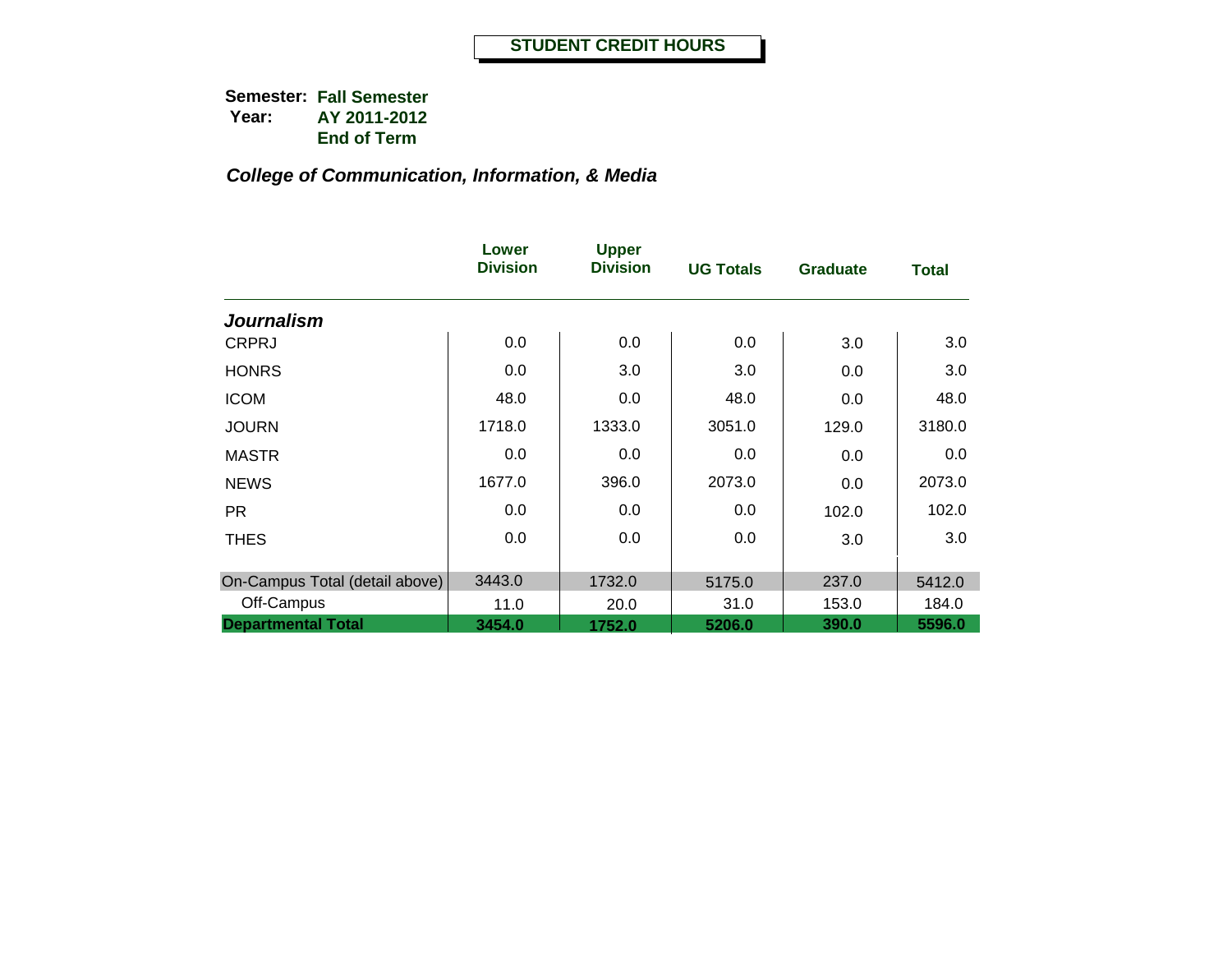|                                | Lower<br><b>Division</b> | <b>Upper</b><br><b>Division</b> | <b>UG Totals</b> | Graduate | <b>Total</b> |
|--------------------------------|--------------------------|---------------------------------|------------------|----------|--------------|
| <b>Communication Studies</b>   |                          |                                 |                  |          |              |
| <b>COMM</b>                    | 6394.0                   | 1978.0                          | 8372.0           | 193.0    | 8565.0       |
| <b>HONRS</b>                   | 0.0                      | 3.0                             | 3.0              | 0.0      | 3.0          |
| <b>MASTR</b>                   | 0.0                      | 0.0                             | 0.0              | 0.0      | 0.0          |
|                                |                          |                                 |                  |          |              |
| On-Campus Total (detail above) | 6394.0                   | 1981.0                          | 8375.0           | 193.0    | 8568.0       |
| Off-Campus                     | 75.0                     | 16.0                            | 91.0             | 0.0      | 91.0         |
| <b>Departmental Total</b>      | 6469.0                   | 1997.0                          | 8466.0           | 193.0    | 8659.0       |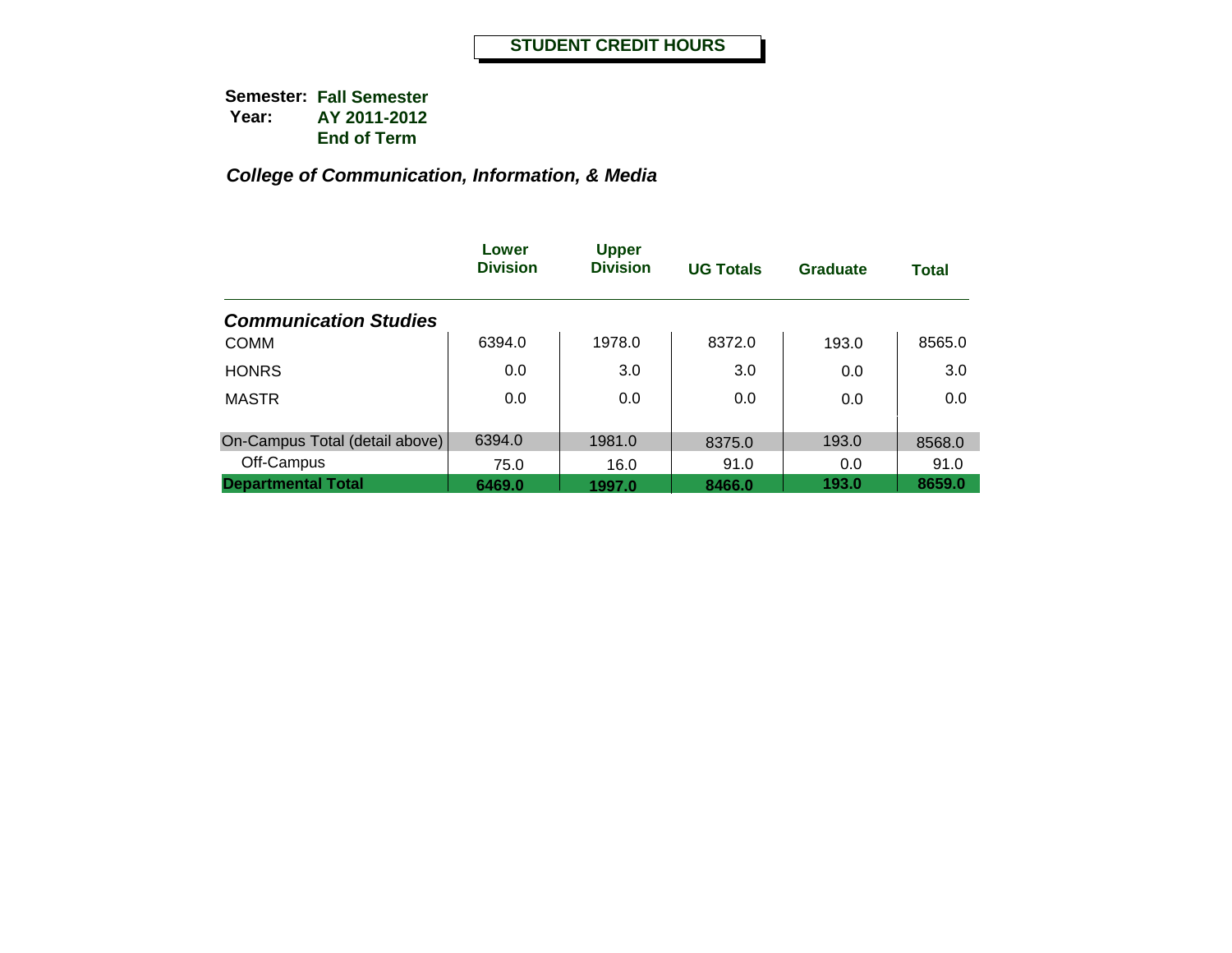|                                | Lower<br><b>Division</b> | <b>Upper</b><br><b>Division</b> | <b>UG Totals</b> | <b>Graduate</b> | <b>Total</b> |
|--------------------------------|--------------------------|---------------------------------|------------------|-----------------|--------------|
| <b>Telecommunications</b>      |                          |                                 |                  |                 |              |
| <b>CRPRJ</b>                   | 0.0                      | 0.0                             | 0.0              | 24.0            | 24.0         |
| <b>HONRS</b>                   | 0.0                      | 15.0                            | 15.0             | 0.0             | 15.0         |
| <b>ICOM</b>                    | 234.0                    | 42.0                            | 276.0            | 0.0             | 276.0        |
| <b>MASTR</b>                   | 0.0                      | 0.0                             | 0.0              | 0.0             | 0.0          |
| <b>TCOM</b>                    | 1209.0                   | 3672.0                          | 4881.0           | 214.0           | 5095.0       |
| On-Campus Total (detail above) | 1443.0                   | 3729.0                          | 5172.0           | 238.0           | 5410.0       |
| Off-Campus                     | 0.0                      | 4.0                             | 4.0              | 0.0             | 4.0          |
| <b>Departmental Total</b>      | 1443.0                   | 3733.0                          | 5176.0           | 238.0           | 5414.0       |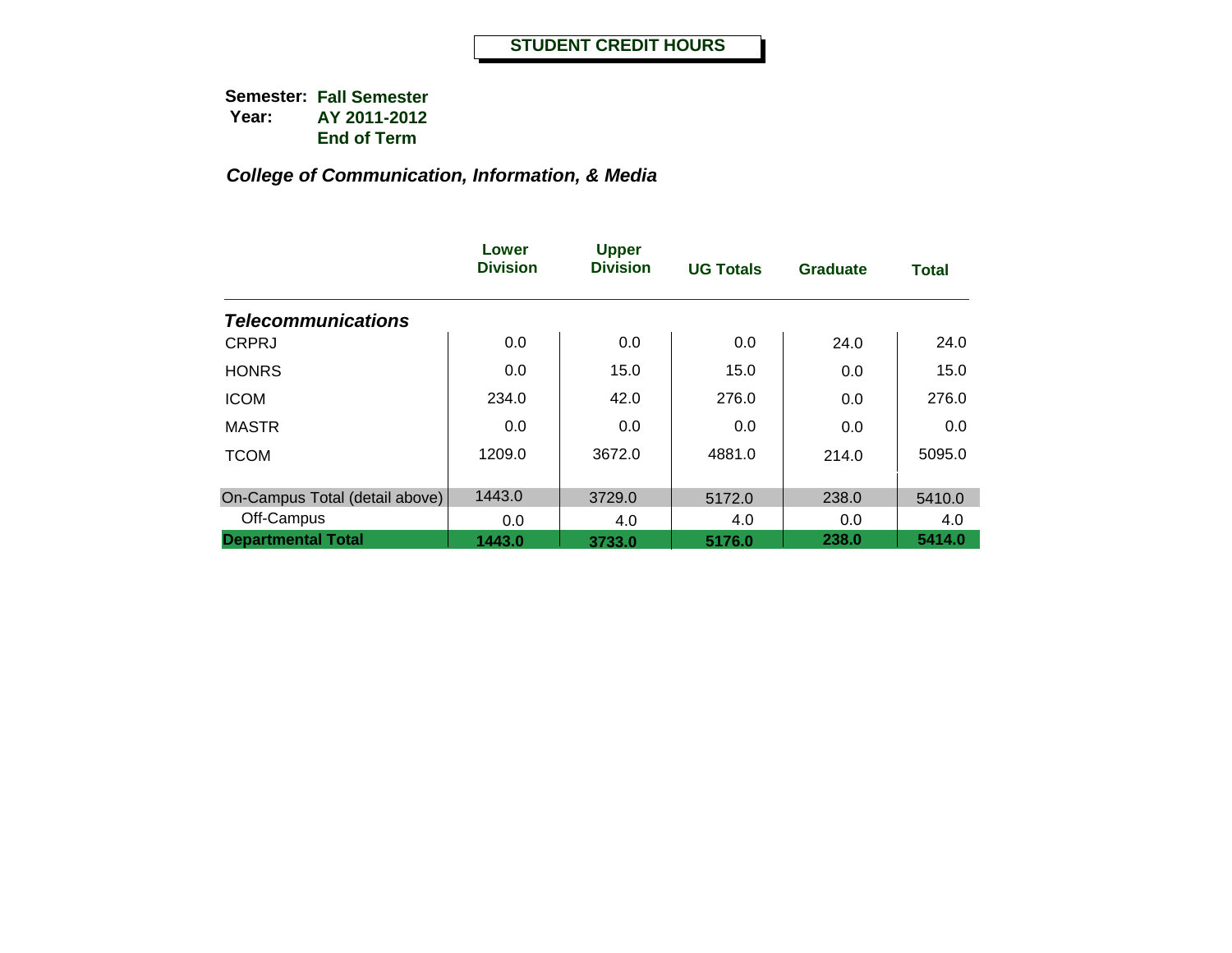*College of Fine Arts*

|                                | Lower<br><b>Division</b> | <b>Upper</b><br><b>Division</b> | <b>UG Totals</b> | <b>Graduate</b> | <b>Total</b> |
|--------------------------------|--------------------------|---------------------------------|------------------|-----------------|--------------|
| Art                            |                          |                                 |                  |                 |              |
| <b>ACR</b>                     | 261.0                    | 183.0                           | 444.0            | 27.0            | 471.0        |
| <b>ADS</b>                     | 426.0                    | 345.0                           | 771.0            | 0.0             | 771.0        |
| AED                            | 27.0                     | 69.0                            | 96.0             | 0.0             | 96.0         |
| <b>AFA</b>                     | 855.0                    | 497.0                           | 1352.0           | 24.0            | 1376.0       |
| <b>AHS</b>                     | 2937.0                   | 151.0                           | 3088.0           | 24.0            | 3112.0       |
| <b>ART</b>                     | 567.0                    | 477.0                           | 1044.0           | 87.0            | 1131.0       |
| <b>MASTR</b>                   | 0.0                      | 0.0                             | 0.0              | 0.0             | 0.0          |
| On-Campus Total (detail above) | 5073.0                   | 1722.0                          | 6795.0           | 162.0           | 6957.0       |
| Off-Campus                     | 9.0                      | 0.0                             | 9.0              | 0.0             | 9.0          |
| <b>Departmental Total</b>      | 5082.0                   | 1722.0                          | 6804.0           | 162.0           | 6966.0       |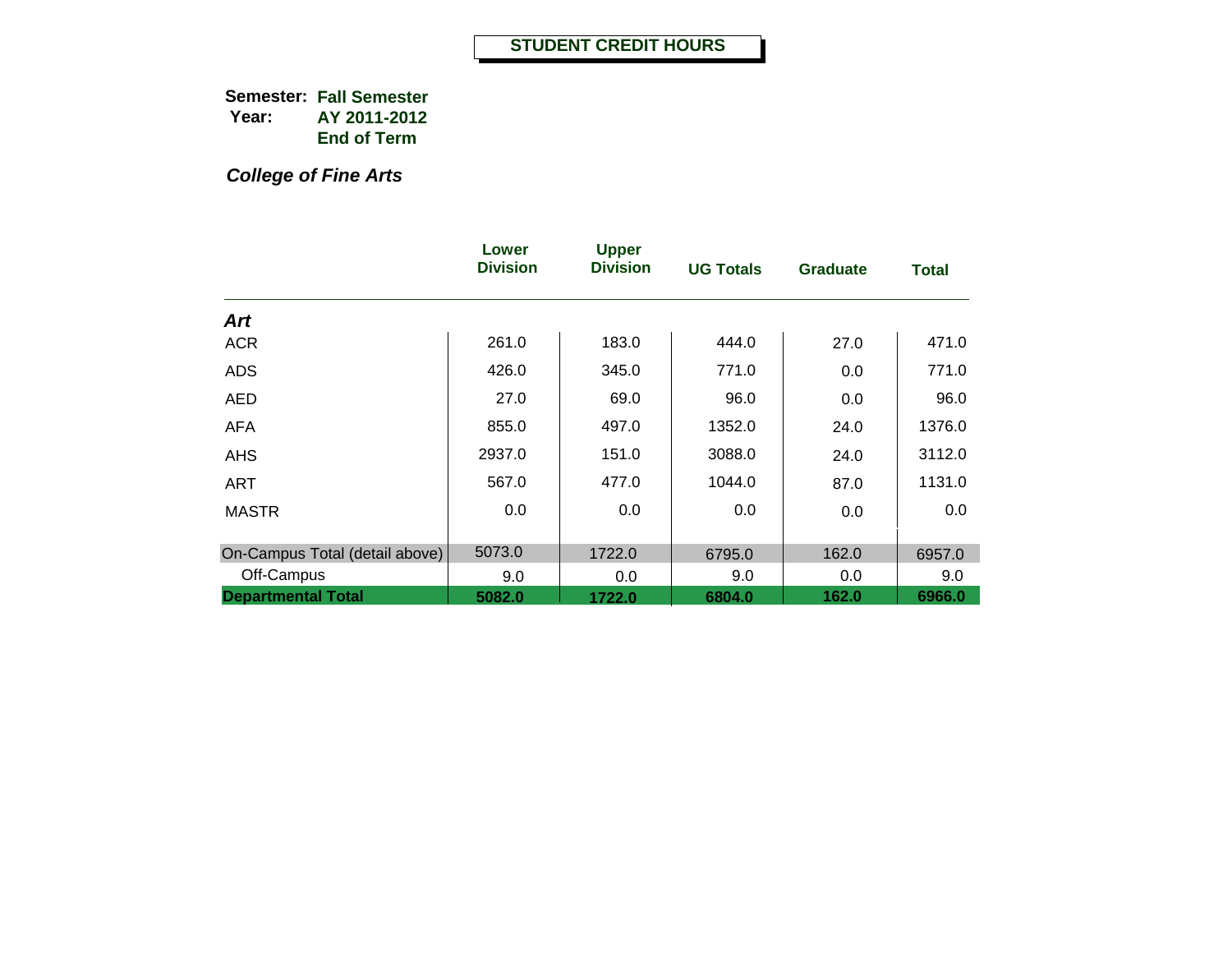*College of Fine Arts*

|                                | Lower<br><b>Division</b> | <b>Upper</b><br><b>Division</b> | <b>UG Totals</b> | <b>Graduate</b> | <b>Total</b> |
|--------------------------------|--------------------------|---------------------------------|------------------|-----------------|--------------|
| <b>Music</b>                   |                          |                                 |                  |                 |              |
| <b>CFA</b>                     | 0.0                      | 3.0                             | 3.0              | 0.0             | 3.0          |
| <b>CRPRJ</b>                   | 0.0                      | 0.0                             | 0.0              | 6.0             | 6.0          |
| <b>DISS</b>                    | 0.0                      | 0.0                             | 0.0              | 49.0            | 49.0         |
| <b>DOC</b>                     | 0.0                      | 0.0                             | 0.0              | 0.0             | 0.0          |
| <b>HONRS</b>                   | 0.0                      | 18.0                            | 18.0             | 0.0             | 18.0         |
| <b>MASTR</b>                   | 0.0                      | 0.0                             | 0.0              | 0.0             | 0.0          |
| <b>MMP</b>                     | 681.0                    | 144.0                           | 825.0            | 0.0             | 825.0        |
| <b>MUHIS</b>                   | 2345.0                   | 217.0                           | 2562.0           | 105.0           | 2667.0       |
| <b>MUSCH</b>                   | 51.0                     | 653.5                           | 704.5            | 65.0            | 769.5        |
| <b>MUSED</b>                   | 788.0                    | 433.0                           | 1221.0           | 77.0            | 1298.0       |
| <b>MUSPE</b>                   | 936.0                    | 526.0                           | 1462.0           | 313.0           | 1775.0       |
| <b>MUSTH</b>                   | 626.0                    | 265.0                           | 891.0            | 153.0           | 1044.0       |
| <b>THES</b>                    | 0.0                      | 0.0                             | 0.0              | 3.0             | 3.0          |
| On-Campus Total (detail above) | 5427.0                   | 2259.5                          | 7686.5           | 771.0           | 8457.5       |
| Off-Campus                     | 0.0                      | 3.0                             | 3.0              | 0.0             | 3.0          |
| <b>Departmental Total</b>      | 5427.0                   | 2262.5                          | 7689.5           | 771.0           | 8460.5       |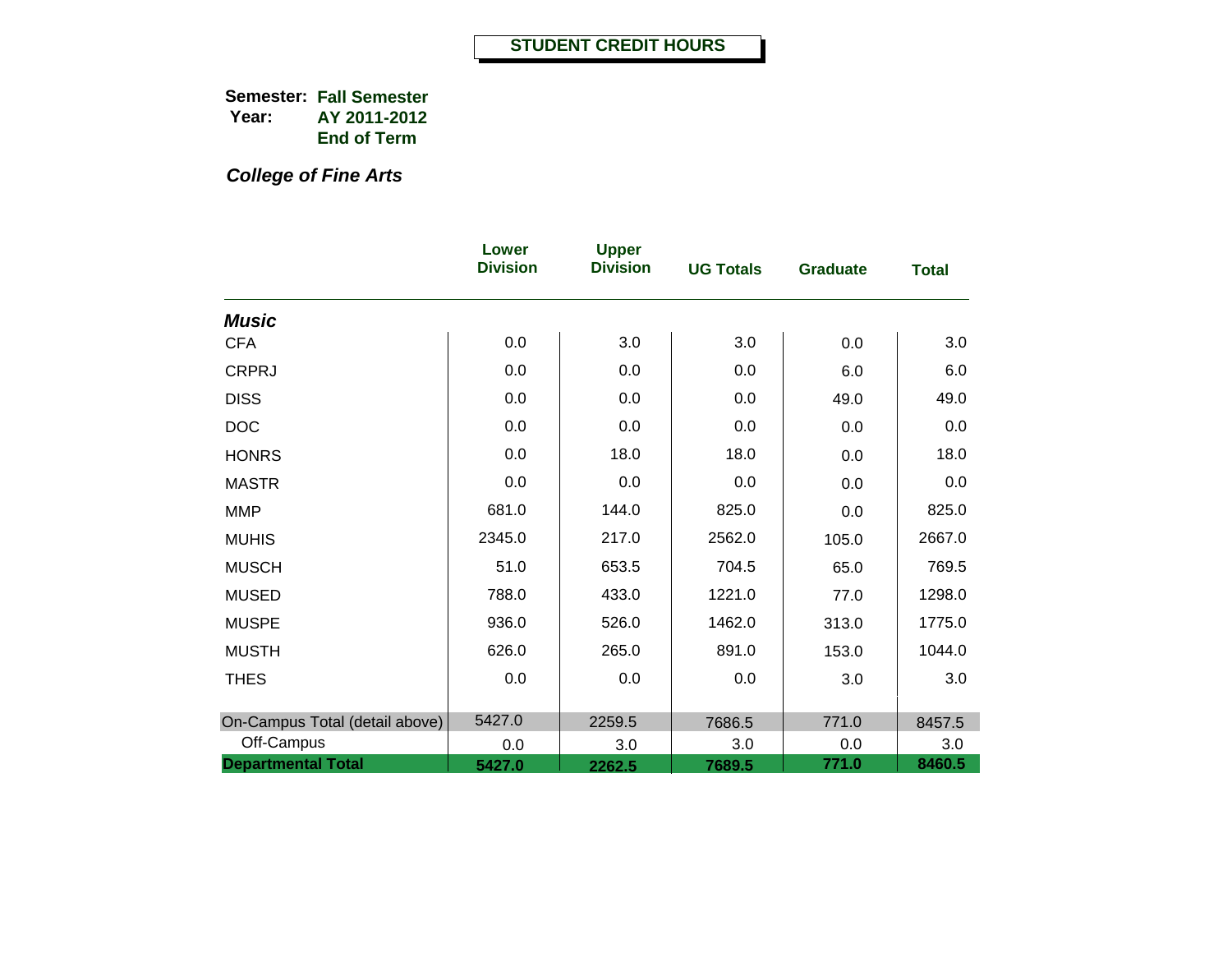*College of Fine Arts*

|                                | Lower<br><b>Division</b> | <b>Upper</b><br><b>Division</b> | <b>UG Totals</b> | <b>Graduate</b> | <b>Total</b> |
|--------------------------------|--------------------------|---------------------------------|------------------|-----------------|--------------|
| <b>Theatre &amp; Dance</b>     |                          |                                 |                  |                 |              |
| <b>DANCE</b>                   | 1861.0                   | 151.0                           | 2012.0           | 0.0             | 2012.0       |
| <b>THEAT</b>                   | 3569.0                   | 1418.0                          | 4987.0           | 0.0             | 4987.0       |
| On-Campus Total (detail above) | 5430.0                   | 1569.0                          | 6999.0           | 0.0             | 6999.0       |
| Off-Campus                     | 0.0                      | 12.0                            | 12.0             | 0.0             | 12.0         |
| <b>Departmental Total</b>      | 5430.0                   | 1581.0                          | 7011.0           | 0.0             | 7011.0       |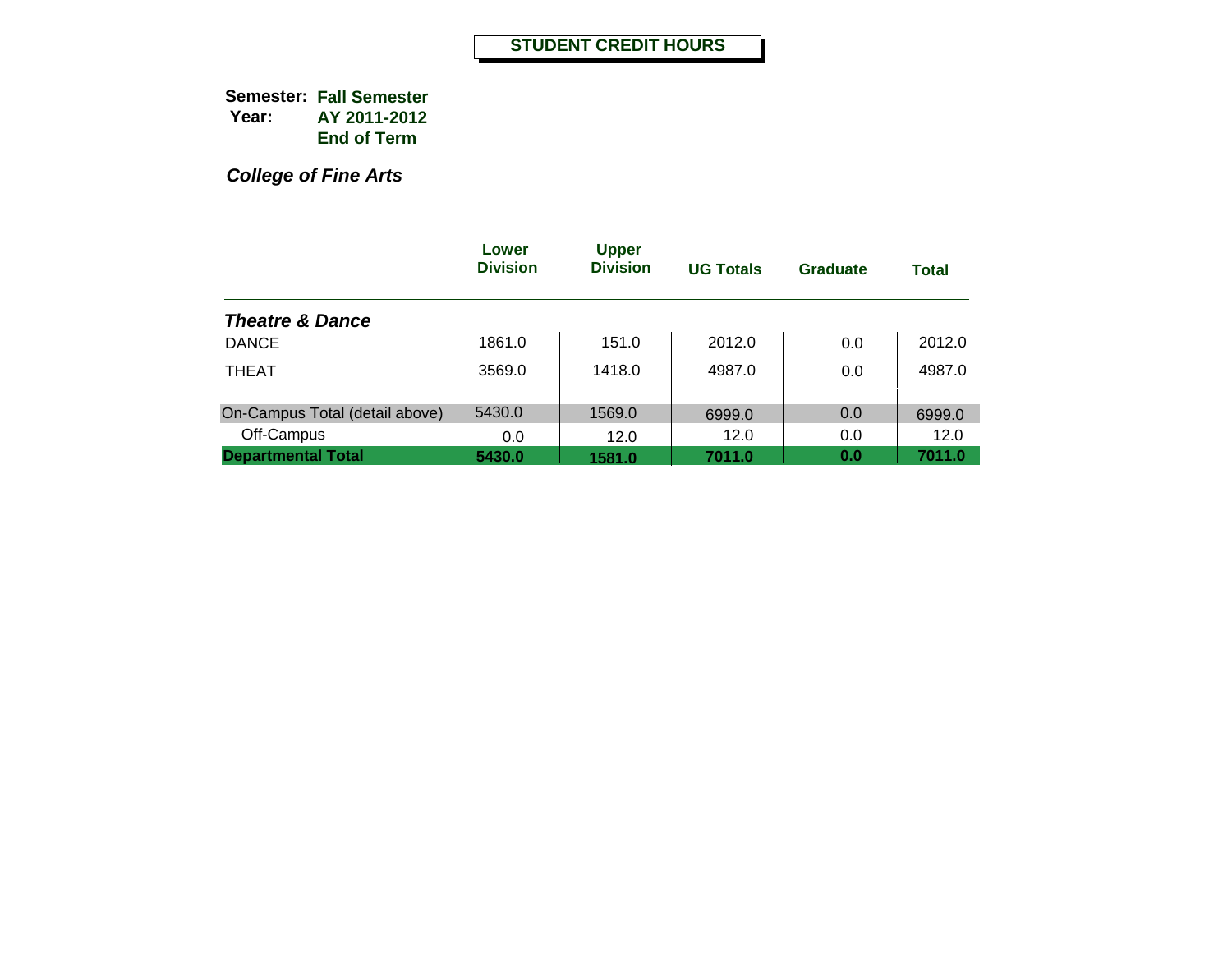|                                | Lower<br><b>Division</b> | <b>Upper</b><br><b>Division</b> | <b>UG Totals</b> | <b>Graduate</b> | <b>Total</b> |
|--------------------------------|--------------------------|---------------------------------|------------------|-----------------|--------------|
| Anthropology                   |                          |                                 |                  |                 |              |
| <b>ANTH</b>                    | 2751.0                   | 420.0                           | 3171.0           | 141.0           | 3312.0       |
| <b>THES</b>                    | 0.0                      | 0.0                             | 0.0              | 18.0            | 18.0         |
| On-Campus Total (detail above) | 2751.0                   | 420.0                           | 3171.0           | 159.0           | 3330.0       |
| Off-Campus                     | 294.0                    | 136.0                           | 430.0            | 0.0             | 430.0        |
| <b>Departmental Total</b>      | 3045.0                   | 556.0                           | 3601.0           | 159.0           | 3760.0       |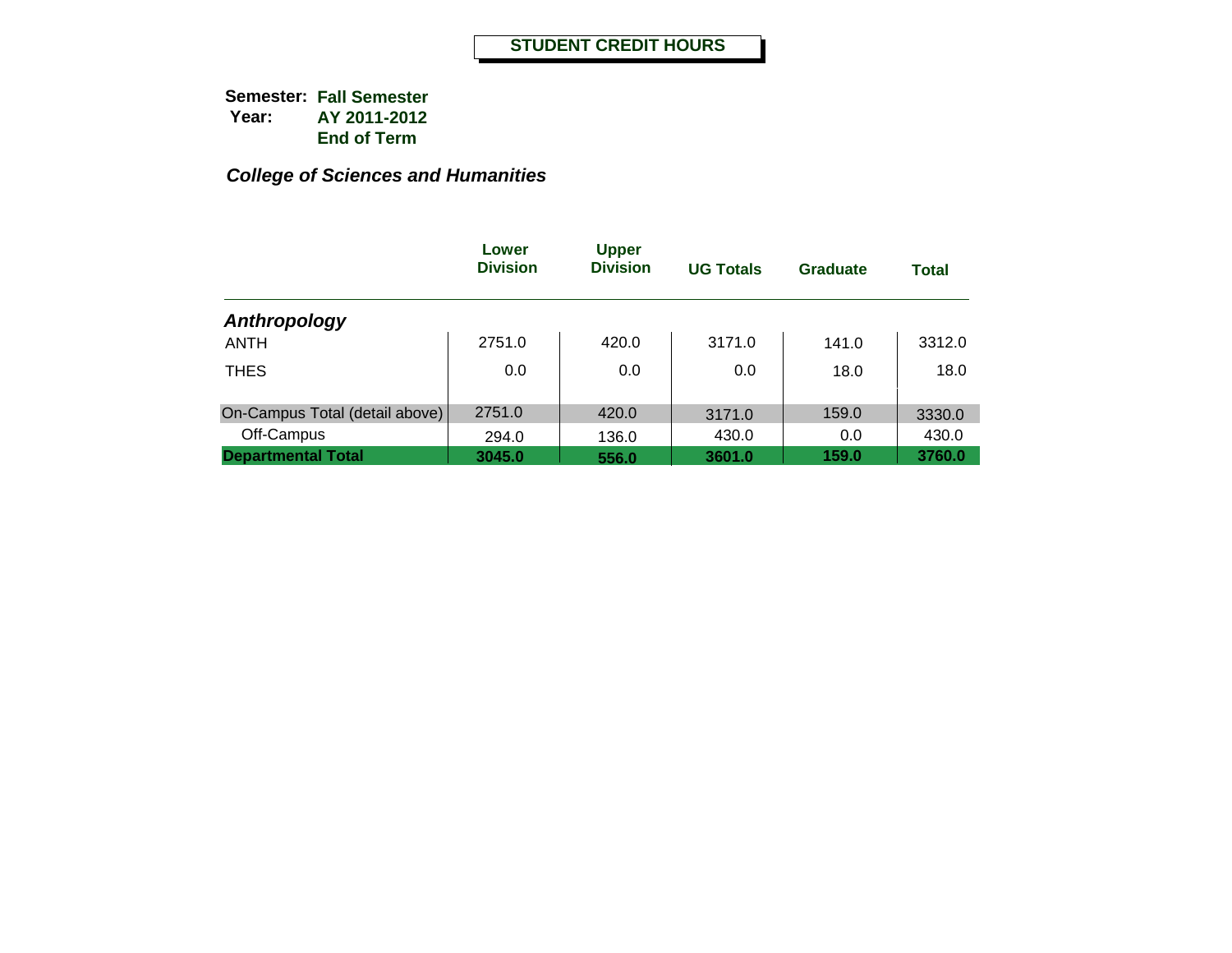|                                | Lower<br><b>Division</b> | <b>Upper</b><br><b>Division</b> | <b>UG Totals</b> | <b>Graduate</b> | <b>Total</b> |
|--------------------------------|--------------------------|---------------------------------|------------------|-----------------|--------------|
| <b>Biology</b>                 |                          |                                 |                  |                 |              |
| <b>BIO</b>                     | 5269.0                   | 679.0                           | 5948.0           | 229.0           | 6177.0       |
| <b>BIOT</b>                    | 0.0                      | 35.0                            | 35.0             | 50.0            | 85.0         |
| <b>BOT</b>                     | 0.0                      | 122.0                           | 122.0            | 19.0            | 141.0        |
| <b>DISS</b>                    | 0.0                      | 0.0                             | 0.0              | 6.0             | 6.0          |
| <b>DOC</b>                     | 0.0                      | 0.0                             | 0.0              | 0.0             | 0.0          |
| <b>HONRS</b>                   | 144.0                    | 12.0                            | 156.0            | 0.0             | 156.0        |
| <b>MASTR</b>                   | 0.0                      | 0.0                             | 0.0              | 0.0             | 0.0          |
| <b>MEDTC</b>                   | 0.0                      | 32.0                            | 32.0             | 0.0             | 32.0         |
| SCI                            | 54.0                     | 375.0                           | 429.0            | 3.0             | 432.0        |
| <b>THES</b>                    | 0.0                      | 0.0                             | 0.0              | 21.0            | 21.0         |
| <b>ZOOL</b>                    | 0.0                      | 177.0                           | 177.0            | 9.0             | 186.0        |
|                                |                          |                                 |                  |                 |              |
| On-Campus Total (detail above) | 5467.0                   | 1432.0                          | 6899.0           | 337.0           | 7236.0       |
| Off-Campus                     | 413.0                    | 87.0                            | 500.0            | 0.0             | 500.0        |
| <b>Departmental Total</b>      | 5880.0                   | 1519.0                          | 7399.0           | 337.0           | 7736.0       |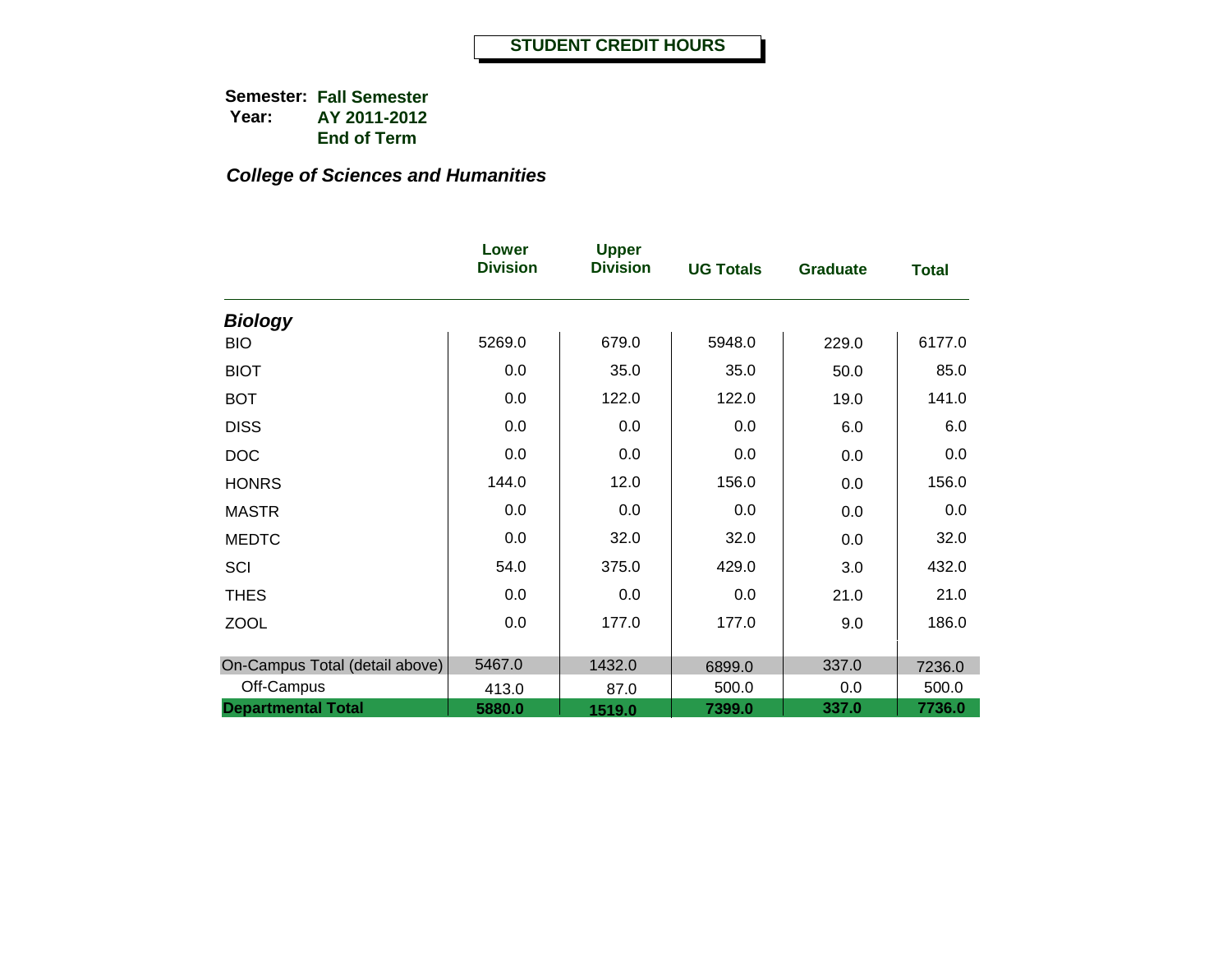|                                | Lower<br><b>Division</b> | <b>Upper</b><br><b>Division</b> | <b>UG Totals</b> | <b>Graduate</b> | <b>Total</b> |
|--------------------------------|--------------------------|---------------------------------|------------------|-----------------|--------------|
| <b>Chemistry</b>               |                          |                                 |                  |                 |              |
| <b>CHEM</b>                    | 6941.0                   | 399.0                           | 7340.0           | 320.0           | 7660.0       |
| <b>MASTR</b>                   | 0.0                      | 0.0                             | 0.0              | 0.0             | 0.0          |
| <b>THES</b>                    | 0.0                      | 0.0                             | 0.0              | 6.0             | 6.0          |
| On-Campus Total (detail above) | 6941.0                   | 399.0                           | 7340.0           | 326.0           | 7666.0       |
| Off-Campus                     | 132.0                    | 0.0                             | 132.0            | 0.0             | 132.0        |
| <b>Departmental Total</b>      | 7073.0                   | 399.0                           | 7472.0           | 326.0           | 7798.0       |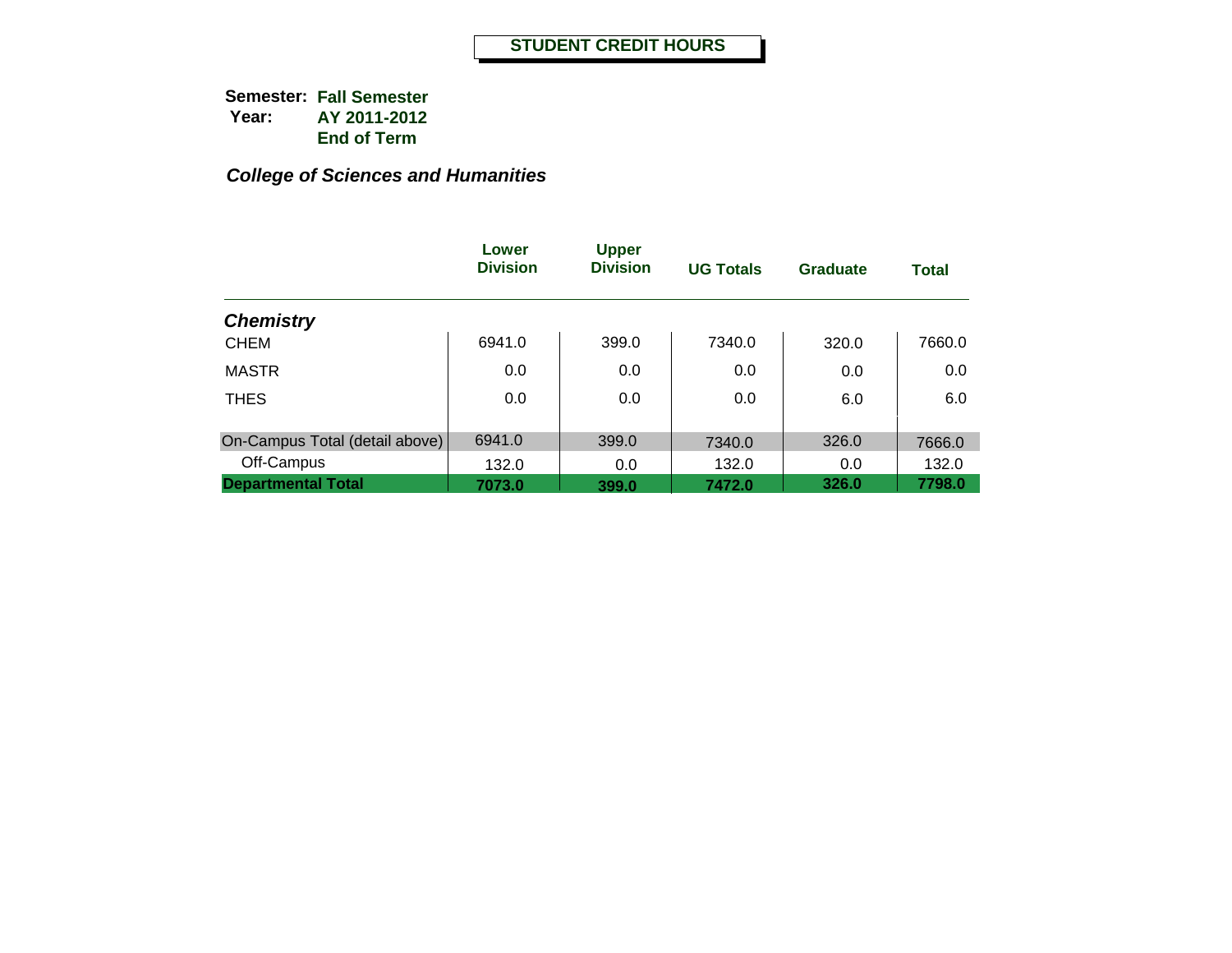|                                           | Lower<br><b>Division</b> | <b>Upper</b><br><b>Division</b> | <b>UG Totals</b> | <b>Graduate</b> | <b>Total</b> |
|-------------------------------------------|--------------------------|---------------------------------|------------------|-----------------|--------------|
| <b>Criminal Justice &amp; Criminology</b> |                          |                                 |                  |                 |              |
| <b>CJC</b>                                | 2985.0                   | 1271.0                          | 4256.0           | 18.0            | 4274.0       |
| <b>HONRS</b>                              | 0.0                      | 6.0                             | 6.0              | 0.0             | 6.0          |
| On-Campus Total (detail above)            | 2985.0                   | 1277.0                          | 4262.0           | 18.0            | 4280.0       |
| Off-Campus                                | 102.0                    | 0.0                             | 102.0            | 0.0             | 102.0        |
| <b>Departmental Total</b>                 | 3087.0                   | 1277.0                          | 4364.0           | 18.0            | 4382.0       |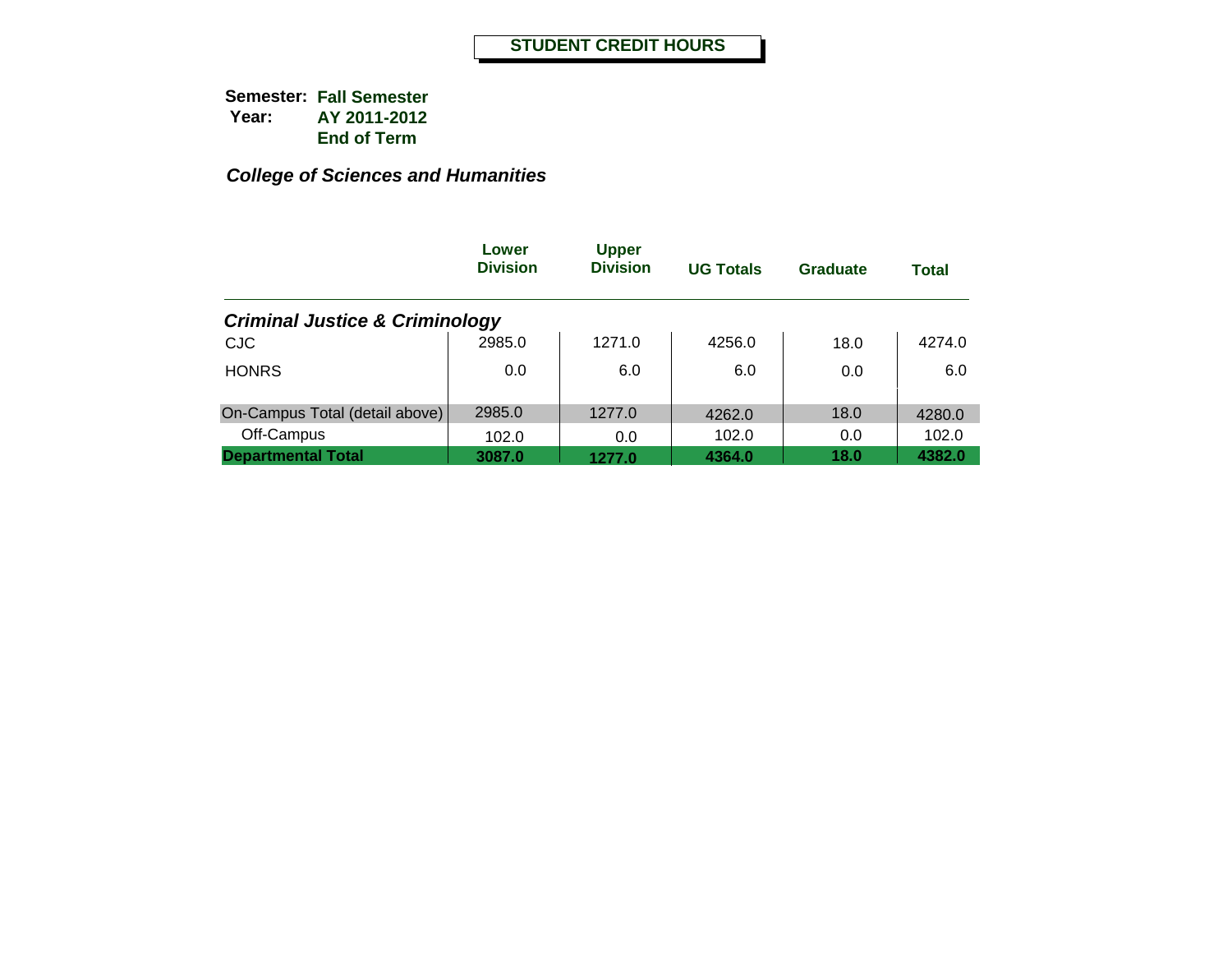|                                | Lower<br><b>Division</b> | <b>Upper</b><br><b>Division</b> | <b>UG Totals</b> | <b>Graduate</b> | <b>Total</b> |
|--------------------------------|--------------------------|---------------------------------|------------------|-----------------|--------------|
| <b>Computer Science</b>        |                          |                                 |                  |                 |              |
| <b>CS</b>                      | 2360.0                   | 870.0                           | 3230.0           | 207.0           | 3437.0       |
| <b>DISS</b>                    | 0.0                      | 0.0                             | 0.0              | 3.0             | 3.0          |
| <b>MASTR</b>                   | 0.0                      | 0.0                             | 0.0              | 0.0             | 0.0          |
| <b>THES</b>                    | 0.0                      | 0.0                             | 0.0              | 3.0             | 3.0          |
| On-Campus Total (detail above) | 2360.0                   | 870.0                           |                  | 213.0           |              |
|                                |                          |                                 | 3230.0           |                 | 3443.0       |
| Off-Campus                     | 77.0                     | 0.0                             | 77.0             | 0.0             | 77.0         |
| <b>Departmental Total</b>      | 2437.0                   | 870.0                           | 3307.0           | 213.0           | 3520.0       |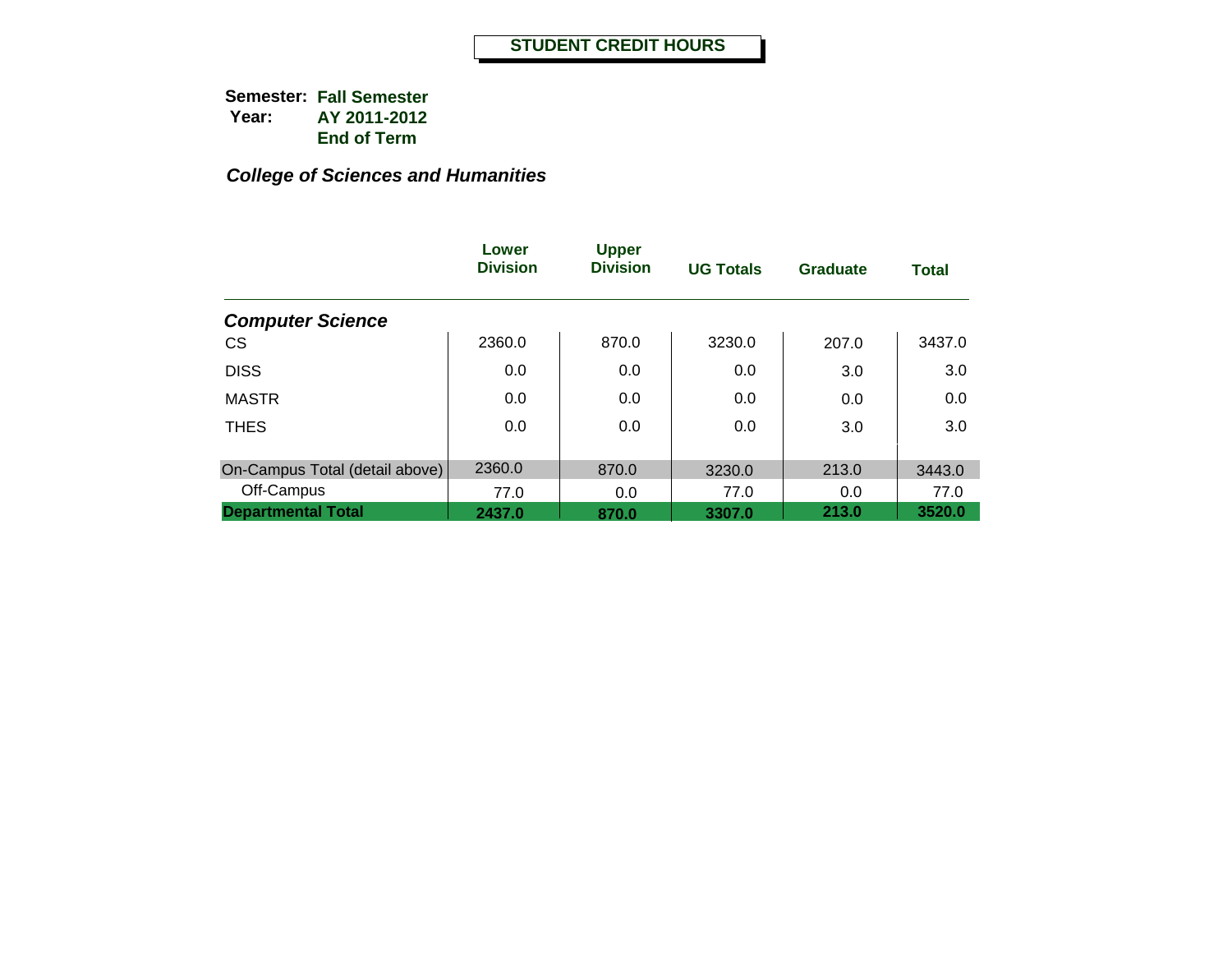|                                | Lower<br><b>Division</b> | <b>Upper</b><br><b>Division</b> | <b>UG Totals</b> | <b>Graduate</b> | <b>Total</b> |
|--------------------------------|--------------------------|---------------------------------|------------------|-----------------|--------------|
| <b>English</b>                 |                          |                                 |                  |                 |              |
| <b>CRPRJ</b>                   | 0.0                      | 0.0                             | 0.0              | 6.0             | 6.0          |
| <b>DISS</b>                    | 0.0                      | 0.0                             | 0.0              | 97.0            | 97.0         |
| <b>DOC</b>                     | 0.0                      | 0.0                             | 0.0              | 0.0             | 0.0          |
| <b>ENEFL</b>                   | 136.5                    | 0.0                             | 136.5            | 0.0             | 136.5        |
| <b>ENG</b>                     | 11616.0                  | 2511.0                          | 14127.0          | 498.0           | 14625.0      |
| <b>ENIEI</b>                   | 3294.0                   | 0.0                             | 3294.0           | 0.0             | 3294.0       |
| <b>HONRS</b>                   | 945.0                    | 134.0                           | 1079.0           | 0.0             | 1079.0       |
| ID                             | 0.0                      | 0.0                             | 0.0              | 45.0            | 45.0         |
| IEI                            | 117.0                    | 0.0                             | 117.0            | 0.0             | 117.0        |
| <b>MASTR</b>                   | 0.0                      | 0.0                             | 0.0              | 0.0             | 0.0          |
| <b>RES</b>                     | 0.0                      | 0.0                             | 0.0              | 3.0             | 3.0          |
| <b>WPP</b>                     | 0.0                      | 164.0                           | 164.0            | 0.0             | 164.0        |
| On-Campus Total (detail above) | 16108.5                  | 2809.0                          | 18917.5          | 649.0           | 19566.5      |
| Off-Campus                     | 711.0                    | 85.0                            | 796.0            | 12.0            | 808.0        |
| <b>Departmental Total</b>      | 16819.5                  | 2894.0                          | 19713.5          | 661.0           | 20374.5      |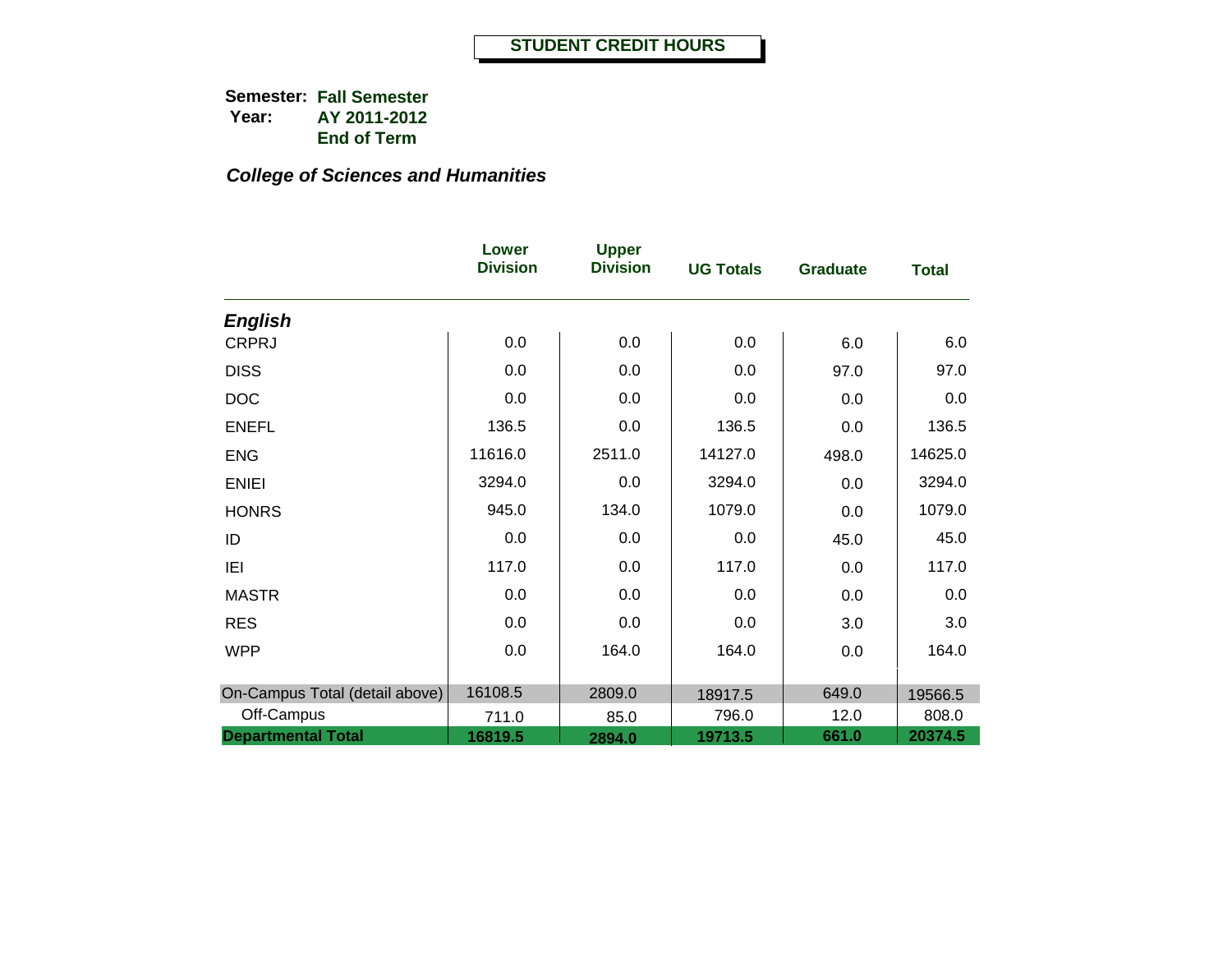|                                        | Lower<br><b>Division</b> | <b>Upper</b><br><b>Division</b> | <b>UG Totals</b> | <b>Graduate</b> | <b>Total</b> |
|----------------------------------------|--------------------------|---------------------------------|------------------|-----------------|--------------|
| <b>Modern Languages &amp; Classics</b> |                          |                                 |                  |                 |              |
| cc                                     | 2520.0                   | 54.0                            | 2574.0           | 0.0             | 2574.0       |
| <b>CH</b>                              | 200.0                    | 77.0                            | 277.0            | 0.0             | 277.0        |
| FL.                                    | 79.0                     | 54.0                            | 133.0            | 9.0             | 142.0        |
| <b>FR</b>                              | 1012.0                   | 306.0                           | 1318.0           | 9.0             | 1327.0       |
| <b>GER</b>                             | 800.0                    | 226.0                           | 1026.0           | 3.0             | 1029.0       |
| <b>GRK</b>                             | 93.0                     | 6.0                             | 99.0             | 0.0             | 99.0         |
| <b>HONRS</b>                           | 474.0                    | 51.0                            | 525.0            | 0.0             | 525.0        |
| <b>JAPAN</b>                           | 620.0                    | 380.0                           | 1000.0           | 0.0             | 1000.0       |
| LAT                                    | 222.0                    | 30.0                            | 252.0            | 0.0             | 252.0        |
| <b>SP</b>                              | 2661.0                   | 928.0                           | 3589.0           | 0.0             | 3589.0       |
|                                        |                          |                                 |                  |                 |              |
| On-Campus Total (detail above)         | 8681.0                   | 2112.0                          | 10793.0          | 21.0            | 10814.0      |
| Off-Campus                             | 412.0                    | 66.0                            | 478.0            | 0.0             | 478.0        |
| <b>Departmental Total</b>              | 9093.0                   | 2178.0                          | 11271.0          | 21.0            | 11292.0      |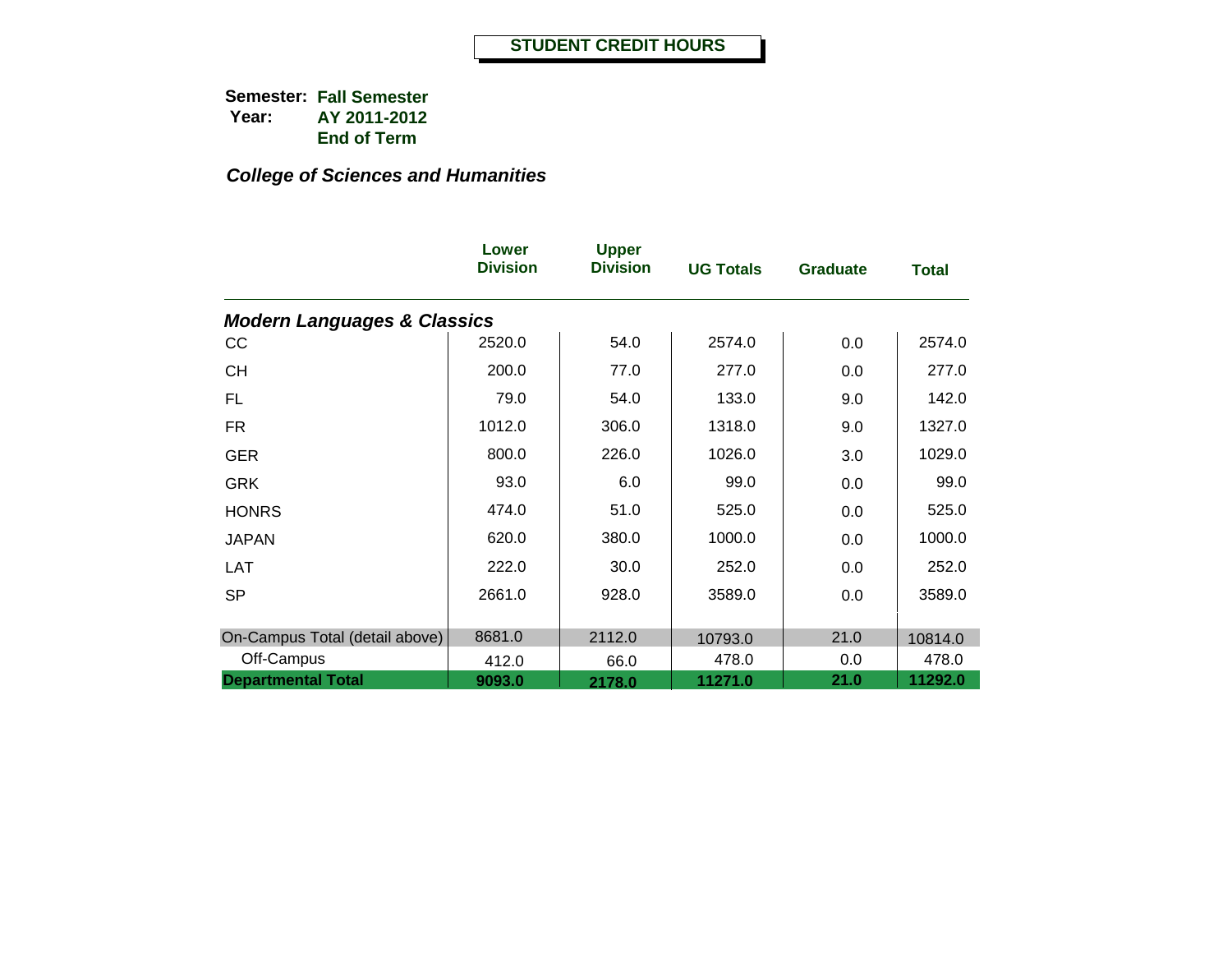|                                | Lower<br><b>Division</b> | <b>Upper</b><br><b>Division</b> | <b>UG Totals</b> | <b>Graduate</b> | <b>Total</b> |
|--------------------------------|--------------------------|---------------------------------|------------------|-----------------|--------------|
| Geography                      |                          |                                 |                  |                 |              |
| <b>ASIAN</b>                   | 0.0                      | 6.0                             | 6.0              | 0.0             | 6.0          |
| <b>GEOG</b>                    | 2844.0                   | 903.0                           | 3747.0           | 99.0            | 3846.0       |
| <b>MASTR</b>                   | 0.0                      | 0.0                             | 0.0              | 0.0             | 0.0          |
| On-Campus Total (detail above) | 2844.0                   | 909.0                           | 3753.0           | 99.0            | 3852.0       |
| Off-Campus                     | 150.0                    | 15.0                            | 165.0            | 0.0             | 165.0        |
| <b>Departmental Total</b>      | 2994.0                   | 924.0                           | 3918.0           | 99.0            | 4017.0       |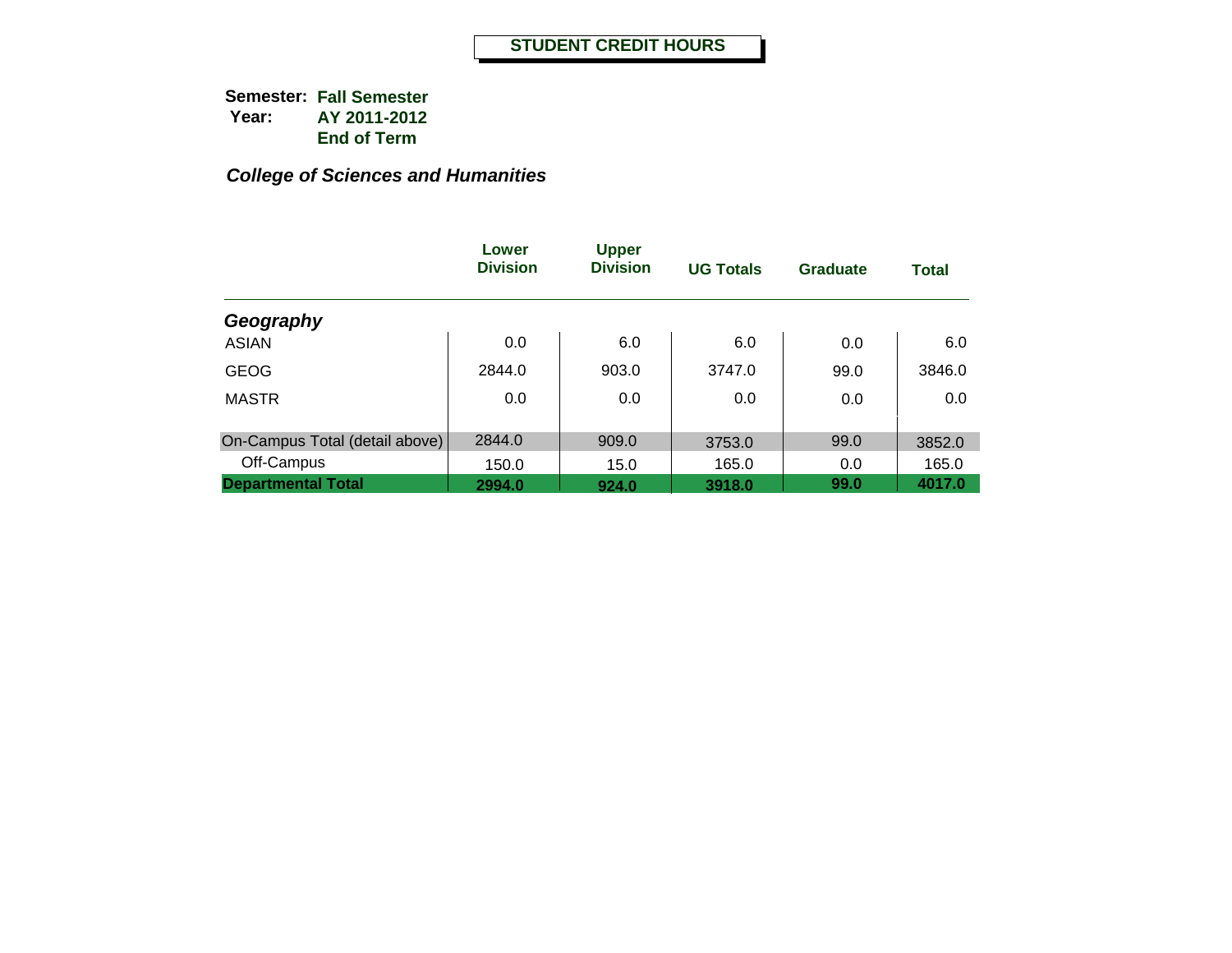|                                | Lower<br><b>Division</b> | <b>Upper</b><br><b>Division</b> | <b>UG Totals</b> | Graduate | <b>Total</b> |
|--------------------------------|--------------------------|---------------------------------|------------------|----------|--------------|
| Geology                        |                          |                                 |                  |          |              |
| <b>GEOL</b>                    | 1336.0                   | 234.0                           | 1570.0           | 120.0    | 1690.0       |
| <b>MASTR</b>                   | 0.0                      | 0.0                             | 0.0              | 0.0      | 0.0          |
| On-Campus Total (detail above) | 1336.0                   | 234.0                           | 1570.0           | 120.0    | 1690.0       |
| Off-Campus                     | 0.0                      | 0.0                             | 0.0              | 0.0      | 0.0          |
| <b>Departmental Total</b>      | 1336.0                   | 234.0                           | 1570.0           | 120.0    | 1690.0       |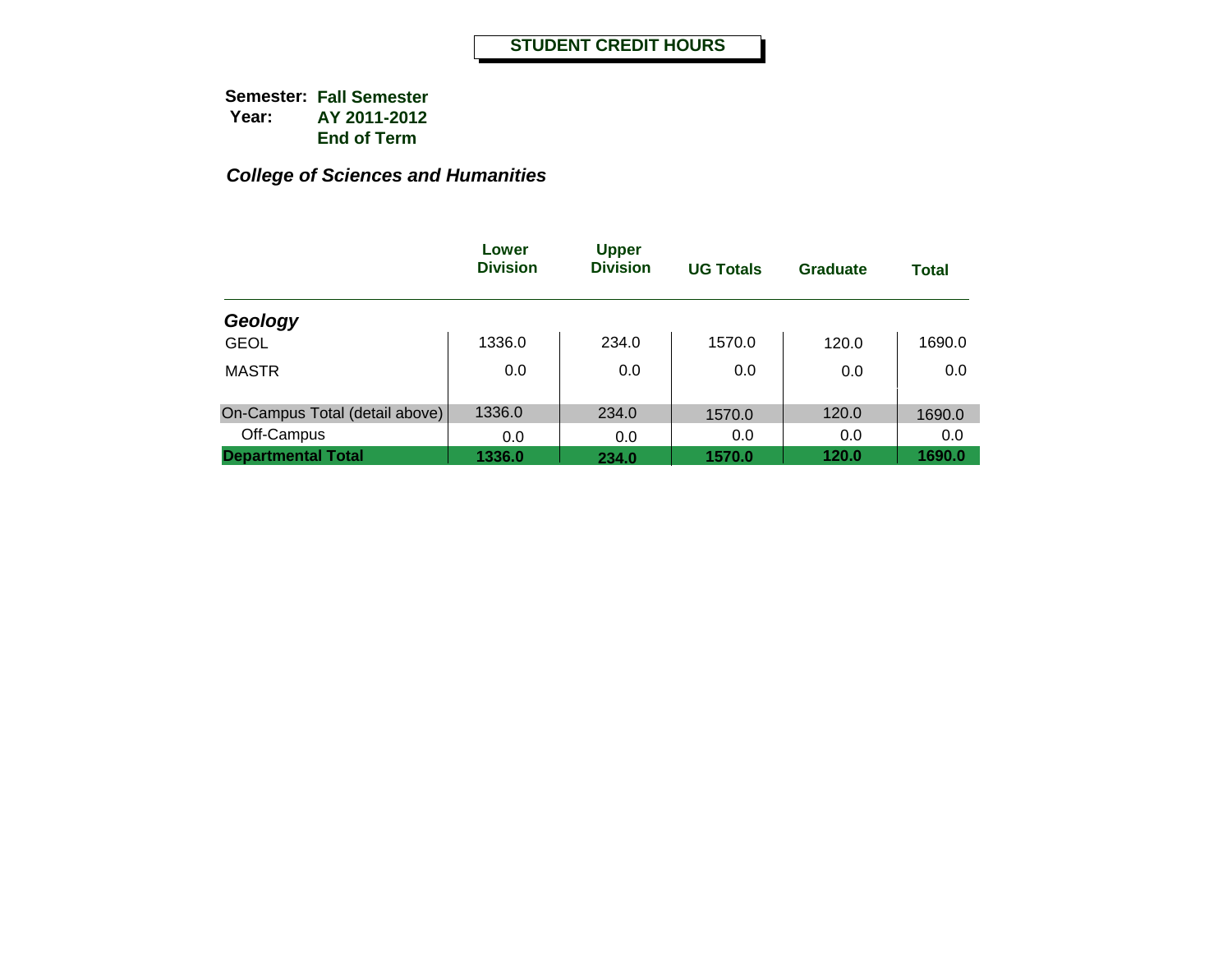|                                | Lower<br><b>Division</b> | <b>Upper</b><br><b>Division</b> | <b>UG Totals</b> | Graduate | <b>Total</b> |
|--------------------------------|--------------------------|---------------------------------|------------------|----------|--------------|
| <b>History</b>                 |                          |                                 |                  |          |              |
| <b>HIST</b>                    | 11160.0                  | 1232.0                          | 12392.0          | 183.0    | 12575.0      |
| <b>HONRS</b>                   | 984.0                    | 48.0                            | 1032.0           | 0.0      | 1032.0       |
| <b>MASTR</b>                   | 0.0                      | 0.0                             | 0.0              | 0.0      | 0.0          |
| SS                             | 114.0                    | 381.0                           | 495.0            | 0.0      | 495.0        |
| On-Campus Total (detail above) | 12258.0                  | 1661.0                          | 13919.0          | 183.0    | 14102.0      |
| Off-Campus                     | 396.0                    | 296.0                           | 692.0            | 0.0      | 692.0        |
| <b>Departmental Total</b>      | 12654.0                  | 1957.0                          | 14611.0          | 183.0    | 14794.0      |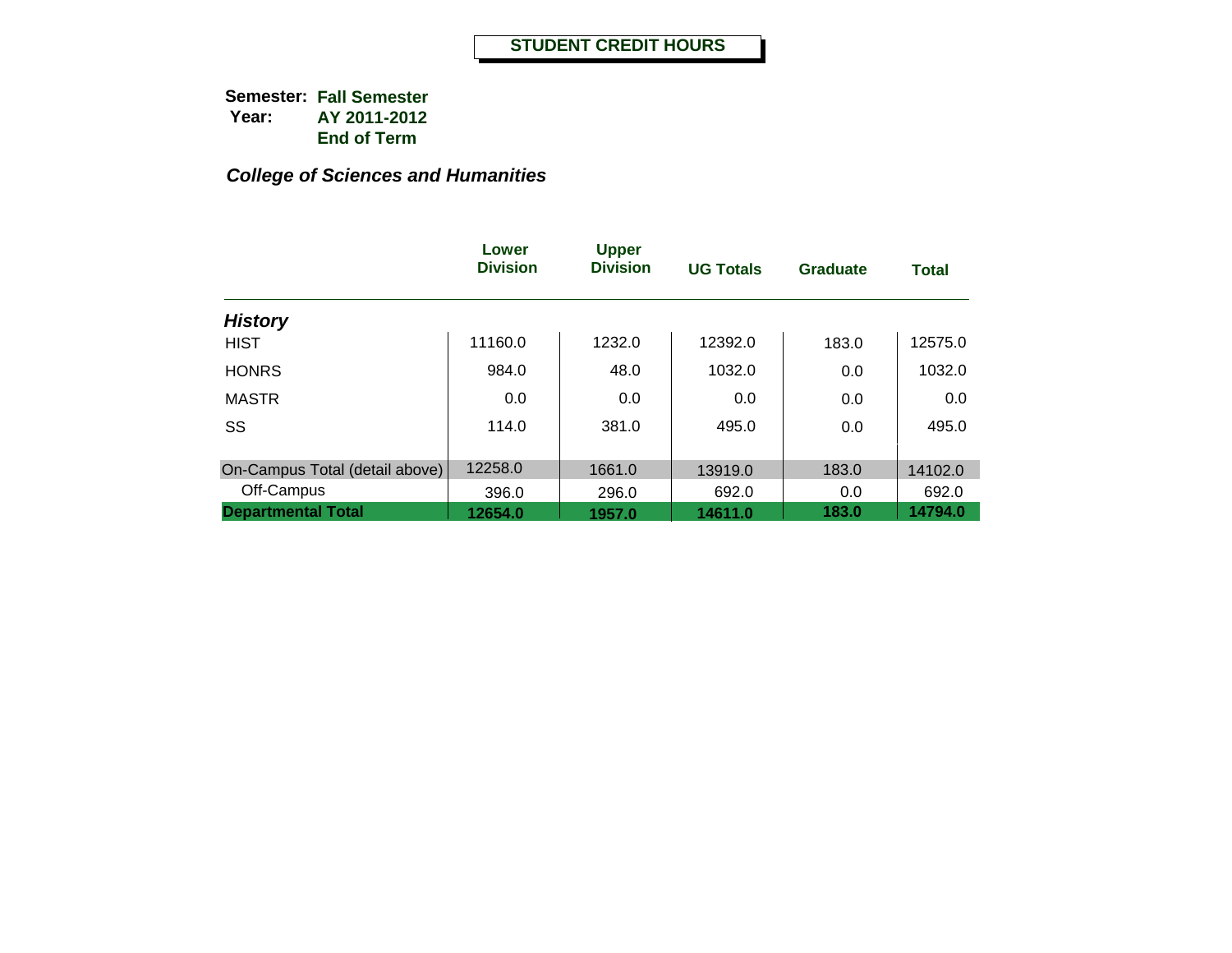|                                | Lower<br><b>Division</b> | <b>Upper</b><br><b>Division</b> | <b>UG Totals</b> | <b>Graduate</b> | <b>Total</b> |
|--------------------------------|--------------------------|---------------------------------|------------------|-----------------|--------------|
| <b>Mathematical Sciences</b>   |                          |                                 |                  |                 |              |
| <b>HONRS</b>                   | 0.0                      | 31.0                            | 31.0             | 0.0             | 31.0         |
| <b>MATHS</b>                   | 12456.0                  | 1176.0                          | 13632.0          | 511.0           | 14143.0      |
| On-Campus Total (detail above) | 12456.0                  | 1207.0                          | 13663.0          | 511.0           | 14174.0      |
| Off-Campus                     | 400.0                    | 0.0                             | 400.0            | 123.0           | 523.0        |
| <b>Departmental Total</b>      | 12856.0                  | 1207.0                          | 14063.0          | 634.0           | 14697.0      |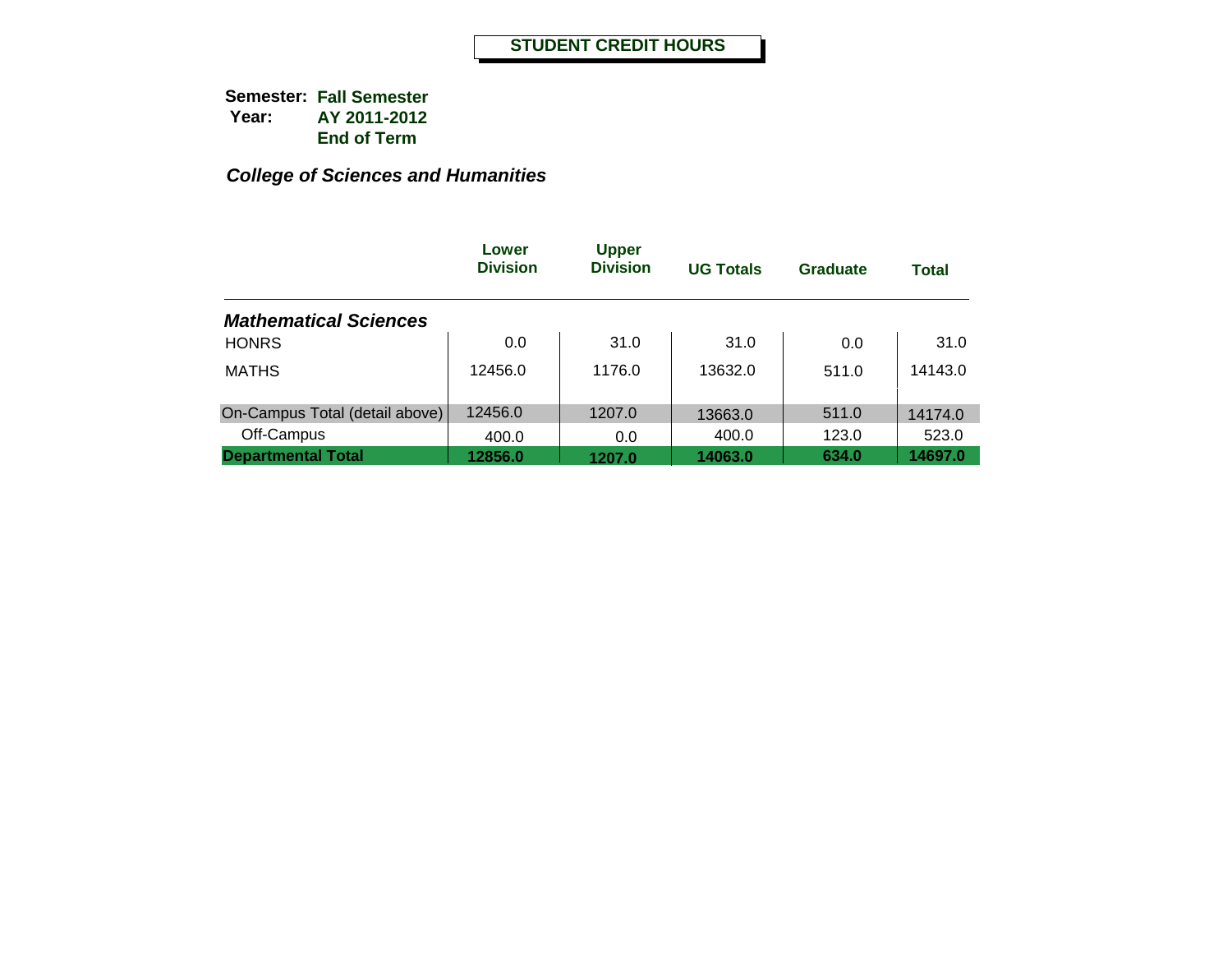|                                | Lower<br><b>Division</b> | <b>Upper</b><br><b>Division</b> | <b>UG Totals</b> | <b>Graduate</b> | <b>Total</b> |
|--------------------------------|--------------------------|---------------------------------|------------------|-----------------|--------------|
| <b>Natural Resources</b>       |                          |                                 |                  |                 |              |
| <b>DISS</b>                    | 0.0                      | 0.0                             | 0.0              | 18.0            | 18.0         |
| <b>MASTR</b>                   | 0.0                      | 0.0                             | 0.0              | 0.0             | 0.0          |
| <b>NREM</b>                    | 1458.0                   | 609.0                           | 2067.0           | 123.0           | 2190.0       |
| <b>THES</b>                    | 0.0                      | 0.0                             | 0.0              | 9.0             | 9.0          |
|                                | 1458.0                   |                                 |                  |                 |              |
| On-Campus Total (detail above) |                          | 609.0                           | 2067.0           | 150.0           | 2217.0       |
| Off-Campus                     | 195.0                    | 42.0                            | 237.0            | 9.0             | 246.0        |
| <b>Departmental Total</b>      | 1653.0                   | 651.0                           | 2304.0           | 159.0           | 2463.0       |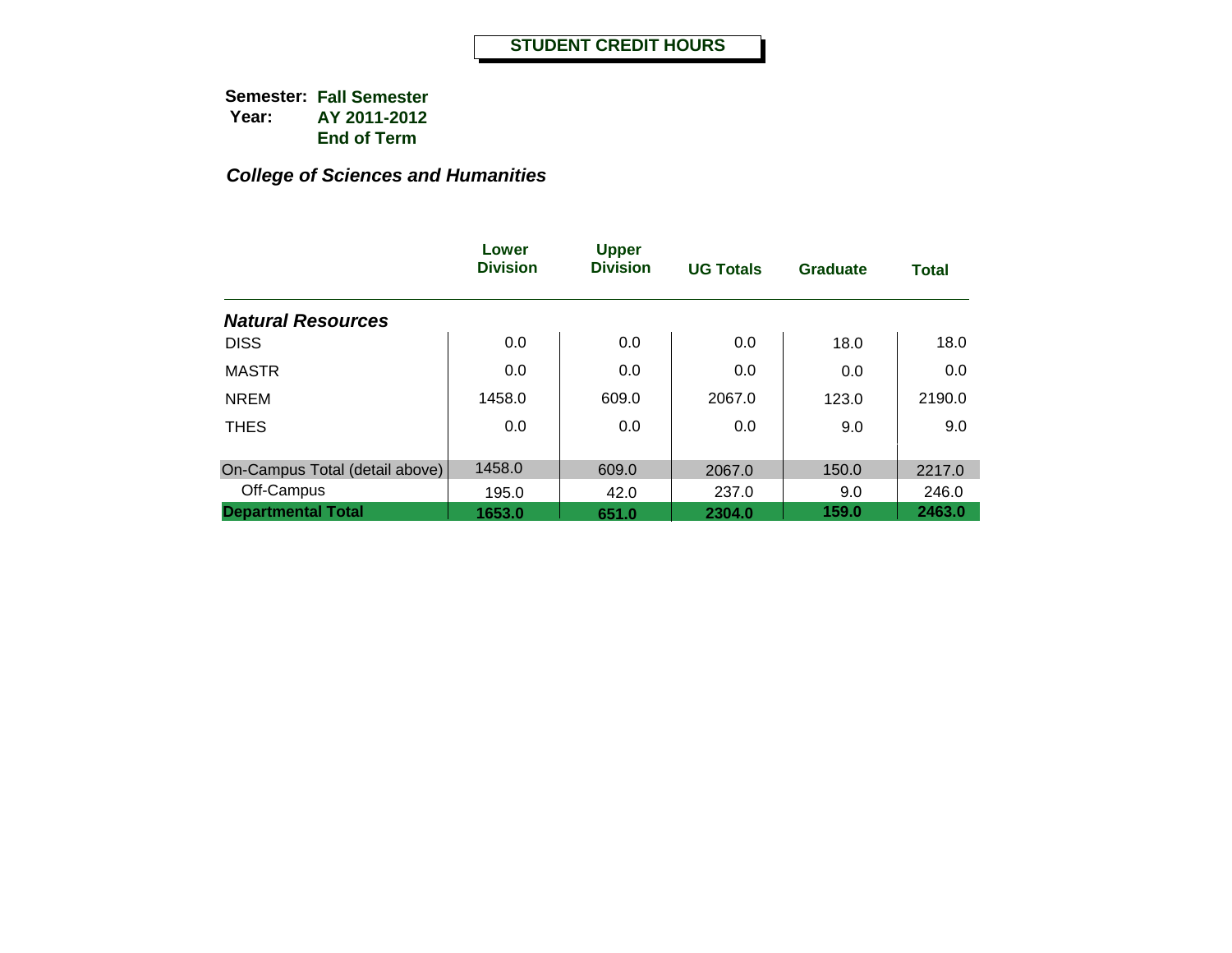|                                | Lower<br><b>Division</b> | <b>Upper</b><br><b>Division</b> | <b>UG Totals</b> | <b>Graduate</b> | <b>Total</b> |
|--------------------------------|--------------------------|---------------------------------|------------------|-----------------|--------------|
| <b>Philosophy</b>              |                          |                                 |                  |                 |              |
| <b>HONRS</b>                   | 0.0                      | 6.0                             | 6.0              | 0.0             | 6.0          |
| <b>PHIL</b>                    | 1434.0                   | 246.0                           | 1680.0           | 0.0             | 1680.0       |
| <b>RELST</b>                   | 1989.0                   | 45.0                            | 2034.0           | 3.0             | 2037.0       |
|                                |                          |                                 |                  |                 |              |
| On-Campus Total (detail above) | 3423.0                   | 297.0                           | 3720.0           | 3.0             | 3723.0       |
| Off-Campus                     | 138.0                    | 0.0                             | 138.0            | 0.0             | 138.0        |
| <b>Departmental Total</b>      | 3561.0                   | 297.0                           | 3858.0           | 3.0             | 3861.0       |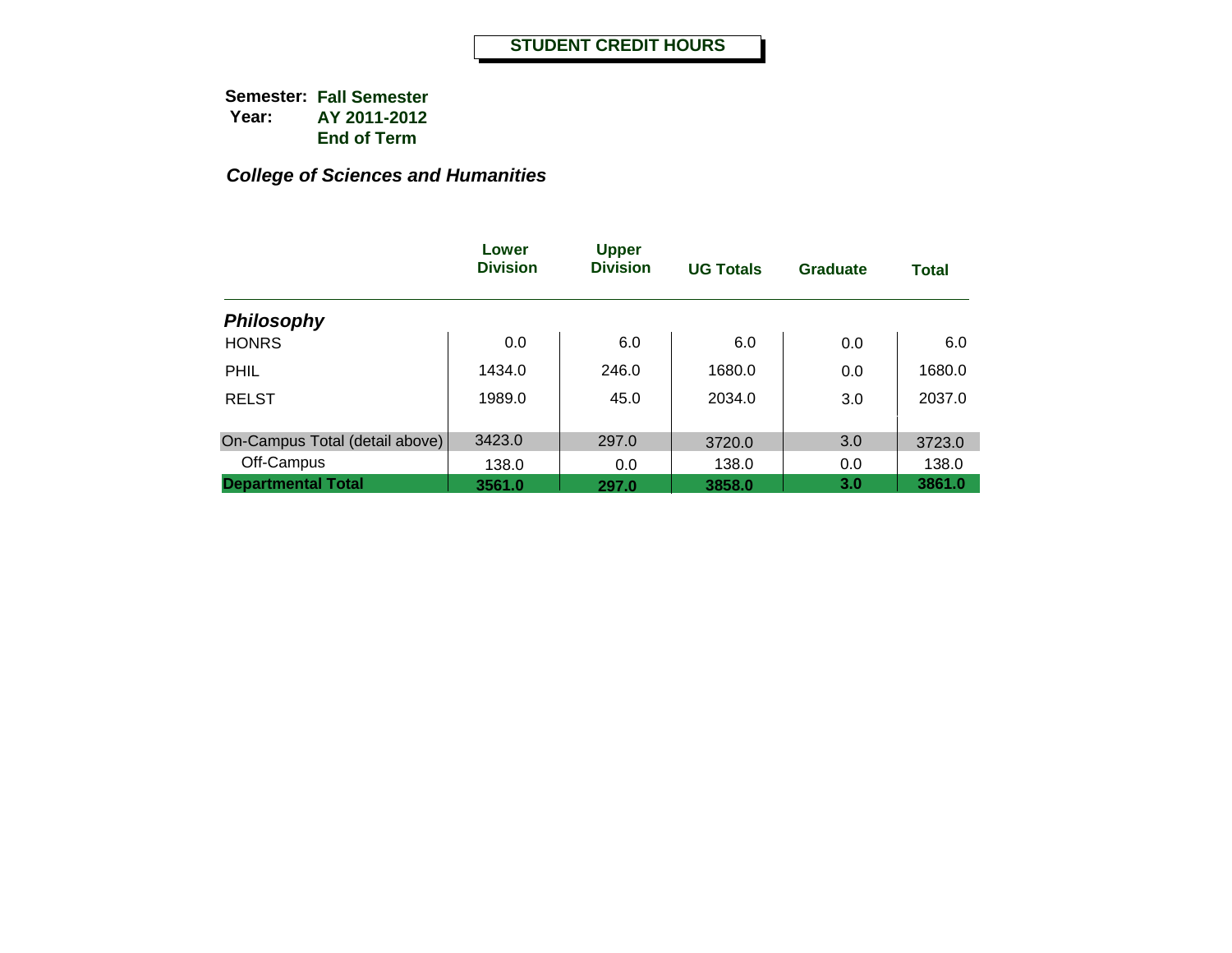|                                | Lower<br><b>Division</b> | <b>Upper</b><br><b>Division</b> | <b>UG Totals</b> | <b>Graduate</b> | <b>Total</b> |
|--------------------------------|--------------------------|---------------------------------|------------------|-----------------|--------------|
| <b>Physics &amp; Astronomy</b> |                          |                                 |                  |                 |              |
| <b>ASTRO</b>                   | 1845.0                   | 28.0                            | 1873.0           | 12.0            | 1885.0       |
| <b>MASTR</b>                   | 0.0                      | 0.0                             | 0.0              | 0.0             | 0.0          |
| <b>PHYCS</b>                   | 1954.0                   | 120.0                           | 2074.0           | 144.0           | 2218.0       |
| <b>RES</b>                     | 0.0                      | 0.0                             | 0.0              | 6.0             | 6.0          |
| <b>THES</b>                    | 0.0                      | 0.0                             | 0.0              | 18.0            | 18.0         |
| On-Campus Total (detail above) | 3799.0                   | 148.0                           | 3947.0           | 180.0           | 4127.0       |
| Off-Campus                     | 196.0                    | 0.0                             | 196.0            | 0.0             | 196.0        |
| <b>Departmental Total</b>      | 3995.0                   | 148.0                           | 4143.0           | 180.0           | 4323.0       |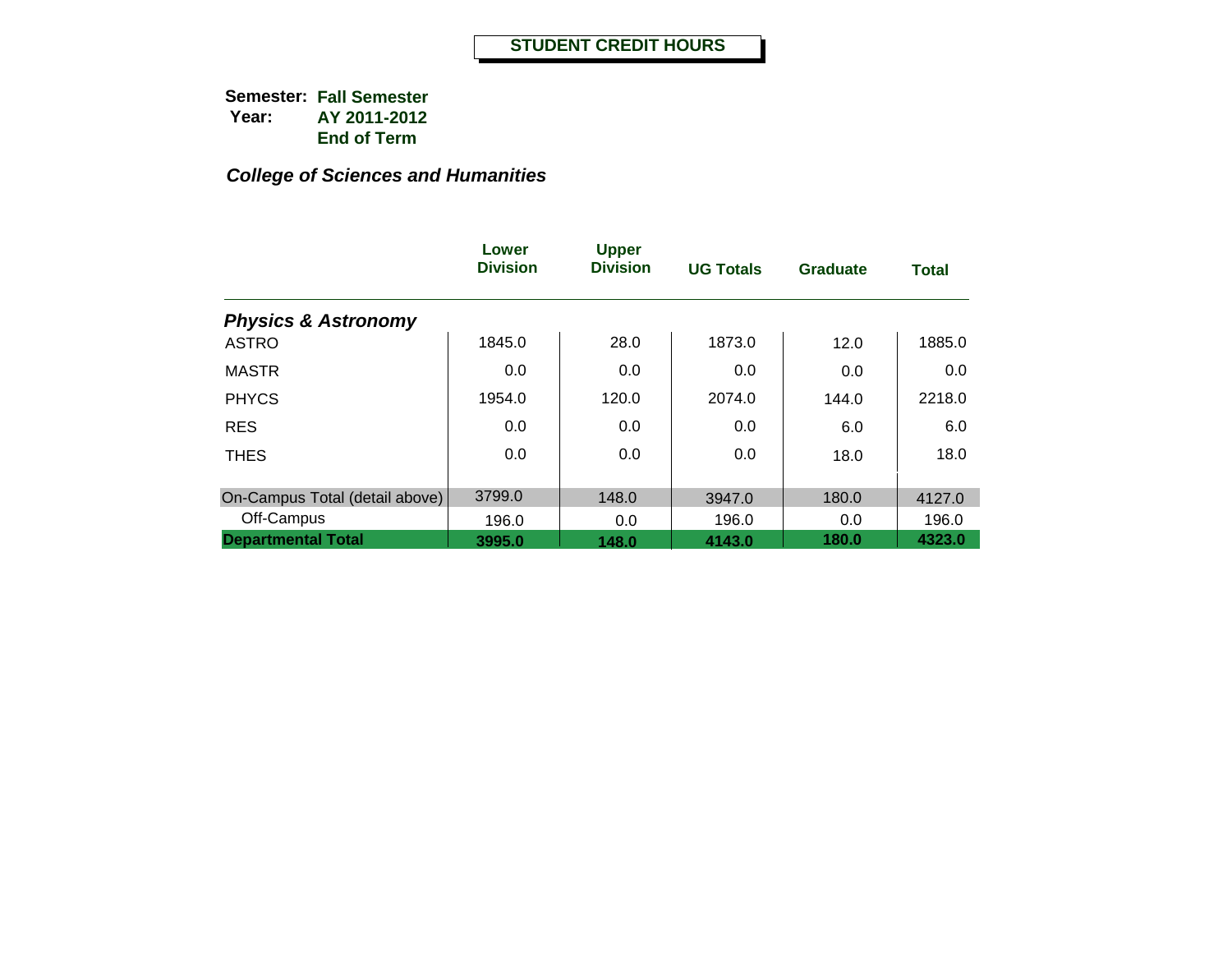|                                        | Lower<br><b>Division</b> | <b>Upper</b><br><b>Division</b> | <b>UG Totals</b> | <b>Graduate</b> | Total  |
|----------------------------------------|--------------------------|---------------------------------|------------------|-----------------|--------|
| <b>Physiology &amp; Health Science</b> |                          |                                 |                  |                 |        |
| <b>ANAT</b>                            | 1539.0                   | 8.0                             | 1547.0           | 404.0           | 1951.0 |
| <b>HSC</b>                             | 3759.0                   | 1395.0                          | 5154.0           | 58.0            | 5212.0 |
| <b>PHYSL</b>                           | 1515.0                   | 10.0                            | 1525.0           | 187.0           | 1712.0 |
| <b>RES</b>                             | 0.0                      | 0.0                             | 0.0              | 3.0             | 3.0    |
| On-Campus Total (detail above)         | 6813.0                   | 1413.0                          | 8226.0           | 652.0           | 8878.0 |
| Off-Campus                             | 400.0                    | 231.0                           | 631.0            | 35.0            | 666.0  |
| <b>Departmental Total</b>              | 7213.0                   | 1644.0                          | 8857.0           | 687.0           | 9544.0 |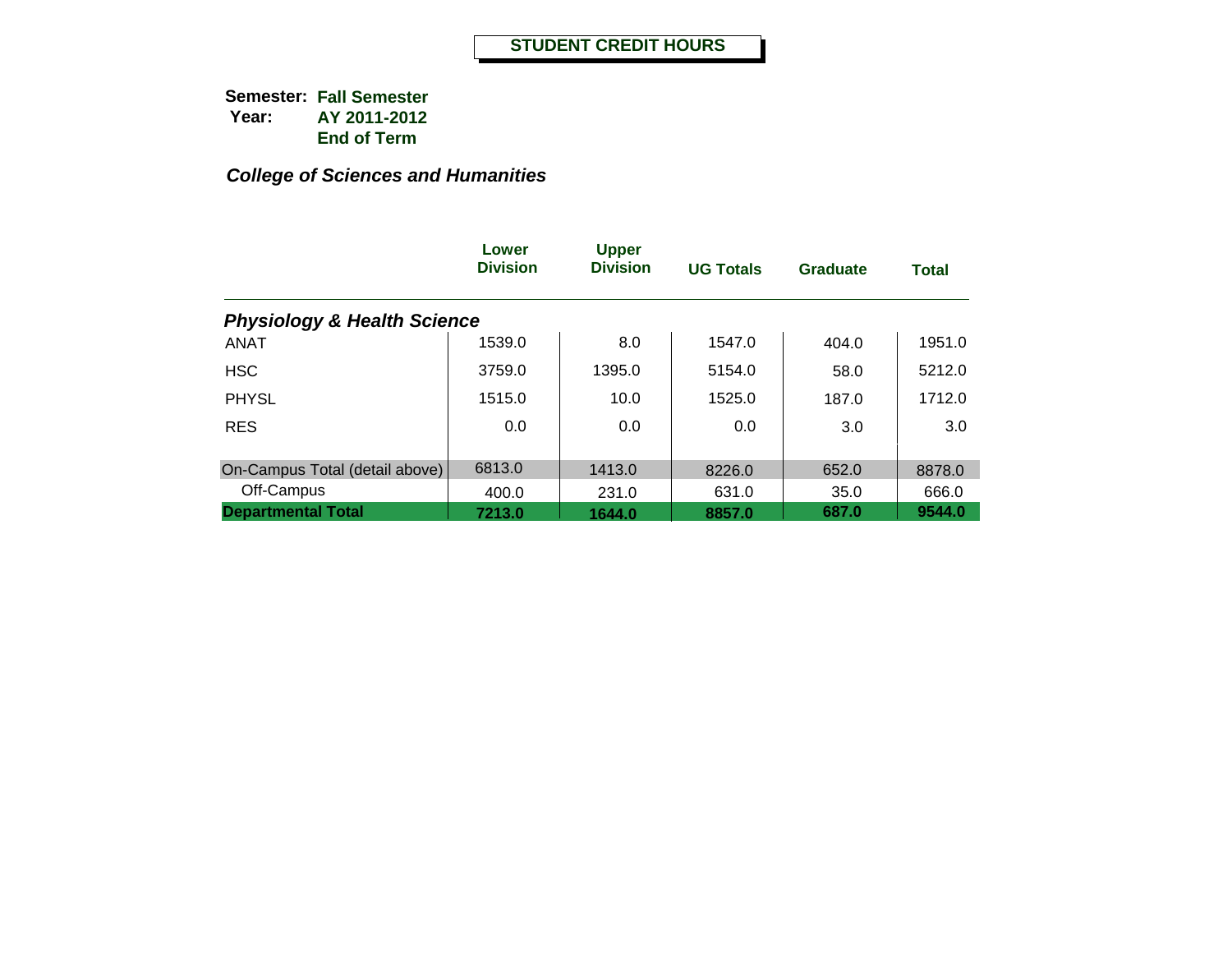|                                | Lower<br><b>Division</b> | <b>Upper</b><br><b>Division</b> | <b>UG Totals</b> | Graduate | <b>Total</b> |
|--------------------------------|--------------------------|---------------------------------|------------------|----------|--------------|
| <b>Political Science</b>       |                          |                                 |                  |          |              |
| <b>HONRS</b>                   | 0.0                      | 24.0                            | 24.0             | 0.0      | 24.0         |
| <b>MASTR</b>                   | 0.0                      | 0.0                             | 0.0              | 0.0      | 0.0          |
| <b>POLS</b>                    | 2355.0                   | 849.0                           | 3204.0           | 234.0    | 3438.0       |
| <b>RES</b>                     | 0.0                      | 0.0                             | 0.0              | 6.0      | 6.0          |
| On-Campus Total (detail above) | 2355.0                   | 873.0                           | 3228.0           | 240.0    | 3468.0       |
| Off-Campus                     | 141.0                    | 18.0                            | 159.0            | 33.0     | 192.0        |
| <b>Departmental Total</b>      | 2496.0                   | 891.0                           | 3387.0           | 273.0    | 3660.0       |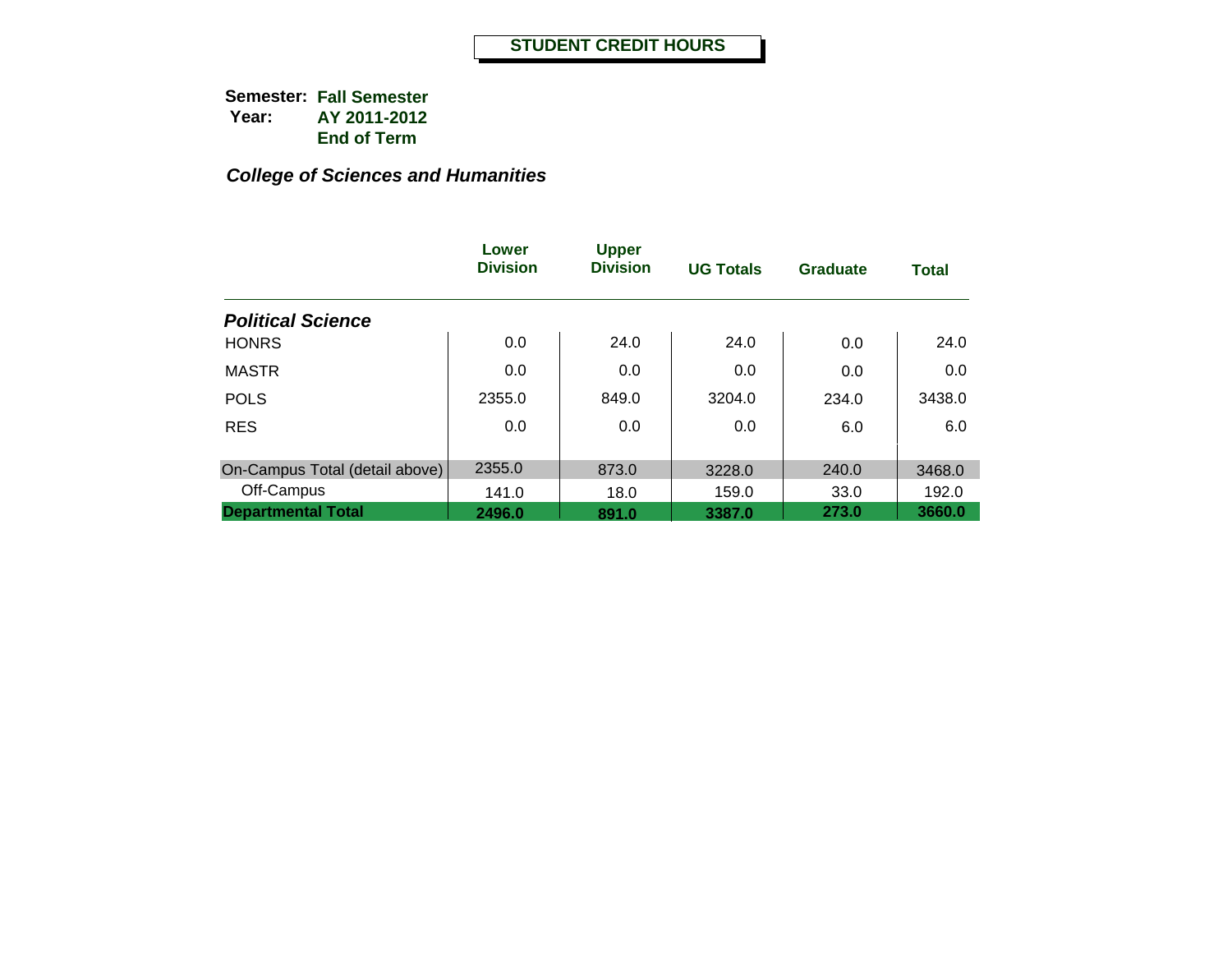|                                | Lower<br><b>Division</b> | <b>Upper</b><br><b>Division</b> | <b>UG Totals</b> | Graduate | Total   |
|--------------------------------|--------------------------|---------------------------------|------------------|----------|---------|
| <b>Psychological Science</b>   |                          |                                 |                  |          |         |
| <b>PSYSC</b>                   | 6628.0                   | 3015.0                          | 9643.0           | 319.0    | 9962.0  |
| On-Campus Total (detail above) | 6628.0                   | 3015.0                          | 9643.0           | 319.0    | 9962.0  |
| Off-Campus                     | 111.0                    | 6.0                             | 117.0            | 0.0      | 117.0   |
| <b>Departmental Total</b>      | 6739.0                   | 3021.0                          | 9760.0           | 319.0    | 10079.0 |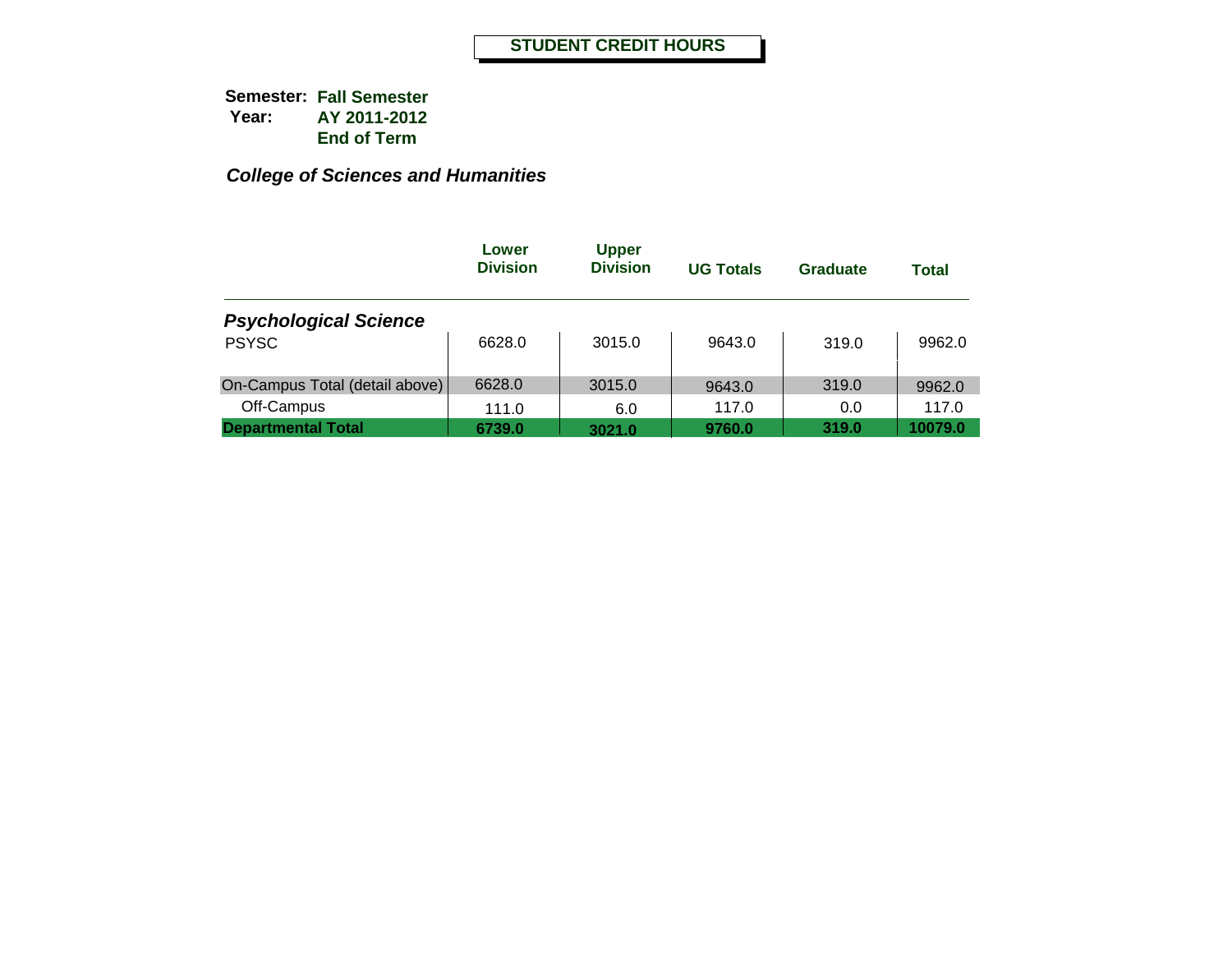|                                | Lower<br><b>Division</b> | <b>Upper</b><br><b>Division</b> | <b>UG Totals</b> | <b>Graduate</b> | <b>Total</b> |
|--------------------------------|--------------------------|---------------------------------|------------------|-----------------|--------------|
| Sociology                      |                          |                                 |                  |                 |              |
| <b>SOC</b>                     | 3906.0                   | 792.0                           | 4698.0           | 96.0            | 4794.0       |
| <b>THES</b>                    | 0.0                      | 0.0                             | 0.0              | 3.0             | 3.0          |
| On-Campus Total (detail above) | 3906.0                   | 792.0                           | 4698.0           | 99.0            | 4797.0       |
| Off-Campus                     | 75.0                     | 249.0                           | 324.0            | 0.0             | 324.0        |
| <b>Departmental Total</b>      | 3981.0                   | 1041.0                          | 5022.0           | 99.0            | 5121.0       |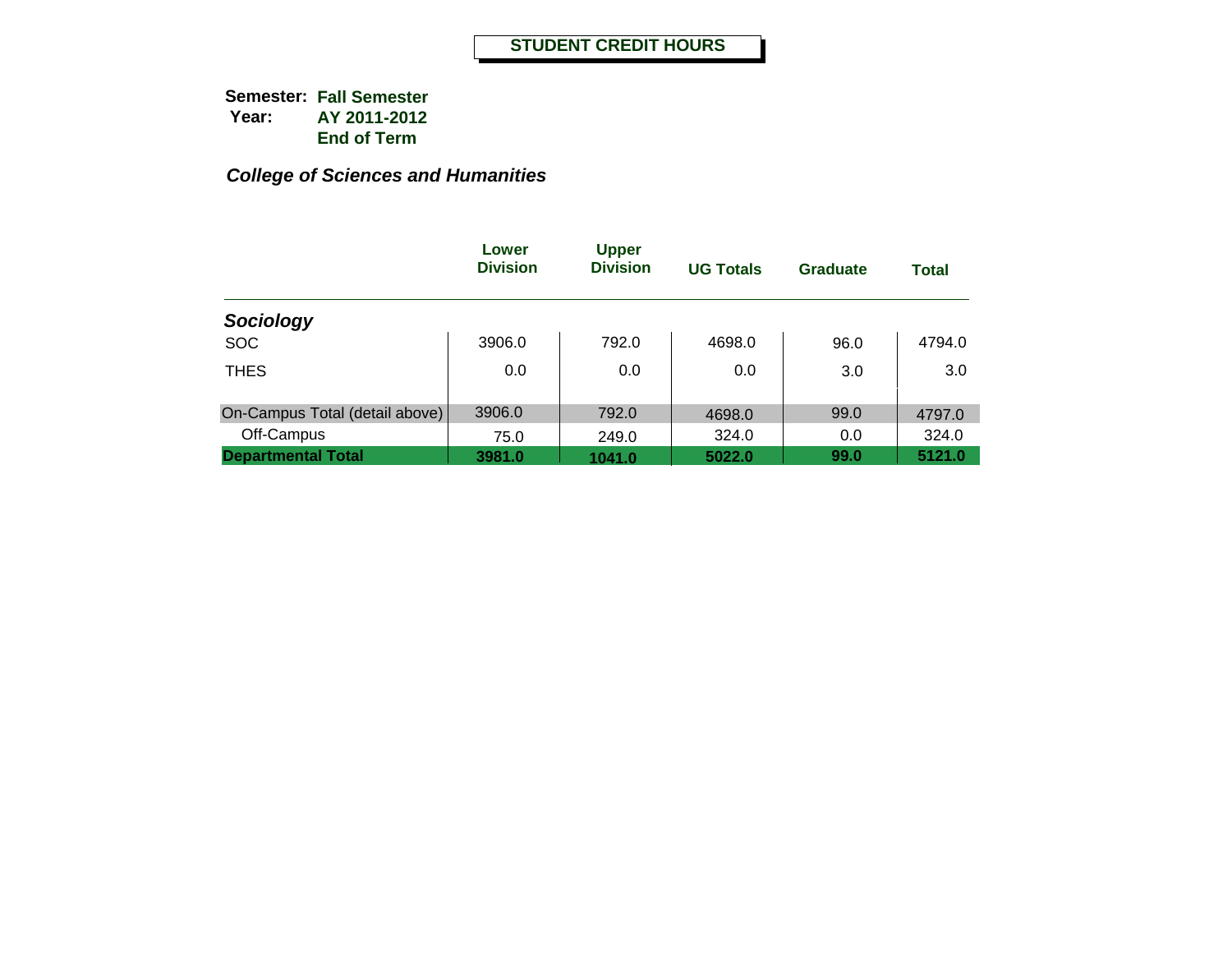|                                | Lower<br><b>Division</b> | <b>Upper</b><br><b>Division</b> | <b>UG Totals</b> | Graduate | Total  |
|--------------------------------|--------------------------|---------------------------------|------------------|----------|--------|
| <b>Social Work</b>             |                          |                                 |                  |          |        |
| <b>SOCWK</b>                   | 870.0                    | 826.0                           | 1696.0           | 0.0      | 1696.0 |
| On-Campus Total (detail above) | 870.0                    | 826.0                           | 1696.0           | 0.0      | 1696.0 |
| Off-Campus                     | 3.0                      | 12.0                            | 15.0             | 0.0      | 15.0   |
| <b>Departmental Total</b>      | 873.0                    | 838.0                           | 1711.0           | 0.0      | 1711.0 |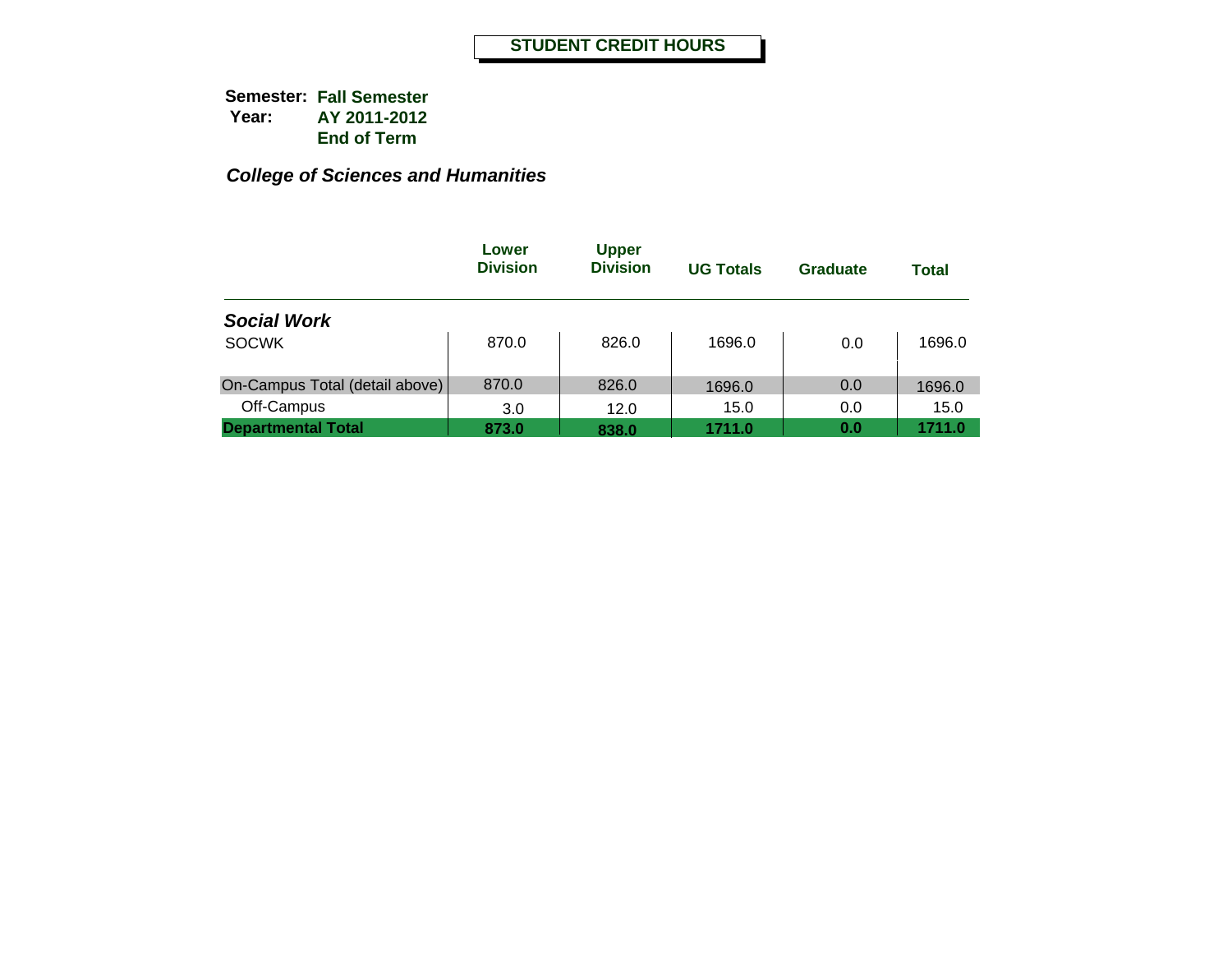|                                         | Lower<br><b>Division</b> | <b>Upper</b><br><b>Division</b> | <b>UG Totals</b> | <b>Graduate</b> | <b>Total</b> |
|-----------------------------------------|--------------------------|---------------------------------|------------------|-----------------|--------------|
| <b>Speech Pathology &amp; Audiology</b> |                          |                                 |                  |                 |              |
| <b>HONRS</b>                            | 0.0                      | 3.0                             | 3.0              | 0.0             | 3.0          |
| <b>SPAA</b>                             | 754.0                    | 884.0                           | 1638.0           | 1145.0          | 2783.0       |
| On-Campus Total (detail above)          | 754.0                    | 887.0                           | 1641.0           | 1145.0          | 2786.0       |
| Off-Campus                              | 0.0                      | 0.0                             | 0.0              | 3.0             | 3.0          |
| <b>Departmental Total</b>               | 754.0                    | 887.0                           | 1641.0           | 1148.0          | 2789.0       |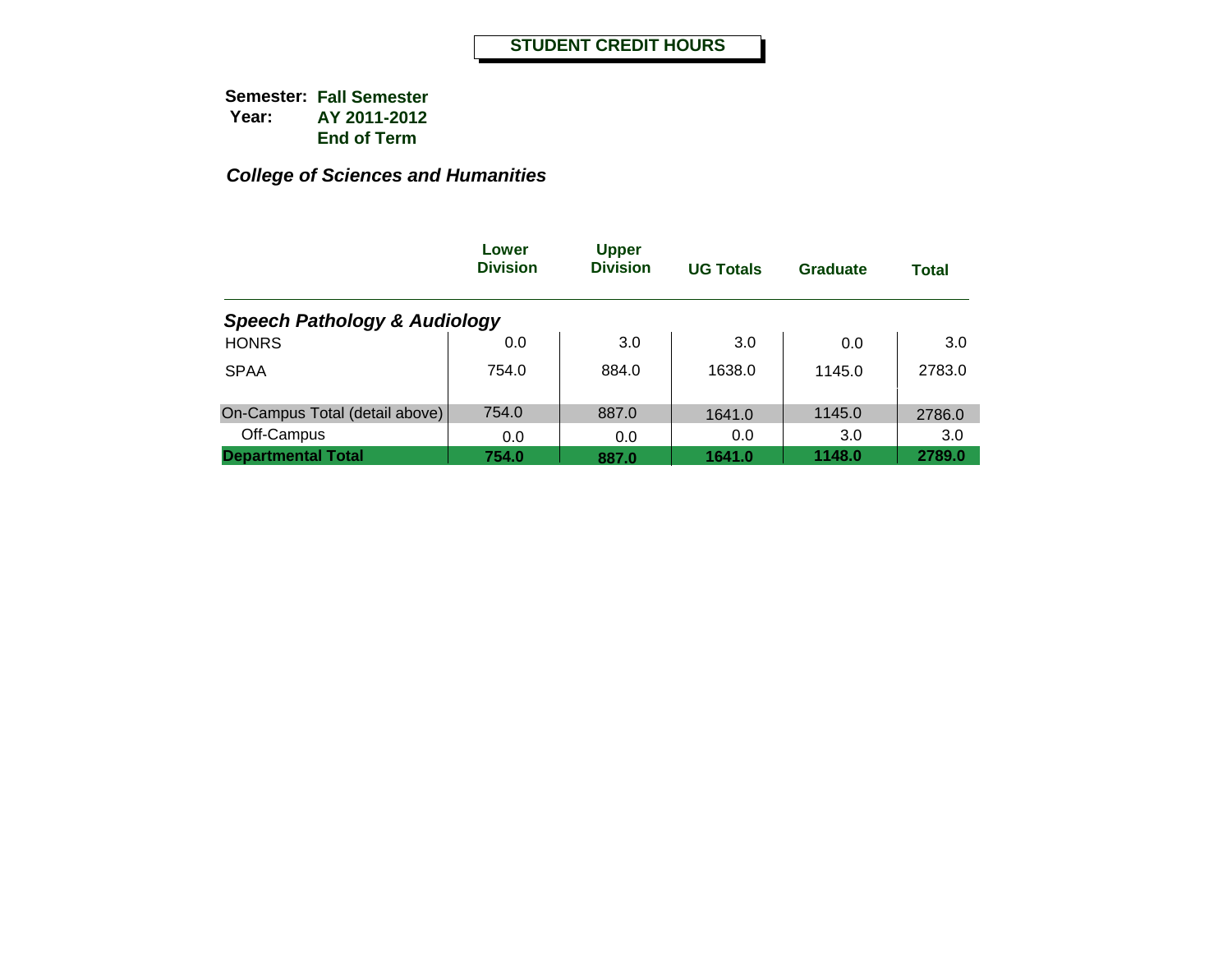|                                   | Lower<br><b>Division</b> | <b>Upper</b><br><b>Division</b> | <b>UG Totals</b> | Graduate | Total |
|-----------------------------------|--------------------------|---------------------------------|------------------|----------|-------|
| <b>Women &amp; Gender Studies</b> |                          |                                 |                  |          |       |
| WGS                               | 282.0                    | 57.0                            | 339.0            | 0.0      | 339.0 |
| On-Campus Total (detail above)    | 282.0                    | 57.0                            | 339.0            | 0.0      | 339.0 |
| Off-Campus                        | 0.0                      | 0.0                             | 0.0              | 0.0      | 0.0   |
| <b>Departmental Total</b>         | 282.0                    | 57.0                            | 339.0            | 0.0      | 339.0 |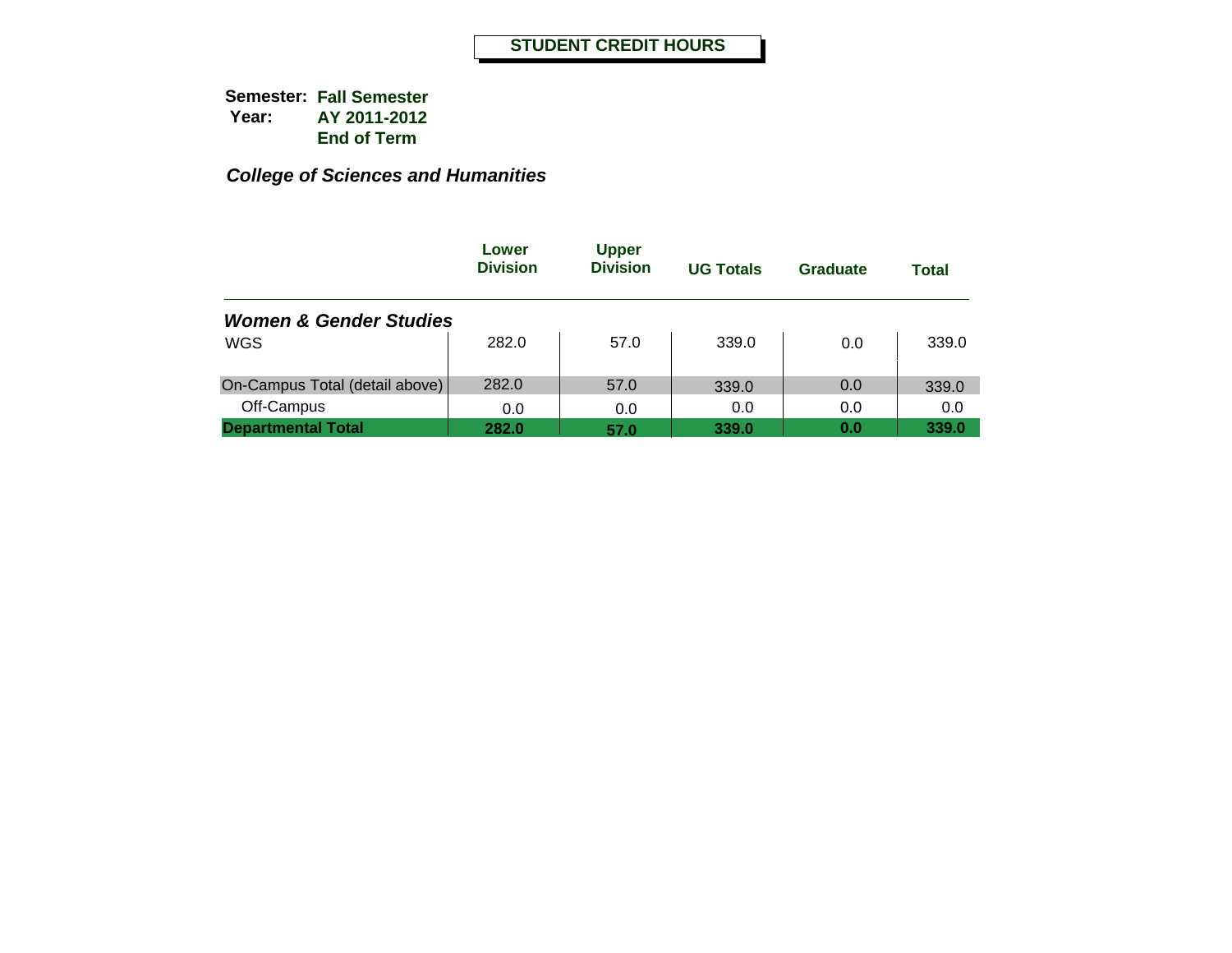*Interdepartmental*

|                                | Lower<br><b>Division</b> | <b>Upper</b><br><b>Division</b> | <b>UG Totals</b> | <b>Graduate</b> | <b>Total</b> |
|--------------------------------|--------------------------|---------------------------------|------------------|-----------------|--------------|
| <b>Interdepartmental</b>       |                          |                                 |                  |                 |              |
| <b>DOC</b>                     | 0.0                      | 0.0                             | 0.0              | 0.0             | 0.0          |
| <b>HONRS</b>                   | 416.0                    | 131.0                           | 547.0            | 0.0             | 547.0        |
| ID                             | 322.0                    | 33.0                            | 355.0            | 18.0            | 373.0        |
|                                | 738.0                    |                                 |                  |                 |              |
| On-Campus Total (detail above) |                          | 164.0                           | 902.0            | 18.0            | 920.0        |
| Off-Campus                     | 6.0                      | 3.0                             | 9.0              | 0.0             | 9.0          |
| <b>Departmental Total</b>      | 744.0                    | 167.0                           | 911.0            | 18.0            | 929.0        |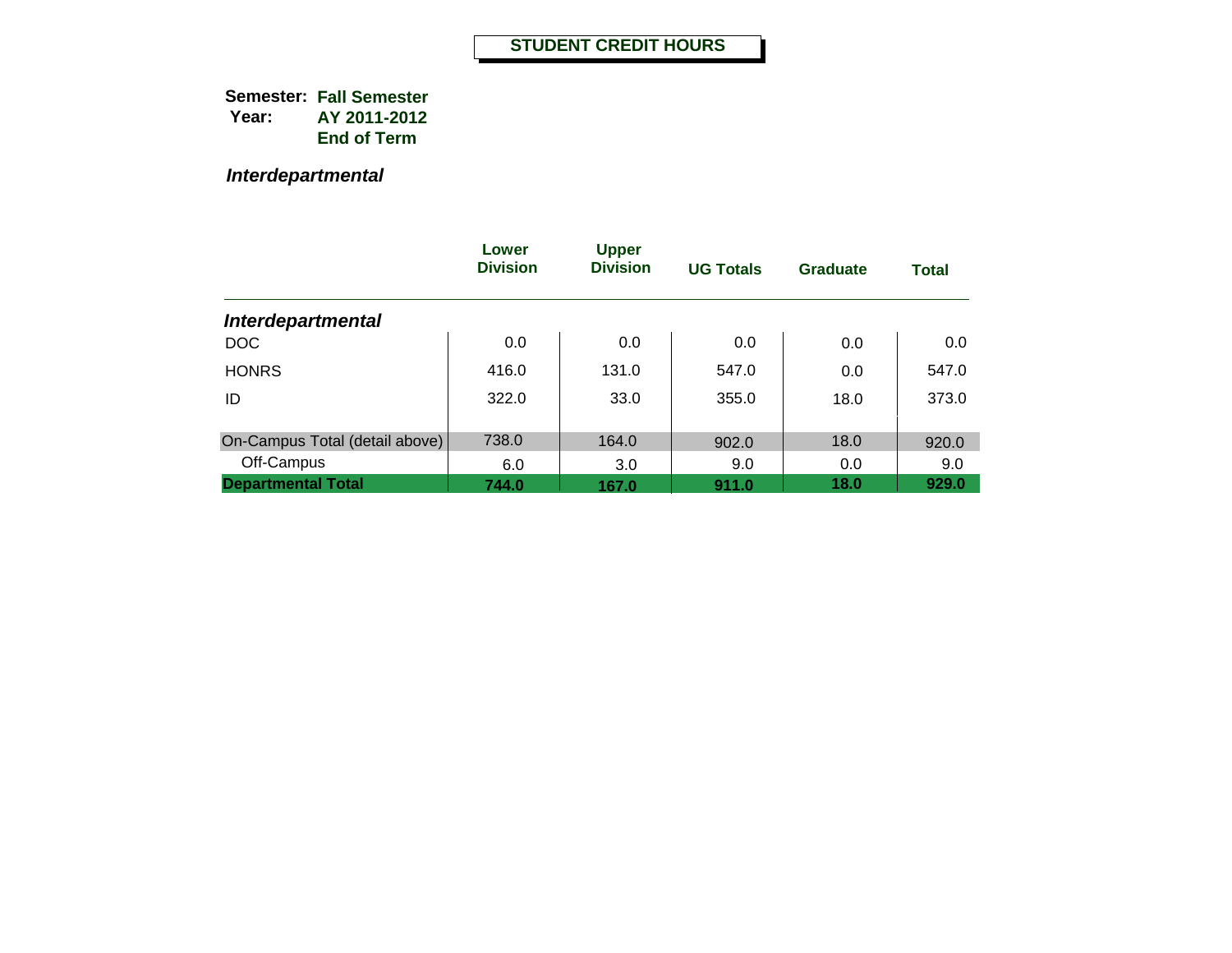*Interdepartmental*

|                                | Lower<br><b>Division</b> | <b>Upper</b><br><b>Division</b> | <b>UG Totals</b> | Graduate | <b>Total</b> |
|--------------------------------|--------------------------|---------------------------------|------------------|----------|--------------|
| <b>University College</b>      |                          |                                 |                  |          |              |
| ID                             | 523.0                    | 68.0                            | 591.0            | 33.0     | 624.0        |
| <b>INTST</b>                   | 0.0                      | 23.0                            | 23.0             | 0.0      | 23.0         |
| <b>SPST</b>                    | 0.0                      | 9.0                             | 9.0              | 0.0      | 9.0          |
| On-Campus Total (detail above) | 523.0                    | 100.0                           | 623.0            | 33.0     | 656.0        |
| Off-Campus                     | 0.0                      | 48.0                            | 48.0             | 0.0      | 48.0         |
| <b>Departmental Total</b>      | 523.0                    | 148.0                           | 671.0            | 33.0     | 704.0        |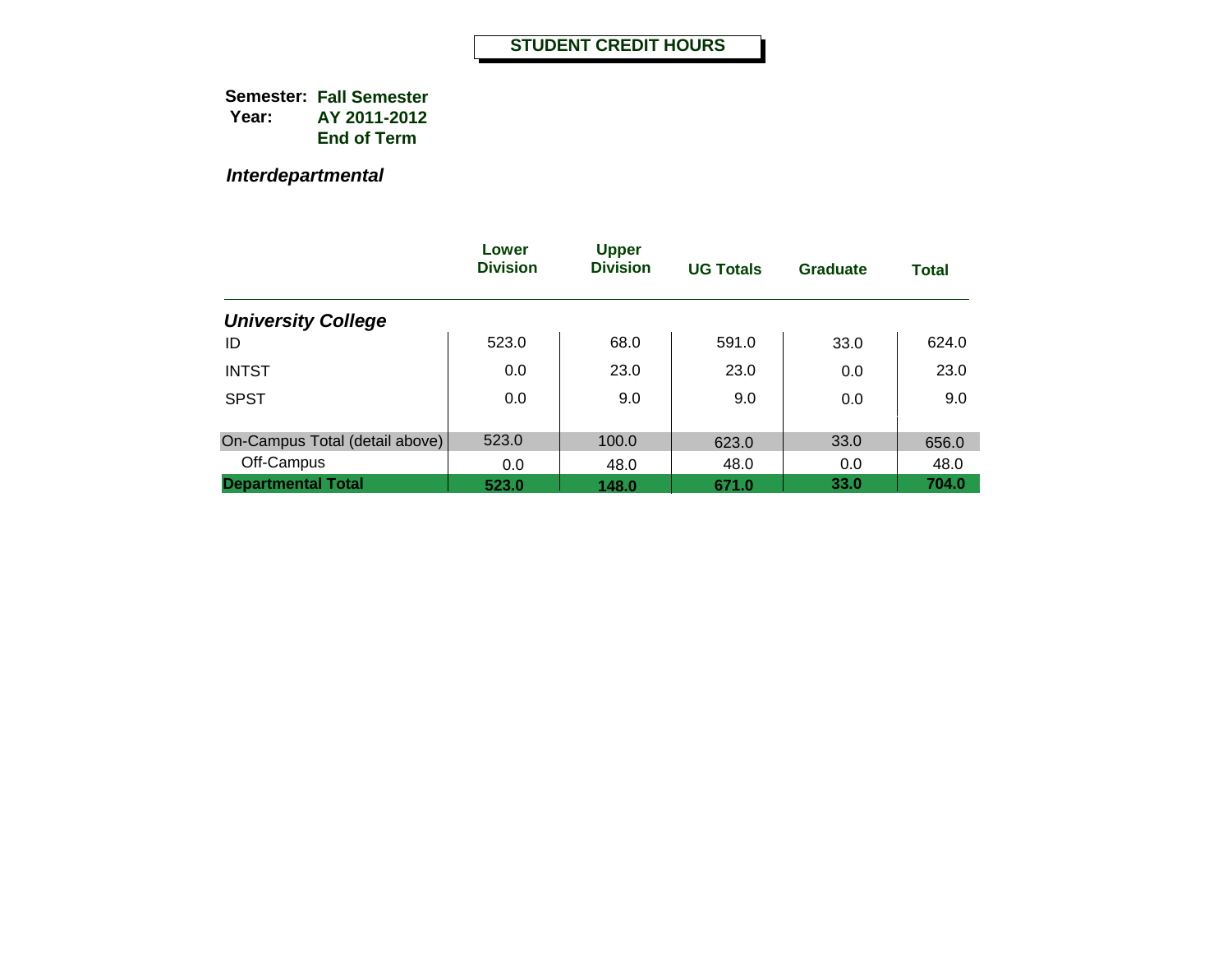|                                | Lower<br><b>Division</b> | <b>Upper</b><br><b>Division</b> | <b>UG Totals</b> | <b>Graduate</b> | Total  |
|--------------------------------|--------------------------|---------------------------------|------------------|-----------------|--------|
| <b>Counseling Psychology</b>   |                          |                                 |                  |                 |        |
| <b>CPSY</b>                    | 447.0                    | 747.0                           | 1194.0           | 896.0           | 2090.0 |
| <b>DISS</b>                    | 0.0                      | 0.0                             | 0.0              | 29.0            | 29.0   |
| <b>DOC</b>                     | 0.0                      | 0.0                             | 0.0              | 0.0             | 0.0    |
| <b>MASTR</b>                   | 0.0                      | 0.0                             | 0.0              | 0.0             | 0.0    |
| <b>SOPSY</b>                   | 0.0                      | 0.0                             | 0.0              | 120.0           | 120.0  |
| <b>THES</b>                    | 0.0                      | 0.0                             | 0.0              | 8.0             | 8.0    |
| On-Campus Total (detail above) | 447.0                    | 747.0                           | 1194.0           | 1053.0          | 2247.0 |
| Off-Campus                     | 264.0                    | 84.0                            | 348.0            | 0.0             | 348.0  |
| <b>Departmental Total</b>      | 711.0                    | 831.0                           | 1542.0           | 1053.0          | 2595.0 |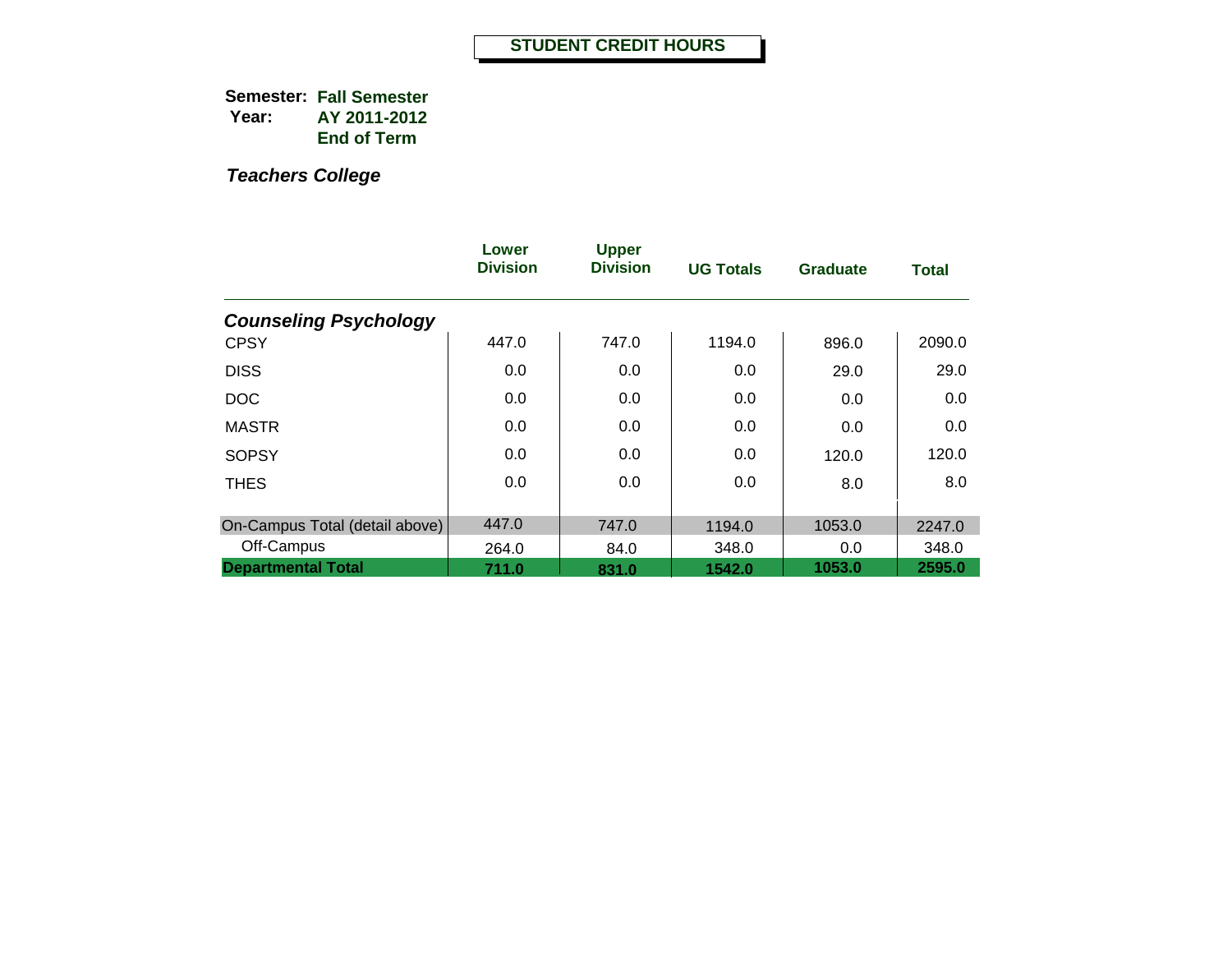|                                | Lower<br><b>Division</b> | <b>Upper</b><br><b>Division</b> | <b>UG Totals</b> | <b>Graduate</b> | <b>Total</b> |
|--------------------------------|--------------------------|---------------------------------|------------------|-----------------|--------------|
| <b>Elementary Education</b>    |                          |                                 |                  |                 |              |
| <b>DISS</b>                    | 0.0                      | 0.0                             | 0.0              | 6.0             | 6.0          |
| <b>DOC</b>                     | 0.0                      | 0.0                             | 0.0              | 0.0             | 0.0          |
| <b>EDEL</b>                    | 2130.0                   | 1905.0                          | 4035.0           | 4.0             | 4039.0       |
| <b>EDRDG</b>                   | 0.0                      | 1089.0                          | 1089.0           | 23.0            | 1112.0       |
| <b>HONRS</b>                   | 0.0                      | 23.0                            | 23.0             | 0.0             | 23.0         |
| ID                             | 0.0                      | 0.0                             | 0.0              | 3.0             | 3.0          |
| On-Campus Total (detail above) | 2130.0                   | 3017.0                          | 5147.0           | 36.0            | 5183.0       |
| Off-Campus                     | 0.0                      | 96.0                            | 96.0             | 2001.0          | 2097.0       |
| <b>Departmental Total</b>      | 2130.0                   | 3113.0                          | 5243.0           | 2037.0          | 7280.0       |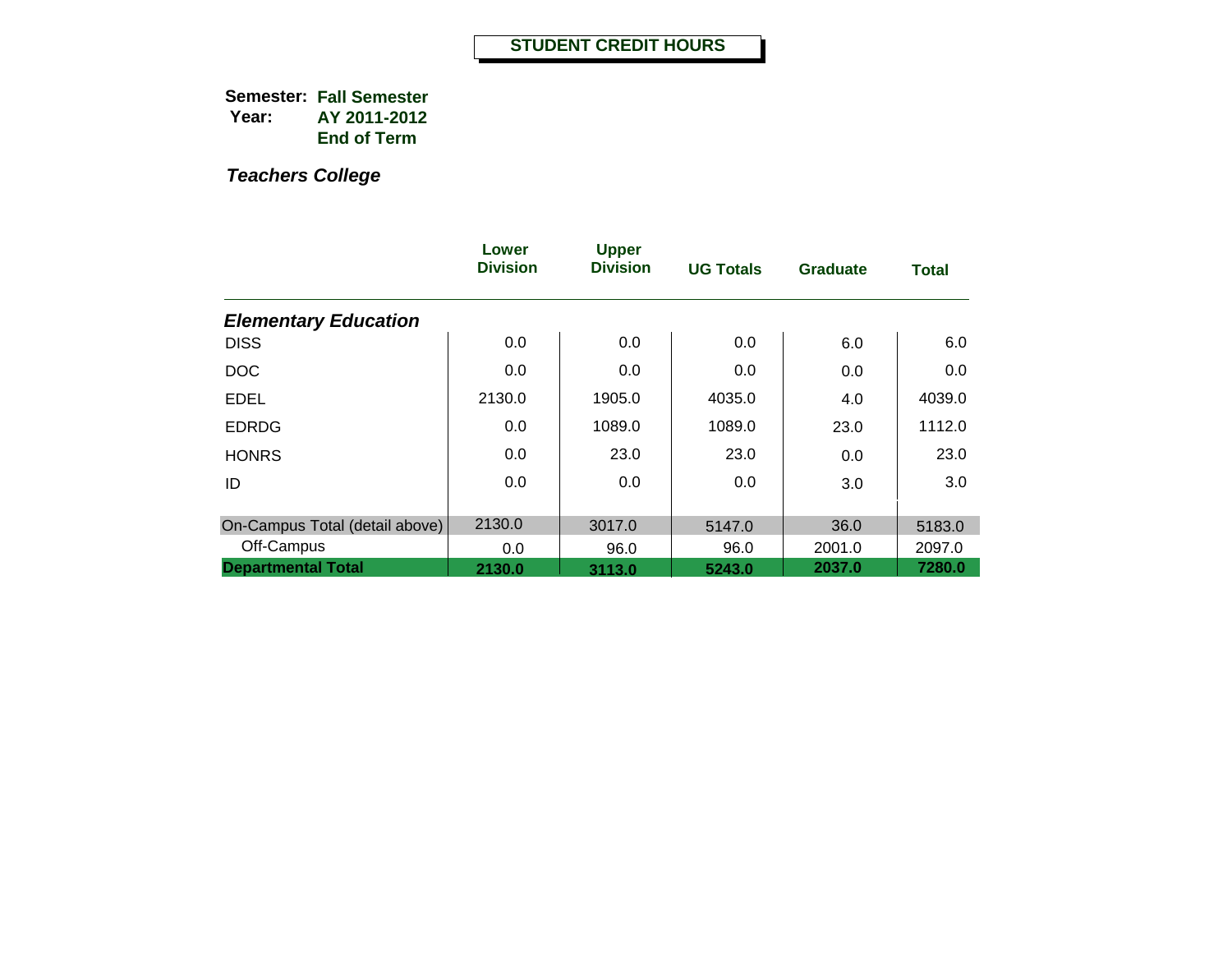|                                | Lower<br><b>Division</b> | <b>Upper</b><br><b>Division</b> | <b>UG Totals</b> | <b>Graduate</b> | <b>Total</b> |
|--------------------------------|--------------------------|---------------------------------|------------------|-----------------|--------------|
| <b>Educational Psychology</b>  |                          |                                 |                  |                 |              |
| <b>DISS</b>                    | 0.0                      | 0.0                             | 0.0              | 49.0            | 49.0         |
| <b>EDPSY</b>                   | 2028.0                   | 1584.0                          | 3612.0           | 685.0           | 4297.0       |
| ID                             | 0.0                      | 0.0                             | 0.0              | 21.0            | 21.0         |
|                                |                          |                                 |                  |                 |              |
| On-Campus Total (detail above) | 2028.0                   | 1584.0                          | 3612.0           | 755.0           | 4367.0       |
| Off-Campus                     | 39.0                     | 3.0                             | 42.0             | 1344.0          | 1386.0       |
| <b>Departmental Total</b>      | 2067.0                   | 1587.0                          | 3654.0           | 2099.0          | 5753.0       |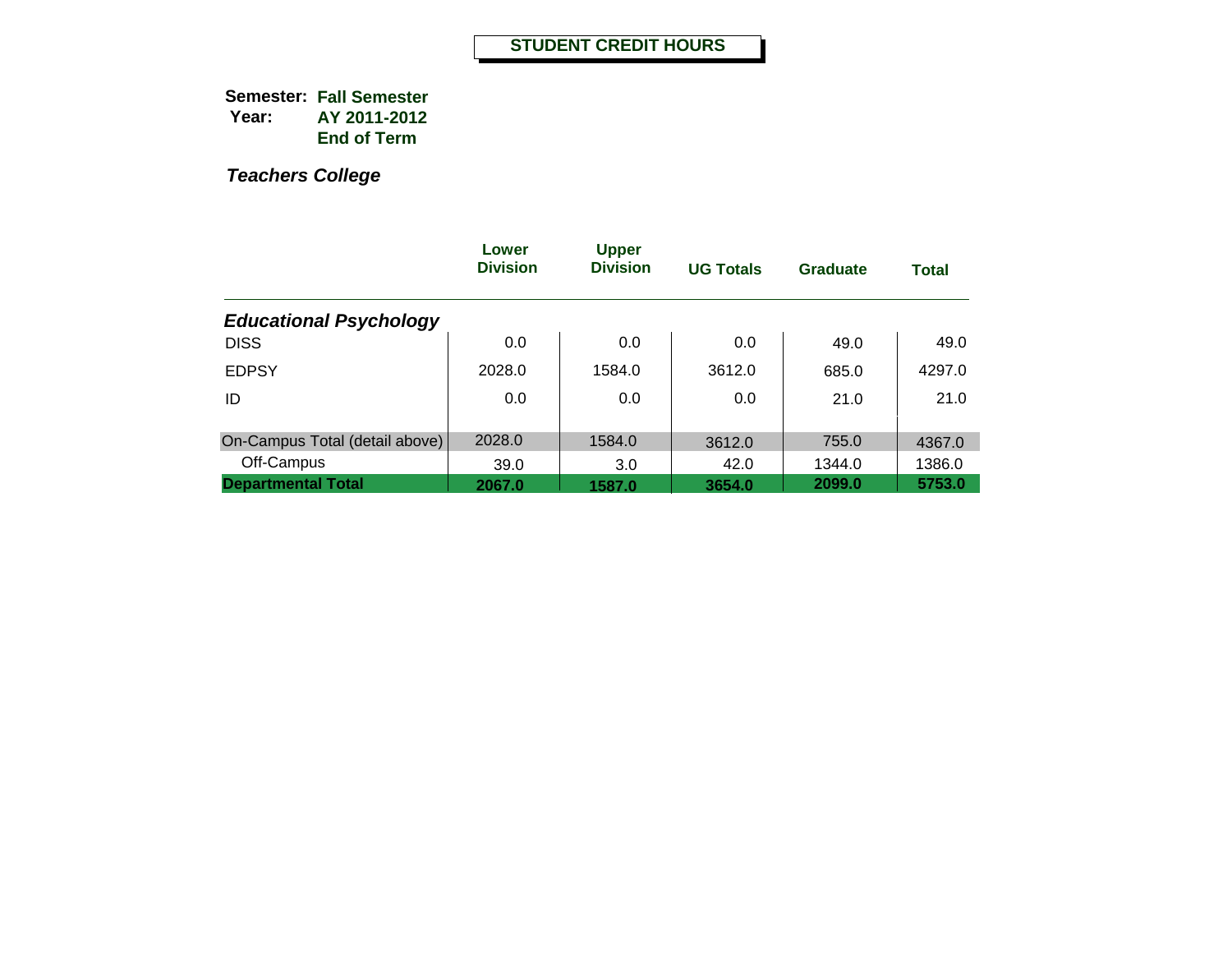|                                | Lower<br><b>Division</b> | <b>Upper</b><br><b>Division</b> | <b>UG Totals</b> | <b>Graduate</b> | <b>Total</b> |
|--------------------------------|--------------------------|---------------------------------|------------------|-----------------|--------------|
| <b>Educational Studies</b>     |                          |                                 |                  |                 |              |
| <b>DISS</b>                    | 0.0                      | 0.0                             | 0.0              | 34.0            | 34.0         |
| <b>DOC</b>                     | 0.0                      | 0.0                             | 0.0              | 0.0             | 0.0          |
| <b>EDAC</b>                    | 0.0                      | 0.0                             | 0.0              | 105.0           | 105.0        |
| <b>EDALG</b>                   | 0.0                      | 112.0                           | 112.0            | 0.0             | 112.0        |
| <b>EDCUR</b>                   | 0.0                      | 0.0                             | 0.0              | 51.0            | 51.0         |
| <b>EDFON</b>                   | 0.0                      | 585.0                           | 585.0            | 42.0            | 627.0        |
| <b>EDHI</b>                    | 272.0                    | 119.0                           | 391.0            | 459.0           | 850.0        |
| <b>EDJHM</b>                   | 0.0                      | 324.0                           | 324.0            | $3.0\,$         | 327.0        |
| <b>EDMUL</b>                   | 525.0                    | 69.0                            | 594.0            | 57.0            | 651.0        |
| <b>EDSEC</b>                   | 177.0                    | 729.0                           | 906.0            | 46.0            | 952.0        |
| <b>EDSTU</b>                   | 0.0                      | 0.0                             | 0.0              | 72.0            | 72.0         |
| <b>EDTEC</b>                   | 137.0                    | 177.0                           | 314.0            | 12.0            | 326.0        |
| ID                             | 0.0                      | 0.0                             | 0.0              | 42.0            | 42.0         |
| <b>MASTR</b>                   | 0.0                      | 0.0                             | 0.0              | 0.0             | 0.0          |
| On-Campus Total (detail above) | 1111.0                   | 2115.0                          | 3226.0           | 923.0           | 4149.0       |
| Off-Campus                     | 0.0                      | 36.0                            | 36.0             | 1542.0          | 1578.0       |
| <b>Departmental Total</b>      | 1111.0                   | 2151.0                          | 3262.0           | 2465.0          | 5727.0       |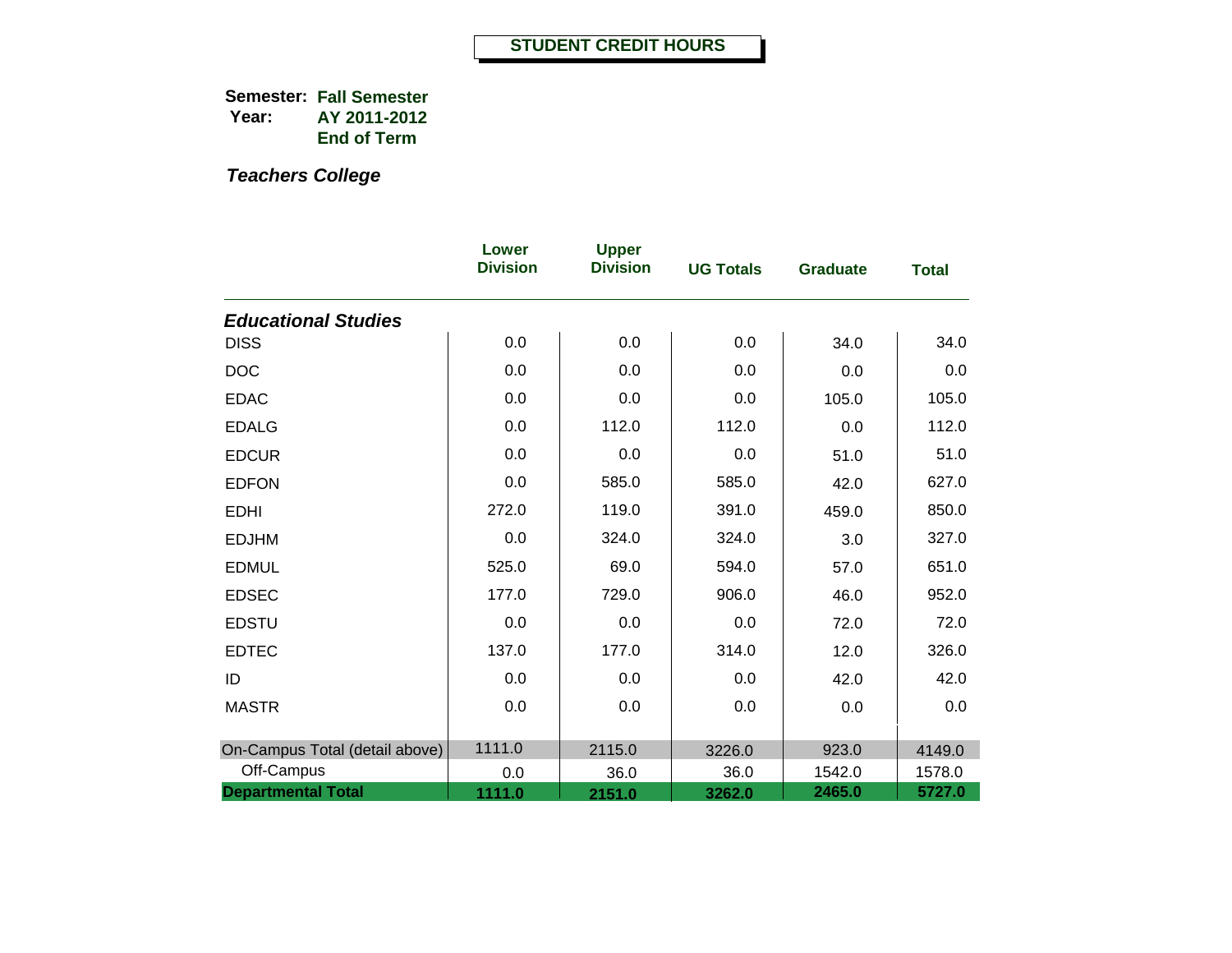|                                | Lower<br><b>Division</b> | <b>Upper</b><br><b>Division</b> | <b>UG Totals</b> | <b>Graduate</b> | <b>Total</b> |
|--------------------------------|--------------------------|---------------------------------|------------------|-----------------|--------------|
| <b>Educational Leadership</b>  |                          |                                 |                  |                 |              |
| <b>DISS</b>                    | 0.0                      | 0.0                             | 0.0              | 34.0            | 34.0         |
| <b>DOC</b>                     | 0.0                      | 0.0                             | 0.0              | 0.0             | 0.0          |
| On-Campus Total (detail above) | 0.0                      | 0.0                             | 0.0              | 34.0            | 34.0         |
| Off-Campus                     | 0.0                      | 0.0                             | 0.0              | 2500.0          | 2500.0       |
| <b>Departmental Total</b>      | 0.0                      | 0.0                             | 0.0              | 2534.0          | 2534.0       |